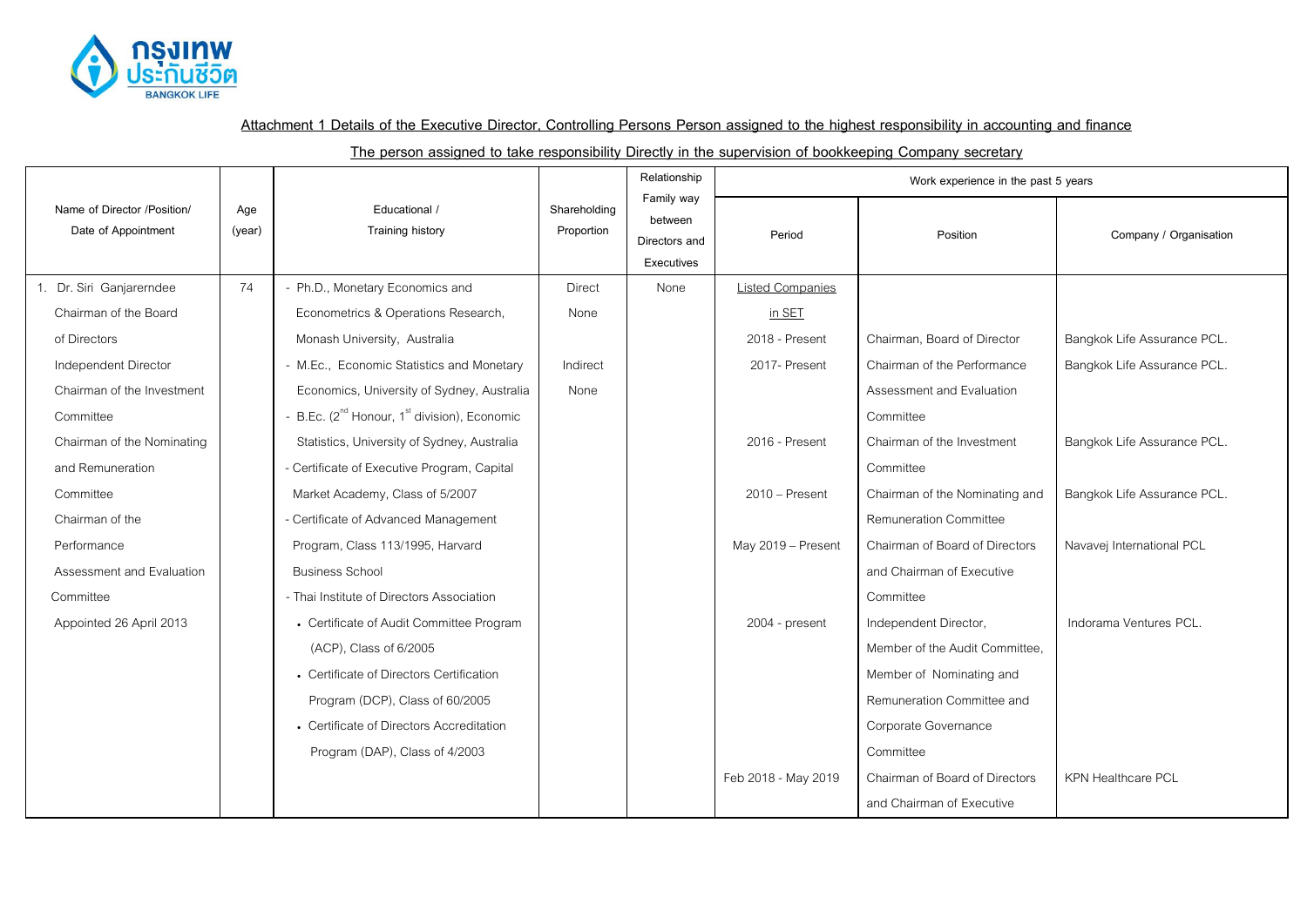

|                                                    |               |                                          |                            | Relationship                                         |                     | Work experience in the past 5 years |                             |
|----------------------------------------------------|---------------|------------------------------------------|----------------------------|------------------------------------------------------|---------------------|-------------------------------------|-----------------------------|
| Name of Director /Position/<br>Date of Appointment | Age<br>(year) | Educational /<br><b>Training history</b> | Shareholding<br>Proportion | Family way<br>between<br>Directors and<br>Executives | Period              | Position                            | Company / Organisation      |
|                                                    |               |                                          |                            |                                                      |                     | Committee                           |                             |
|                                                    |               |                                          |                            |                                                      | 2016 - May 2018     | Chairman of the Executive           | Bangkok Life Assurance PCL. |
|                                                    |               |                                          |                            |                                                      |                     | Committee                           |                             |
|                                                    |               |                                          |                            |                                                      | 2014 - July 2018    | Independent Director and            | Samitivaj PCL.              |
|                                                    |               |                                          |                            |                                                      |                     | Member of the Audit Committee       |                             |
|                                                    |               |                                          |                            |                                                      | 2014 - July 2018    | Independent Director, Chairman      | Raimon Land PCL.            |
|                                                    |               |                                          |                            |                                                      |                     | of the Audit Committee and          |                             |
|                                                    |               |                                          |                            |                                                      |                     | Chairman of the Risk                |                             |
|                                                    |               |                                          |                            |                                                      |                     | Management Committee                |                             |
|                                                    |               |                                          |                            |                                                      | 2000 - Feb 2018     | Independent Director, Member        | The Post Publishing PCL.    |
|                                                    |               |                                          |                            |                                                      |                     | of Nominating and Remuneration      |                             |
|                                                    |               |                                          |                            |                                                      |                     | Committee and Chairman of the       |                             |
|                                                    |               |                                          |                            |                                                      |                     | Audit Committee                     |                             |
|                                                    |               |                                          |                            |                                                      | 2000 - Apr. 2017    | Vice Chairman, Board of Director    | Thai Vegetable Oil PCL.     |
|                                                    |               |                                          |                            |                                                      |                     | and Chairman of the Audit           |                             |
|                                                    |               |                                          |                            |                                                      |                     | Committee                           |                             |
|                                                    |               |                                          |                            |                                                      | Other Organizations |                                     |                             |
|                                                    |               |                                          |                            |                                                      | $2021 - present$    | Chairman, Risk Management           | Sukhothai Thammathirat Open |
|                                                    |               |                                          |                            |                                                      |                     | Committee                           | University                  |
|                                                    |               |                                          |                            |                                                      | $2018 -$ Present    | Member, University Council and      | Sukhothai Thammathirat Open |
|                                                    |               |                                          |                            |                                                      |                     | Chairman, Finance Committee         | University                  |
|                                                    |               |                                          |                            |                                                      | 2016 - Present      | Chairman, Board of Director and     | TRIS Rating Company Limited |
|                                                    |               |                                          |                            |                                                      |                     | Chairman of the Compensation        |                             |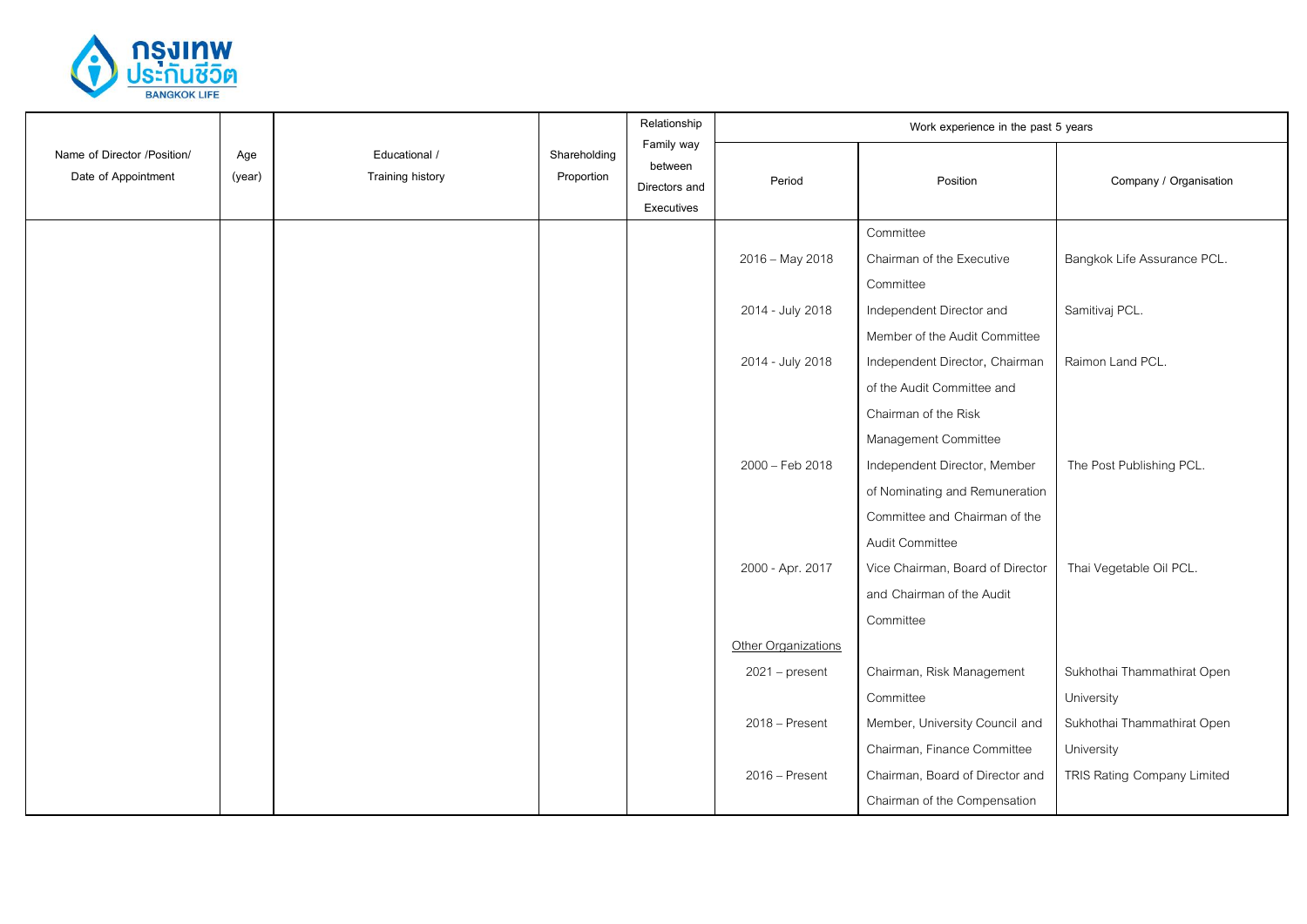

|                                                    |               |                                          |                            | Relationship                                         |                | Work experience in the past 5 years |                                          |
|----------------------------------------------------|---------------|------------------------------------------|----------------------------|------------------------------------------------------|----------------|-------------------------------------|------------------------------------------|
| Name of Director /Position/<br>Date of Appointment | Age<br>(year) | Educational /<br><b>Training history</b> | Shareholding<br>Proportion | Family way<br>between<br>Directors and<br>Executives | Period         | Position                            | Company / Organisation                   |
|                                                    |               |                                          |                            |                                                      |                | and Nomination Committee            |                                          |
|                                                    |               |                                          |                            |                                                      | 2003 - Present | Member of the subcommittee for      | State Enterprise Policy Office, Ministry |
|                                                    |               |                                          |                            |                                                      |                | evaluation of state enterprises     | of Finance                               |
|                                                    |               |                                          |                            |                                                      |                | Performances                        |                                          |
|                                                    |               |                                          |                            |                                                      | 2003 - Present | Director, Member of the Audit       | <b>TRIS Corporation Limited</b>          |
|                                                    |               |                                          |                            |                                                      |                | Committee, Member of the            |                                          |
|                                                    |               |                                          |                            |                                                      |                | Remuneration Committee and          |                                          |
|                                                    |               |                                          |                            |                                                      |                | Chairman of the Nomination          |                                          |
|                                                    |               |                                          |                            |                                                      |                | Committee                           |                                          |
|                                                    |               |                                          |                            |                                                      |                |                                     |                                          |
|                                                    |               |                                          |                            |                                                      |                |                                     |                                          |
|                                                    |               |                                          |                            |                                                      |                |                                     |                                          |
|                                                    |               |                                          |                            |                                                      |                |                                     |                                          |
|                                                    |               |                                          |                            |                                                      |                |                                     |                                          |
|                                                    |               |                                          |                            |                                                      |                |                                     |                                          |
|                                                    |               |                                          |                            |                                                      |                |                                     |                                          |
|                                                    |               |                                          |                            |                                                      |                |                                     |                                          |
|                                                    |               |                                          |                            |                                                      |                |                                     |                                          |
|                                                    |               |                                          |                            |                                                      |                |                                     |                                          |
|                                                    |               |                                          |                            |                                                      |                |                                     |                                          |
|                                                    |               |                                          |                            |                                                      |                |                                     |                                          |
|                                                    |               |                                          |                            |                                                      |                |                                     |                                          |
|                                                    |               |                                          |                            |                                                      |                |                                     |                                          |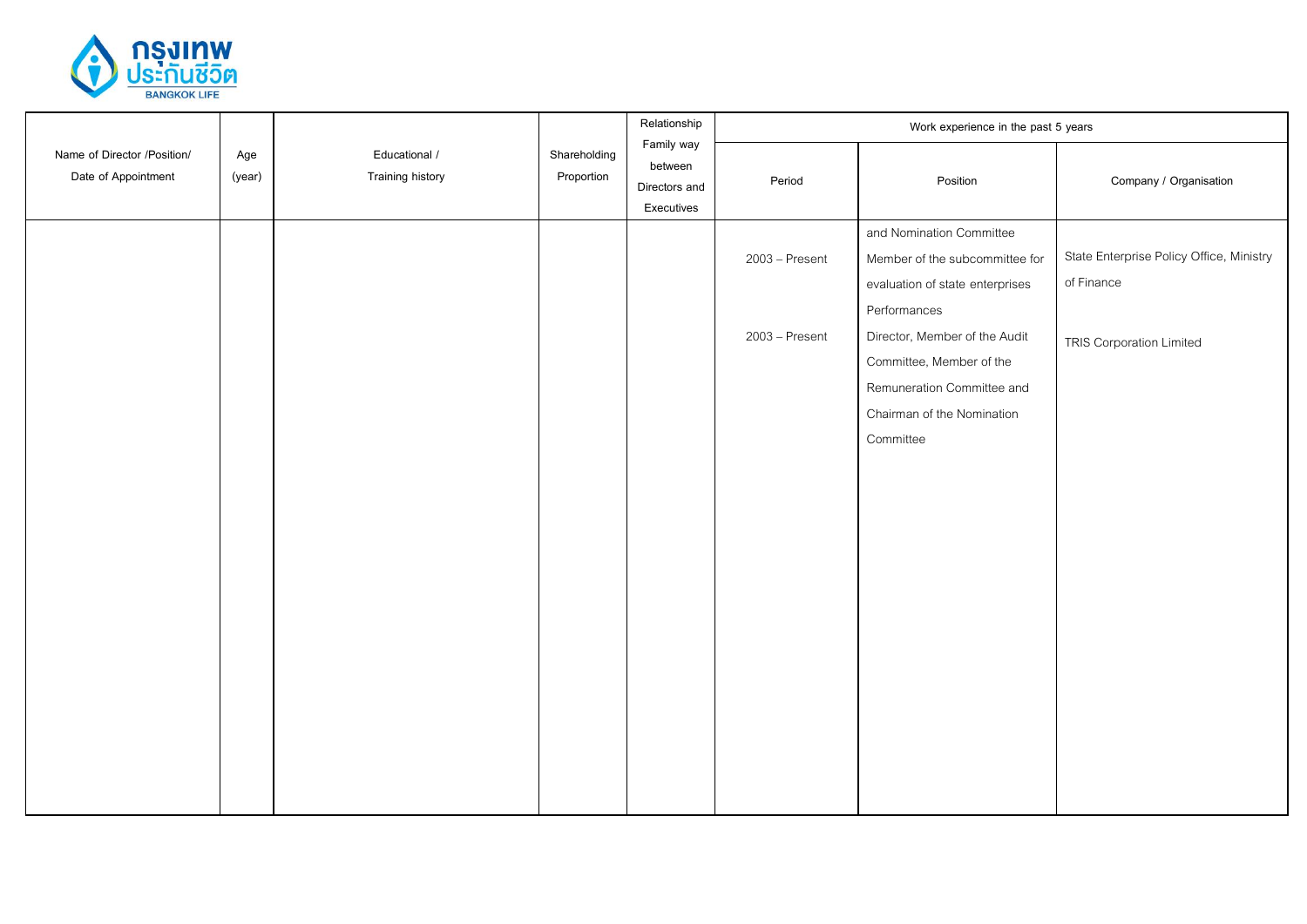

|                                                    |                                                                                  |                                                  |                                                      | Relationship | Work experience in the past 5 years |                                  |                                      |  |
|----------------------------------------------------|----------------------------------------------------------------------------------|--------------------------------------------------|------------------------------------------------------|--------------|-------------------------------------|----------------------------------|--------------------------------------|--|
| Name of Director /Position/<br>Date of Appointment | Educational /<br>Shareholding<br>Age<br>Training history<br>Proportion<br>(year) |                                                  | Family way<br>between<br>Directors and<br>Executives | Period       | Position                            | Company / Organisation           |                                      |  |
| 2. Mr. Chai Sophonpanich                           | 78                                                                               | - B.Sc., University of Colorado, U.S.A.          | <b>Direct</b>                                        | 1.Is the     | <b>Listed Companies</b>             |                                  |                                      |  |
| <b>Director</b>                                    |                                                                                  | - Advanced Management Program,                   | 1.248%                                               | Uncle        | in SET                              |                                  |                                      |  |
| Member of the Nominating                           |                                                                                  | the Wharton School                               |                                                      | Mr. Chone    | Aug 2020 - Present                  | Director, Member of the          | Bangkok Life Assurance Pcl.          |  |
| and Remuneration                                   |                                                                                  | - The Joint State - Private Sectors Class 6,     |                                                      | Sophon       |                                     | Nominating and Remuneration      |                                      |  |
| Committee                                          |                                                                                  | the National Defence College of Thailand         | Indirect                                             | panich       |                                     | Committee                        |                                      |  |
| Appointed                                          |                                                                                  | - Certificate of Chairman, class 10/2004         | 0.298%                                               | 2. Is the    | Nov 2018 - Present                  | Chairman                         | Bangkok Insurance Public Co., Ltd    |  |
| 14 August 2020                                     |                                                                                  | - Certificate of Directors Certification Program |                                                      | Uncle        | 1978 - Jun 2017                     | Chairman                         | Bangkok Insurance Public Co., Ltd    |  |
|                                                    |                                                                                  | (DCP), class 16/2002                             |                                                      | Ms.          | Nov 2018 - Present                  | Chairman                         | Fine Metal Technologies Public Co.,  |  |
|                                                    |                                                                                  |                                                  |                                                      | Chollada     |                                     |                                  | Ltd.                                 |  |
|                                                    |                                                                                  |                                                  |                                                      | Sophon       | 1987 - Jun 2017                     | Chairman                         | Fine Metal Technologies Public Co.,  |  |
|                                                    |                                                                                  |                                                  |                                                      | panich       |                                     |                                  | Ltd.                                 |  |
|                                                    |                                                                                  |                                                  |                                                      |              | Sep 2018 - Present                  | Chairman                         | Charoong Thai Wire & Cable Public    |  |
|                                                    |                                                                                  |                                                  |                                                      |              |                                     |                                  | Co., Ltd.                            |  |
|                                                    |                                                                                  |                                                  |                                                      |              | Sep 2018 - Present                  | Chairman                         | Charoong Thai Wire & Cable Public    |  |
|                                                    |                                                                                  |                                                  |                                                      |              |                                     |                                  | Co., Ltd.                            |  |
|                                                    |                                                                                  |                                                  |                                                      |              | Aug 2018 - Present                  | Chairman                         | Bumrungrad Hospital Public Co., Ltd. |  |
|                                                    |                                                                                  |                                                  |                                                      |              | Aug 2020 - Dec 2021                 | Senior Advisor to Executive      | Bangkok Life Assurance Pcl.          |  |
|                                                    |                                                                                  |                                                  |                                                      |              |                                     | <b>Board of Directors</b>        |                                      |  |
|                                                    |                                                                                  |                                                  |                                                      |              | Nov 2018-23 Apr 2021                | Chairman, Director of Investment | Thai Reinsurance Public Co., Ltd.    |  |
|                                                    |                                                                                  |                                                  |                                                      |              |                                     | Committee, and Director of the   |                                      |  |
|                                                    |                                                                                  |                                                  |                                                      |              |                                     | Remuneration and Nomination      |                                      |  |
|                                                    |                                                                                  |                                                  |                                                      |              |                                     | Committee                        |                                      |  |
|                                                    |                                                                                  |                                                  |                                                      |              |                                     |                                  |                                      |  |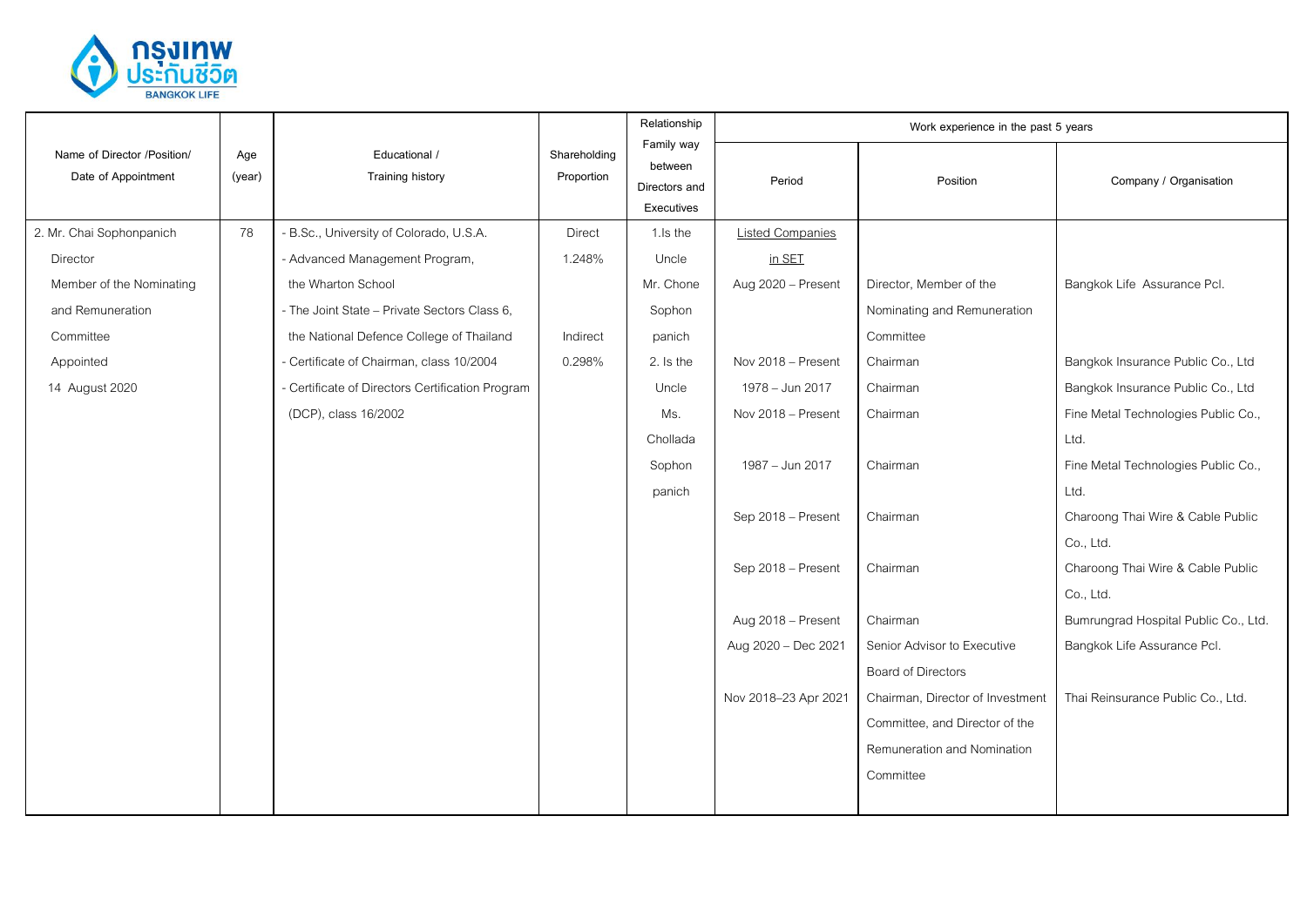

|                                                    |               |                                          |                            | Relationship                                         |                     | Work experience in the past 5 years |                                         |
|----------------------------------------------------|---------------|------------------------------------------|----------------------------|------------------------------------------------------|---------------------|-------------------------------------|-----------------------------------------|
| Name of Director /Position/<br>Date of Appointment | Age<br>(year) | Educational /<br><b>Training history</b> | Shareholding<br>Proportion | Family way<br>between<br>Directors and<br>Executives | Period              | Position                            | Company / Organisation                  |
|                                                    |               |                                          |                            |                                                      | Other Organizations |                                     |                                         |
|                                                    |               |                                          |                            |                                                      | May 2018 - Present  | Chairman, University Committee      | Mae Fah Luang University                |
|                                                    |               |                                          |                            |                                                      |                     | on Accounting and Finance           |                                         |
|                                                    |               |                                          |                            |                                                      | 2017 - Present      | Executive Chairman                  | The Queen's Gallery                     |
|                                                    |               |                                          |                            |                                                      | $2013 -$ Present    | Director                            | Foundation for The Volunteers Defence   |
|                                                    |               |                                          |                            |                                                      |                     |                                     | under The Royal Patronage of Her        |
|                                                    |               |                                          |                            |                                                      |                     |                                     | Majesty The Queen                       |
|                                                    |               |                                          |                            |                                                      | 2012 - Present      | <b>Executive Board</b>              | Association of Insurers and Reinsurers  |
|                                                    |               |                                          |                            |                                                      |                     |                                     | of Developing countries                 |
|                                                    |               |                                          |                            |                                                      | 2009 - Present      | Director                            | Princess Srinagarindra's Centenary      |
|                                                    |               |                                          |                            |                                                      |                     |                                     | <b>Celebrations Foundation</b>          |
|                                                    |               |                                          |                            |                                                      | 2008 - Present      | Director                            | Honorary Member of Mae Fah Luang        |
|                                                    |               |                                          |                            |                                                      |                     |                                     | University Council                      |
|                                                    |               |                                          |                            |                                                      | 2003 - Present      | Director                            | Mae Fah Luang University Promotion      |
|                                                    |               |                                          |                            |                                                      |                     |                                     | Committee                               |
|                                                    |               |                                          |                            |                                                      | 1998 - Present      | Director                            | PT Asian International Investindo       |
|                                                    |               |                                          |                            |                                                      | 1998 - Present      | Director                            | Asian Insurance International (Holding) |
|                                                    |               |                                          |                            |                                                      |                     |                                     | Ltd.                                    |
|                                                    |               |                                          |                            |                                                      | 1997 – Present      | Director                            | Chulalongkorn Medical School            |
|                                                    |               |                                          |                            |                                                      |                     |                                     | Foundation                              |
|                                                    |               |                                          |                            |                                                      | 1994 - Present      | Chairman                            | Bangkok Insurance Foundation            |
|                                                    |               |                                          |                            |                                                      | 1980 - Present      | Chairman                            | <b>Bumrungrad Hospital Foundation</b>   |
|                                                    |               |                                          |                            |                                                      | 2015 - 17 May 2018  | Director                            | University Committee on Accounting      |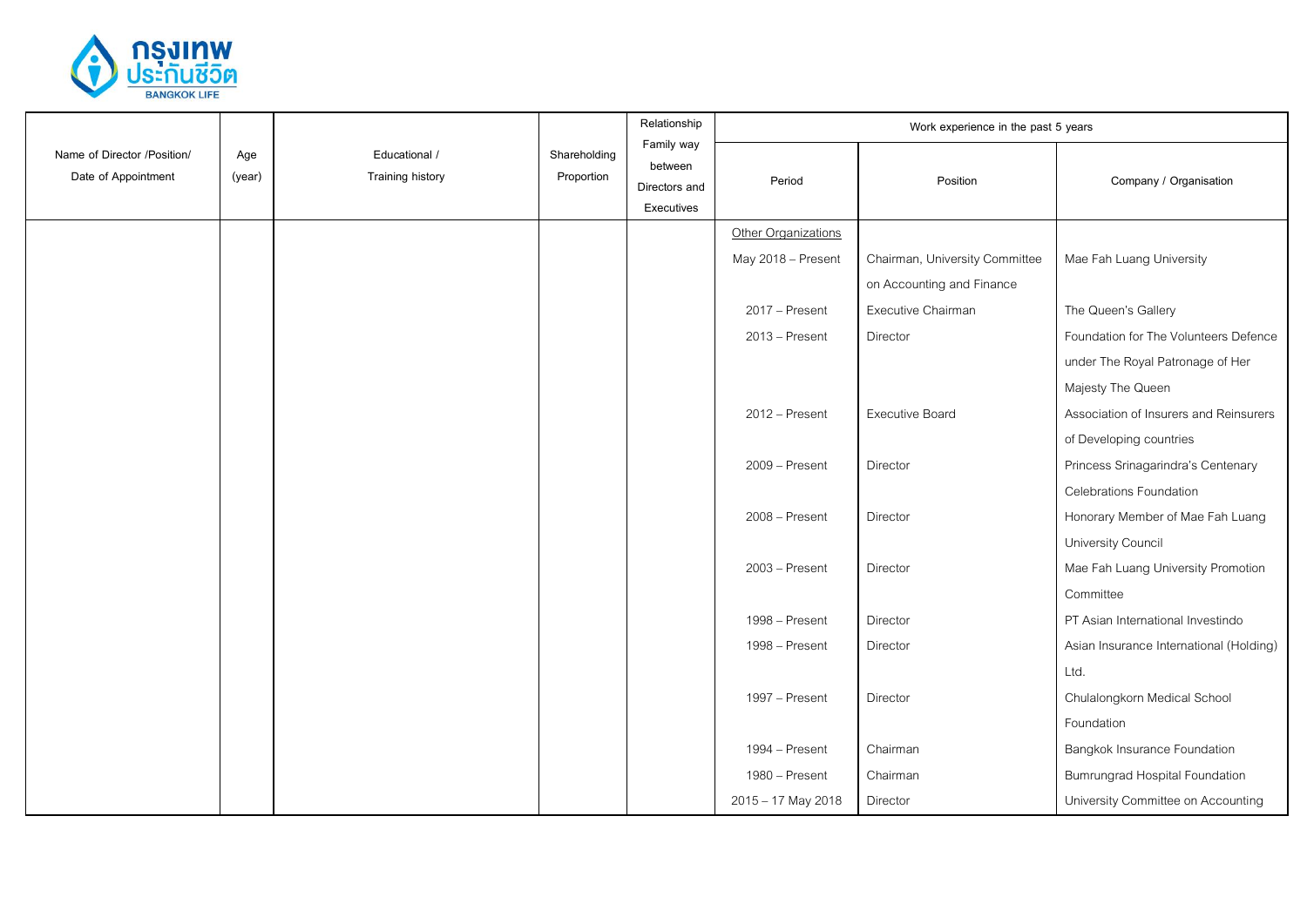

|                                                    |               |                                          |                            | Relationship                                         |        | Work experience in the past 5 years |                                          |
|----------------------------------------------------|---------------|------------------------------------------|----------------------------|------------------------------------------------------|--------|-------------------------------------|------------------------------------------|
| Name of Director /Position/<br>Date of Appointment | Age<br>(year) | Educational /<br><b>Training history</b> | Shareholding<br>Proportion | Family way<br>between<br>Directors and<br>Executives | Period | Position                            | Company / Organisation                   |
|                                                    |               |                                          |                            |                                                      |        |                                     | and Finance,<br>Mae Fah Luang University |
|                                                    |               |                                          |                            |                                                      |        |                                     |                                          |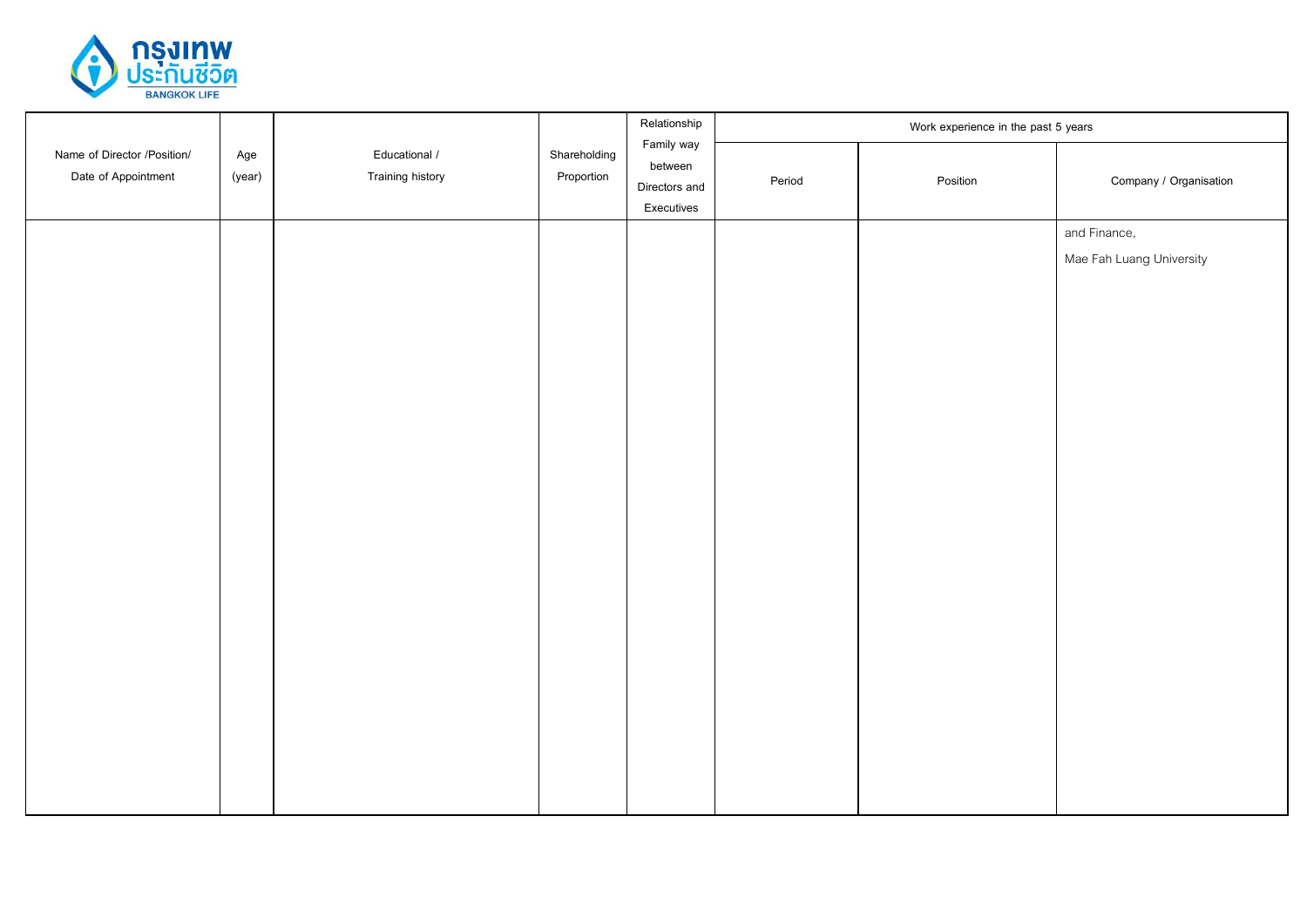

|                                                                                                                                                                                                  |               |                                                                                                                                                                                                                                                                                                                                                                                                                                                                                                                                                                                                                             |                                              | Relationship                                         |                                                                                                                                                                                                                                                           | Work experience in the past 5 years                                                                                                                                                                                                                                                                        |                                                                                                                                                                                                                                                                                                                                                                                              |
|--------------------------------------------------------------------------------------------------------------------------------------------------------------------------------------------------|---------------|-----------------------------------------------------------------------------------------------------------------------------------------------------------------------------------------------------------------------------------------------------------------------------------------------------------------------------------------------------------------------------------------------------------------------------------------------------------------------------------------------------------------------------------------------------------------------------------------------------------------------------|----------------------------------------------|------------------------------------------------------|-----------------------------------------------------------------------------------------------------------------------------------------------------------------------------------------------------------------------------------------------------------|------------------------------------------------------------------------------------------------------------------------------------------------------------------------------------------------------------------------------------------------------------------------------------------------------------|----------------------------------------------------------------------------------------------------------------------------------------------------------------------------------------------------------------------------------------------------------------------------------------------------------------------------------------------------------------------------------------------|
| Name of Director /Position/<br>Date of Appointment                                                                                                                                               | Age<br>(year) | Educational /<br><b>Training history</b>                                                                                                                                                                                                                                                                                                                                                                                                                                                                                                                                                                                    | Shareholding<br>Proportion                   | Family way<br>between<br>Directors and<br>Executives | Period                                                                                                                                                                                                                                                    | Position                                                                                                                                                                                                                                                                                                   | Company / Organisation                                                                                                                                                                                                                                                                                                                                                                       |
| 3. Mr. Sunthorn Arunanondchai<br>Independent Director<br>Chairman of the Audit<br>Committee<br>Member of the Performance<br>Assessment and Evaluation<br>Committee<br>Appointed<br>30 April 2014 | 79            | - MBA, University of Arkansas, USA<br>- Bachelor Degree, Southern Arkansas<br>University, USA<br>- Honorary Doctor of Business<br>Administration, Khonaen University,<br>Thailand<br>Honorary Doctor of Business<br>Administration, Rajamangala University of<br>Technology Thanyaburi, Thailand<br>- Honorary Doctor of Business<br>Administration, Rajamangala University of<br>Technology Suvarnabhumi, Thailand<br>- Honorary Doctor of Business<br>Administration, Rajabhat Maha Sarakham<br>University, Thailand<br>- Certificate of National Defense Diploma<br>(Batch 366), National Defense College of<br>Thailand | <b>Direct</b><br>0.0632%<br>Indirect<br>None | None                                                 | <b>Listed Companies</b><br>in SET<br>Oct 17 - Present<br>2007 - Present<br>$1976 - 2006$<br><b>Other Organizations</b><br>$2018 -$ Present<br>$2015 -$ Present<br>$2015$ – Present<br>2004 – Present<br>1988 - Present<br>1985 – Present<br>$2004 - 2017$ | Member of the Performance<br>Assessment and Evaluation<br>Committee<br>Independent Director and<br>Chairman of the Audit Committee<br>Director<br>Senior Vice Chairman<br>Honorary<br><b>Expert Member</b><br>Chairman<br>Chairman<br>Chairman<br>Chairman<br>President & CEO<br>Chairman<br>Vice Chairman | Bangkok Life Assurance Pcl.<br>Bangkok Life Assurance Pcl.<br>Bangkok Life Assurance Pcl.<br>Charoen Pokphand Group Co., Ltd.<br>Member of Khon Kaen University<br>King Prajadhipok's Institute Council<br>Rajburi Ethanol<br>Berkprai Cogeneration Co., Ltd.<br>Tipamas Co., Ltd.<br>S & A Enterprises Co., Ltd.<br>CP Land Pcl.<br>Rajburi Sugar Group<br>Charoen Pokphand Group Co., Ltd. |
|                                                                                                                                                                                                  |               | - Diploma, Politics and Governance in<br>Democratic Regimes Program for<br>Executives (Batch 5), King Prajadhipok's<br>Institute                                                                                                                                                                                                                                                                                                                                                                                                                                                                                            |                                              |                                                      | 1998 - 2020                                                                                                                                                                                                                                               | Chairman                                                                                                                                                                                                                                                                                                   | Ek-Chai Distribution System Co., Ltd.                                                                                                                                                                                                                                                                                                                                                        |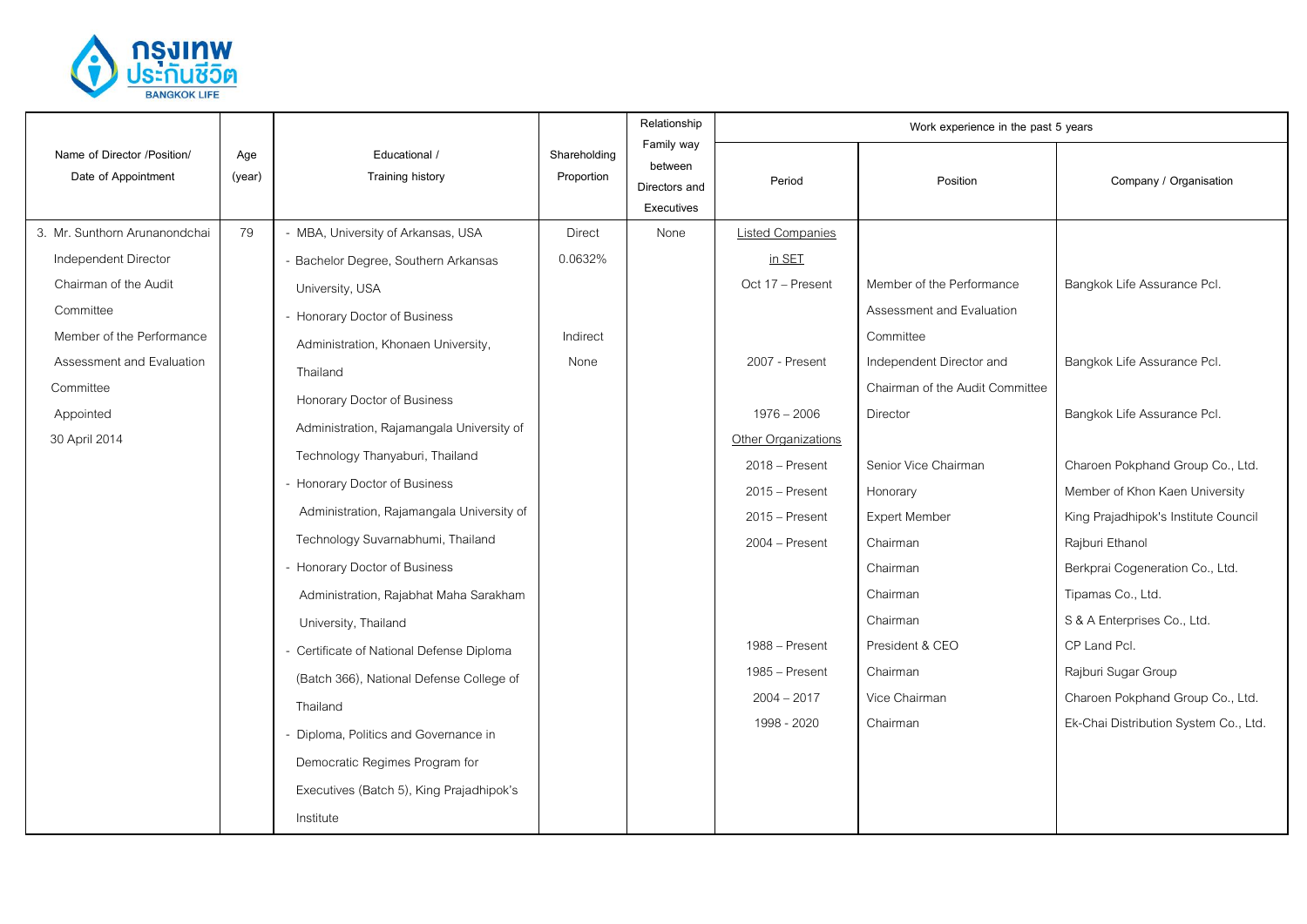

|  | Educational /<br>Name of Director /Position/<br>Age<br>Date of Appointment<br><b>Training history</b><br>(year) |                                                                                                                                                                                                                                                                                                                                                                                                                                                                                                                                                                 |                                                      | Relationship | Work experience in the past 5 years |                        |  |  |
|--|-----------------------------------------------------------------------------------------------------------------|-----------------------------------------------------------------------------------------------------------------------------------------------------------------------------------------------------------------------------------------------------------------------------------------------------------------------------------------------------------------------------------------------------------------------------------------------------------------------------------------------------------------------------------------------------------------|------------------------------------------------------|--------------|-------------------------------------|------------------------|--|--|
|  |                                                                                                                 | Shareholding<br>Proportion                                                                                                                                                                                                                                                                                                                                                                                                                                                                                                                                      | Family way<br>between<br>Directors and<br>Executives | Period       | Position                            | Company / Organisation |  |  |
|  |                                                                                                                 | Certificate of Executive Program (Batch 6),<br>÷.<br>Capital Market Academy<br>- Thai Institute of Directors Association<br>• Certificate of Directors Certificate<br>Program (DCP), Class of 98/2008<br>• Certificate of Directors Accreditation<br>Program (DAP) CP, Class of 4/2005,<br>- Certificate of Executive Program, University<br>of Hawaii, East-West Center<br>Certificate of YPO Chief Executive<br>$\sim$<br>Program, Harvard Business School, USA<br>- Certificate of YPO Chief Executive<br>Program, Kellogg - Northwestern<br>University, USA |                                                      |              |                                     |                        |  |  |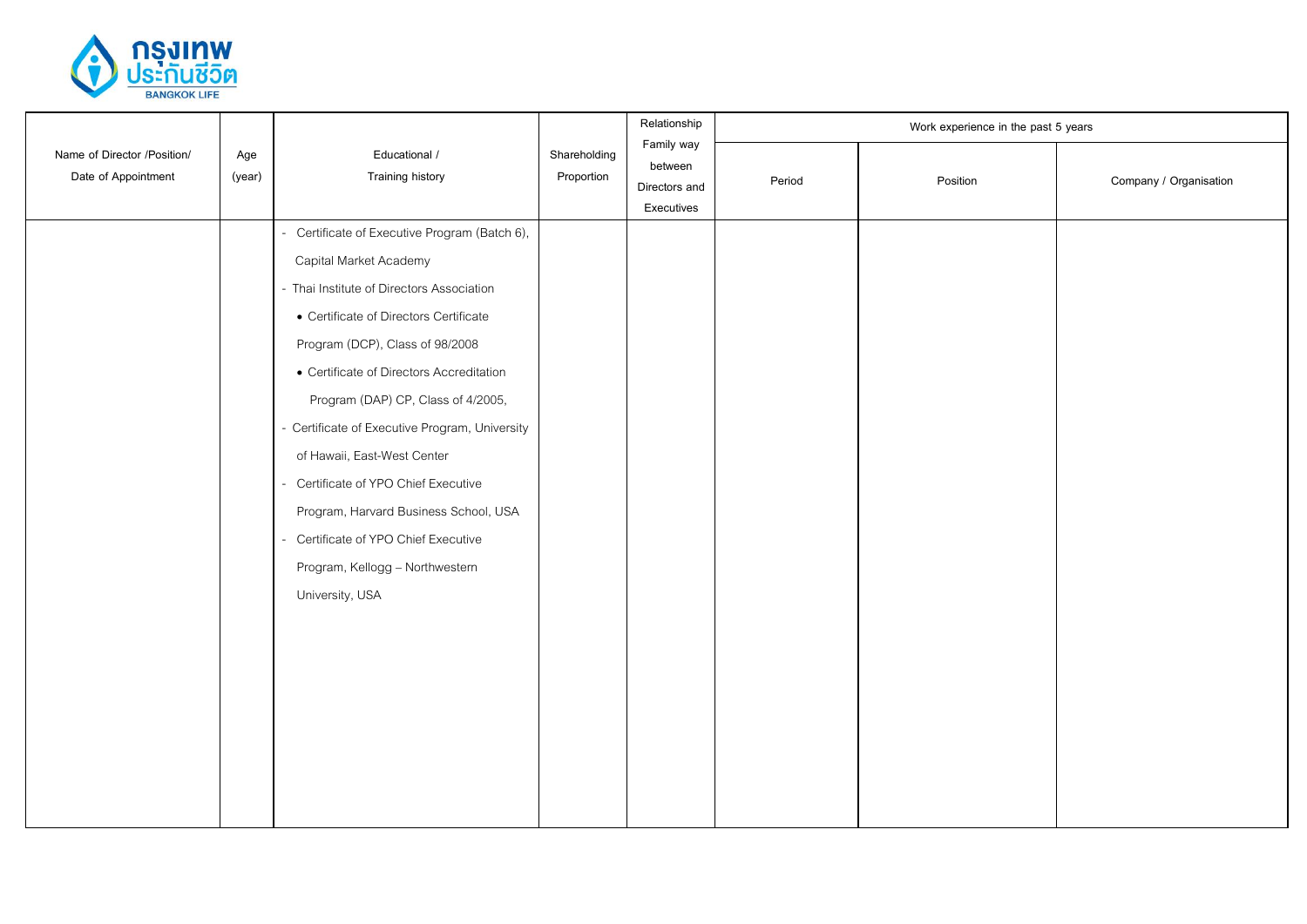

|                                                    |               |                                             |                            | Relationship                                         |                         | Work experience in the past 5 years |                             |
|----------------------------------------------------|---------------|---------------------------------------------|----------------------------|------------------------------------------------------|-------------------------|-------------------------------------|-----------------------------|
| Name of Director /Position/<br>Date of Appointment | Age<br>(year) | Educational /<br>Training history           | Shareholding<br>Proportion | Family way<br>between<br>Directors and<br>Executives | Period                  | Position                            | Company / Organisation      |
| 4. Mrs. Komkai Thusaranon                          | 70            | - Master of Development Economics,          | <b>Direct</b>              | None                                                 | <b>Listed Companies</b> |                                     |                             |
| Independent Director                               |               | National Institute of Development           | None                       |                                                      | in SET                  |                                     |                             |
| Chairman of Executive Board                        |               | Administration                              |                            |                                                      | Mar 1,2019 - Present    | Independent Director                | Bangkok Life Assurance Pcl. |
| of Director                                        |               | Bachelor of Business Administration,        | Indirect                   |                                                      | Oct 2017 - Present      | Member of the Performance           | Bangkok Life Assurance Pcl. |
| Chairman of the Good                               |               | Chulalongkorn University                    | None                       |                                                      |                         | Assessment and Evaluation           |                             |
| Corporate Governance                               |               | - Certificate of Directors Certification    |                            |                                                      |                         | Committee                           |                             |
| Committee                                          |               | Program (DCP) Class of 26/2003, Thai        |                            |                                                      | Apr 2014 - Present      | Member of the Risk Management       | Bangkok Life Assurance Pcl. |
| Member of the Risk                                 |               | Institute of Directors Association          |                            |                                                      |                         | Committee                           |                             |
| Management Committee                               |               | - Top Executive Program, Class of 34, Civil |                            |                                                      | Apr 2013 - Present      | Chairman of the Good Corporate      | Bangkok Life Assurance Pcl. |
| Member of the Performance                          |               | Service Development Institute               |                            |                                                      |                         | Governance Committee                |                             |
| Assessment and Evaluation                          |               | - Certificate of National Defense Course,   |                            |                                                      | Nov 2016 - Present      | Director of the Audit Committee,    | Thaire I ife Assurance PcI. |
| Committee                                          |               | National Defense College, Class of          |                            |                                                      |                         | Director or the Remuneration and    |                             |
| Appointed                                          |               | 17/2003                                     |                            |                                                      |                         | Nominating Committee and            |                             |
| 26 April 2013                                      |               | - Certificate of Executive Program, Capital |                            |                                                      |                         | Chairman of Enterprise Risk         |                             |
|                                                    |               | Market Academy, Class of 7                  |                            |                                                      |                         | Management Committee                |                             |
|                                                    |               | - OIC Advance Insurance Program, Class of   |                            |                                                      | Jul 2016 - Present      | Independent Director                | Thaire I ife Assurance PcI. |
|                                                    |               | 1/2011, OIC Advanced Insurance Institute    |                            |                                                      | May 2018 - Dec 2021     | Chairman of the Executive           | Bangkok Life Assurance Pcl. |
|                                                    |               |                                             |                            |                                                      |                         | Committee                           |                             |
|                                                    |               |                                             |                            |                                                      | Jul 2016 - Feb 2017     | Executive Director, Member of       | Bangkok Life Assurance Pcl. |
|                                                    |               |                                             |                            |                                                      |                         | the Investment Committee, and       |                             |
|                                                    |               |                                             |                            |                                                      |                         | <b>Acting President</b>             |                             |
|                                                    |               |                                             |                            |                                                      | Apr 2014 - Jun 2016     | Member of the Audit Committee       | Bangkok Life Assurance Pcl. |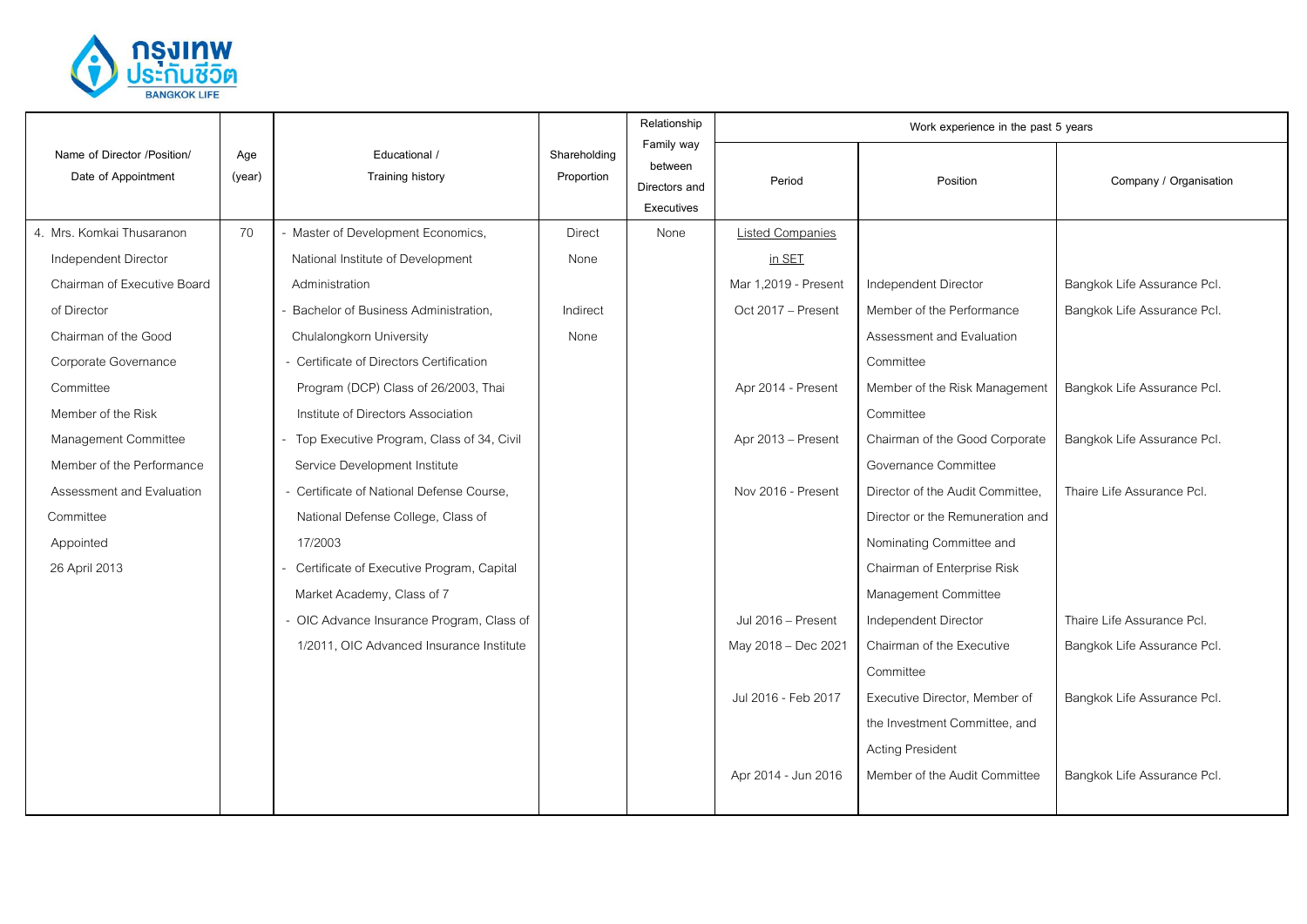

|                                                                                                                                                                      |               |                                                                                                                                                                                                                                                                                                                        |                                           | Relationship                                         |                                                                                                                                                                                                                                                                                                                      | Work experience in the past 5 years                                                                                                                                                                                                                                                                                   |                                                                                                                                                                                                                                                                                                                                                                                                                                                                                         |
|----------------------------------------------------------------------------------------------------------------------------------------------------------------------|---------------|------------------------------------------------------------------------------------------------------------------------------------------------------------------------------------------------------------------------------------------------------------------------------------------------------------------------|-------------------------------------------|------------------------------------------------------|----------------------------------------------------------------------------------------------------------------------------------------------------------------------------------------------------------------------------------------------------------------------------------------------------------------------|-----------------------------------------------------------------------------------------------------------------------------------------------------------------------------------------------------------------------------------------------------------------------------------------------------------------------|-----------------------------------------------------------------------------------------------------------------------------------------------------------------------------------------------------------------------------------------------------------------------------------------------------------------------------------------------------------------------------------------------------------------------------------------------------------------------------------------|
| Name of Director /Position/<br>Date of Appointment                                                                                                                   | Age<br>(year) | Educational /<br><b>Training history</b>                                                                                                                                                                                                                                                                               | Shareholding<br>Proportion                | Family way<br>between<br>Directors and<br>Executives | Period                                                                                                                                                                                                                                                                                                               | Position                                                                                                                                                                                                                                                                                                              | Company / Organisation                                                                                                                                                                                                                                                                                                                                                                                                                                                                  |
| 5. Mr. Praphant Asava-aree<br>Independent Director<br>Chairman of the Risk<br>Management Committee<br>Member of the Audit<br>Committee<br>Appointed<br>30 April 2014 | 65            | - Bachelor's Degree Liberal Arts (Political<br>Science), Faculty of Political Science,<br>Ramkamhaeng University<br>- Thai Institute of Directors Association<br>• Certificate of Directors Certification<br>Program (DCP) Class of 101/2008<br>• Certificate of Audit Certification<br>Program (ACP) Class of 21/2007 | <b>Direct</b><br>None<br>Indirect<br>None | None                                                 | <b>Listed Companies</b><br>in SET<br>2016 - present<br>2014 - present<br>2014 - 2016<br>Other Organizations<br>2014 - present<br>2014 - present<br>2018 - present<br>2014 - present<br>2014 - present<br>2014 - present<br>2014 - present<br>2014 - present<br>2014 - present<br>2014 - present<br>2009 - April 2013 | Member of the Audit Committee<br>Independent Director and<br>Chairman of the Risk<br>Management Committee<br>Member of the Investment<br>Committee<br>Director<br>Chairman<br>Director<br>Director<br>Director<br>Director<br>Director<br>Director<br>Director<br>Director<br>Director<br>Member of The Executive and | Bangkok Life Assurance Pcl.<br>Bangkok Life Assurance Pcl.<br>Bangkok Life Assurance Pcl.<br>Blue Canyon Country Club Co., Ltd.<br>Asia Nexus Co., Ltd.<br>Siam Professional Management Services<br>Co., Ltd.<br>BC Andaman Ltd.<br>BC Golf Resort Management Co., Ltd.<br>Blue Canyon Holding (Thailand) Ltd.<br>Blue Canyon Property Corp., Ltd.<br>Blue Canyon Development Co., Ltd.<br>Canyon Capital Ltd.<br>Legacy Resources (Thailand) Ltd.<br>Thai Listed Companies Association |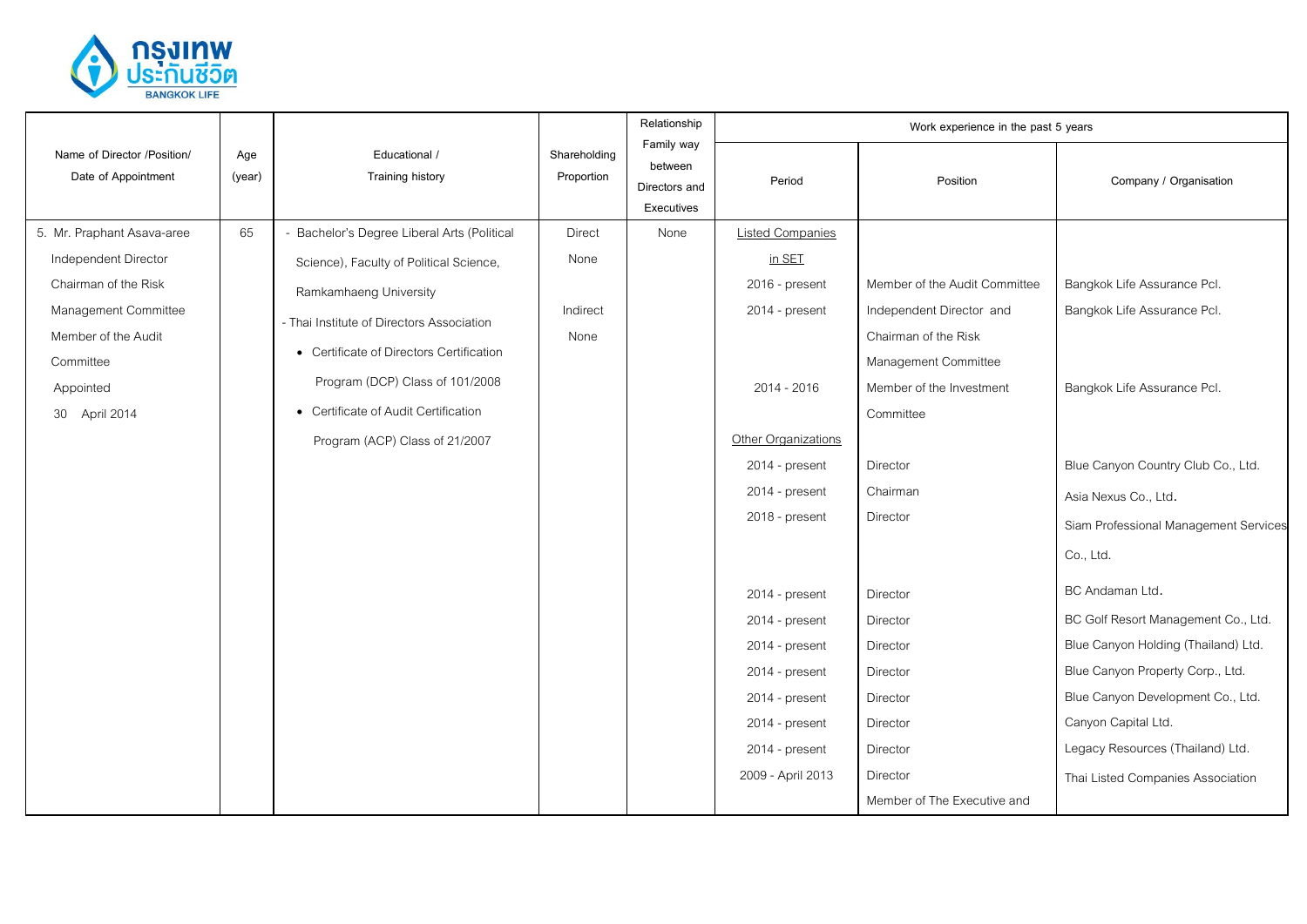

|                                                    |               |                                          |                            | Relationship                                         |        | Work experience in the past 5 years                                    |                        |
|----------------------------------------------------|---------------|------------------------------------------|----------------------------|------------------------------------------------------|--------|------------------------------------------------------------------------|------------------------|
| Name of Director /Position/<br>Date of Appointment | Age<br>(year) | Educational /<br><b>Training history</b> | Shareholding<br>Proportion | Family way<br>between<br>Directors and<br>Executives | Period | Position                                                               | Company / Organisation |
|                                                    |               |                                          |                            |                                                      |        | Investment Committee and<br>Member of the<br>Competitiveness Committee |                        |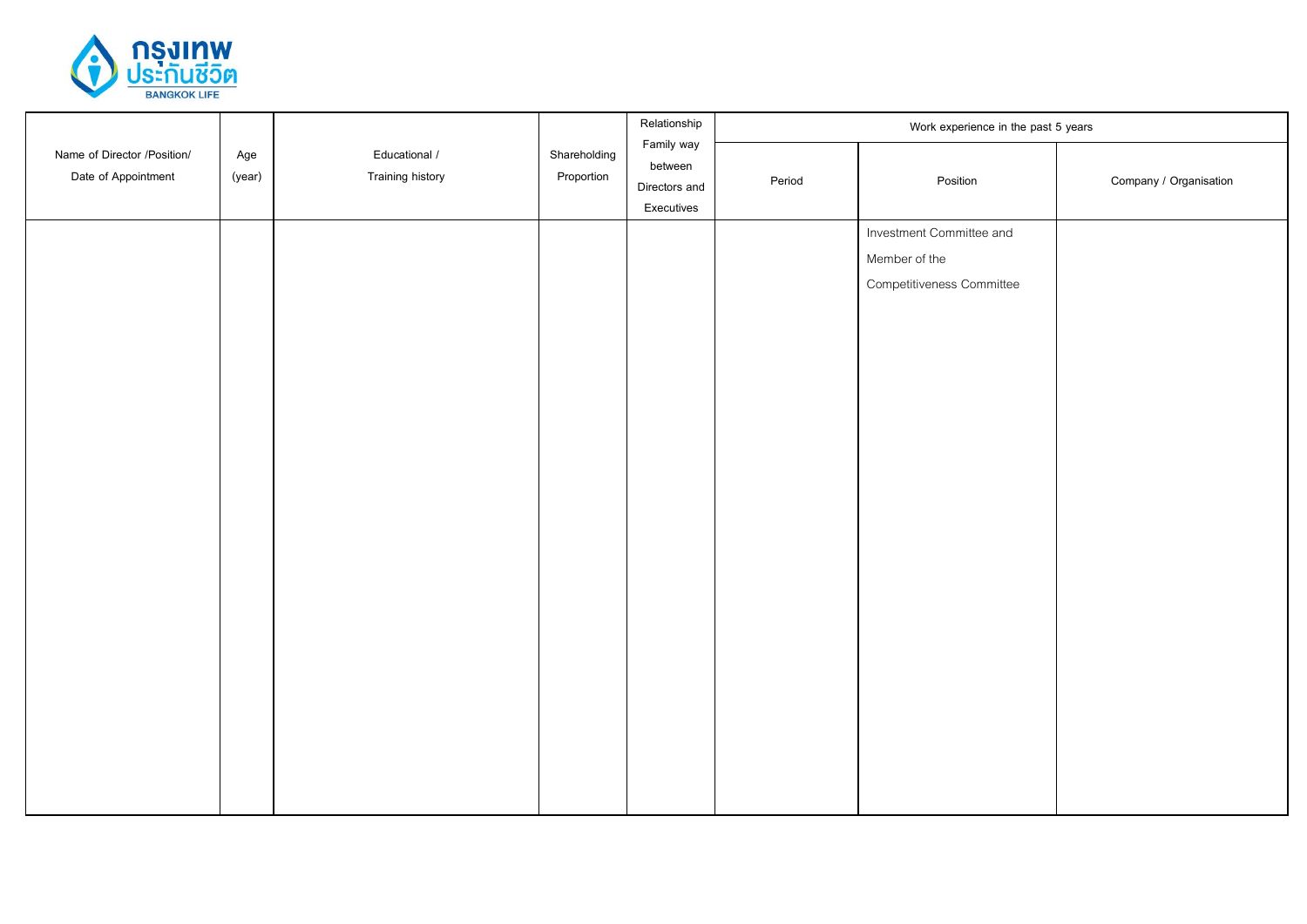

|                                                    |               | Educational /<br>Training history             | Shareholding<br>Proportion | Relationship<br>Family way<br>between<br>Directors and<br>Executives | Work experience in the past 5 years |                               |                                |  |
|----------------------------------------------------|---------------|-----------------------------------------------|----------------------------|----------------------------------------------------------------------|-------------------------------------|-------------------------------|--------------------------------|--|
| Name of Director /Position/<br>Date of Appointment | Age<br>(year) |                                               |                            |                                                                      | Period                              | Position                      | Company / Organisation         |  |
| 6. Ms. Varawan Vechasut                            | 63            | - MBA, Kasetsart University                   | <b>Direct</b>              | None                                                                 | <b>Listed Companies</b>             |                               |                                |  |
| Independent Director                               |               | - Master of Sociology, Thammasat              | None                       |                                                                      | in SET                              |                               |                                |  |
| Member of the Audit                                |               | University                                    |                            |                                                                      | Dec 2021 - Present                  | Chairman of the Product       | Bangkok Life Assurance PCL.    |  |
| Committee                                          |               | Bachelor of Arts (Statisitics), Thammasart    | Indirect                   |                                                                      |                                     | Governance Committee          |                                |  |
| Appointed                                          |               | University                                    | None                       |                                                                      | Jul 2020-Present                    | Independent Director,         | Bangkok Life Assurance PCL.    |  |
| 10 July 2020                                       |               | - National Defense Course, Class of 24/2011   |                            |                                                                      |                                     | Member of the Audit Committee |                                |  |
|                                                    |               | ,National Defense College                     |                            |                                                                      | Other Organizations                 |                               |                                |  |
|                                                    |               | - Directors Certification Program (DCP) Class |                            |                                                                      | May 2019 - Dec 2019                 | Deputy Secretary General      | Office of Insurance Commission |  |
|                                                    |               | of 181/2013, Thai Institute of Directors      |                            |                                                                      |                                     | (Examination)                 |                                |  |
|                                                    |               | Association                                   |                            |                                                                      | 2011 - Apr 2019                     | Deputy Secretary General      | Office of Insurance Commission |  |
|                                                    |               | - Top Executive Program, Class 45/2002,       |                            |                                                                      |                                     | (Supervision)                 |                                |  |
|                                                    |               | Civil Service Development Institute           |                            |                                                                      |                                     |                               |                                |  |
|                                                    |               | - Certificate of Executive Program, Class of  |                            |                                                                      |                                     |                               |                                |  |
|                                                    |               | 19/2015, Capital Market Academy               |                            |                                                                      |                                     |                               |                                |  |
|                                                    |               | - OIC Advance Institute Program, Class of     |                            |                                                                      |                                     |                               |                                |  |
|                                                    |               | 1/2011, OIC Advance Institute                 |                            |                                                                      |                                     |                               |                                |  |
|                                                    |               | - Advanced Audit Committee Program            |                            |                                                                      |                                     |                               |                                |  |
|                                                    |               | (AACP) Class of 38/2020, Thai Institute of    |                            |                                                                      |                                     |                               |                                |  |
|                                                    |               | Directors Association                         |                            |                                                                      |                                     |                               |                                |  |
|                                                    |               |                                               |                            |                                                                      |                                     |                               |                                |  |
|                                                    |               |                                               |                            |                                                                      |                                     |                               |                                |  |
|                                                    |               |                                               |                            |                                                                      |                                     |                               |                                |  |
|                                                    |               |                                               |                            |                                                                      |                                     |                               |                                |  |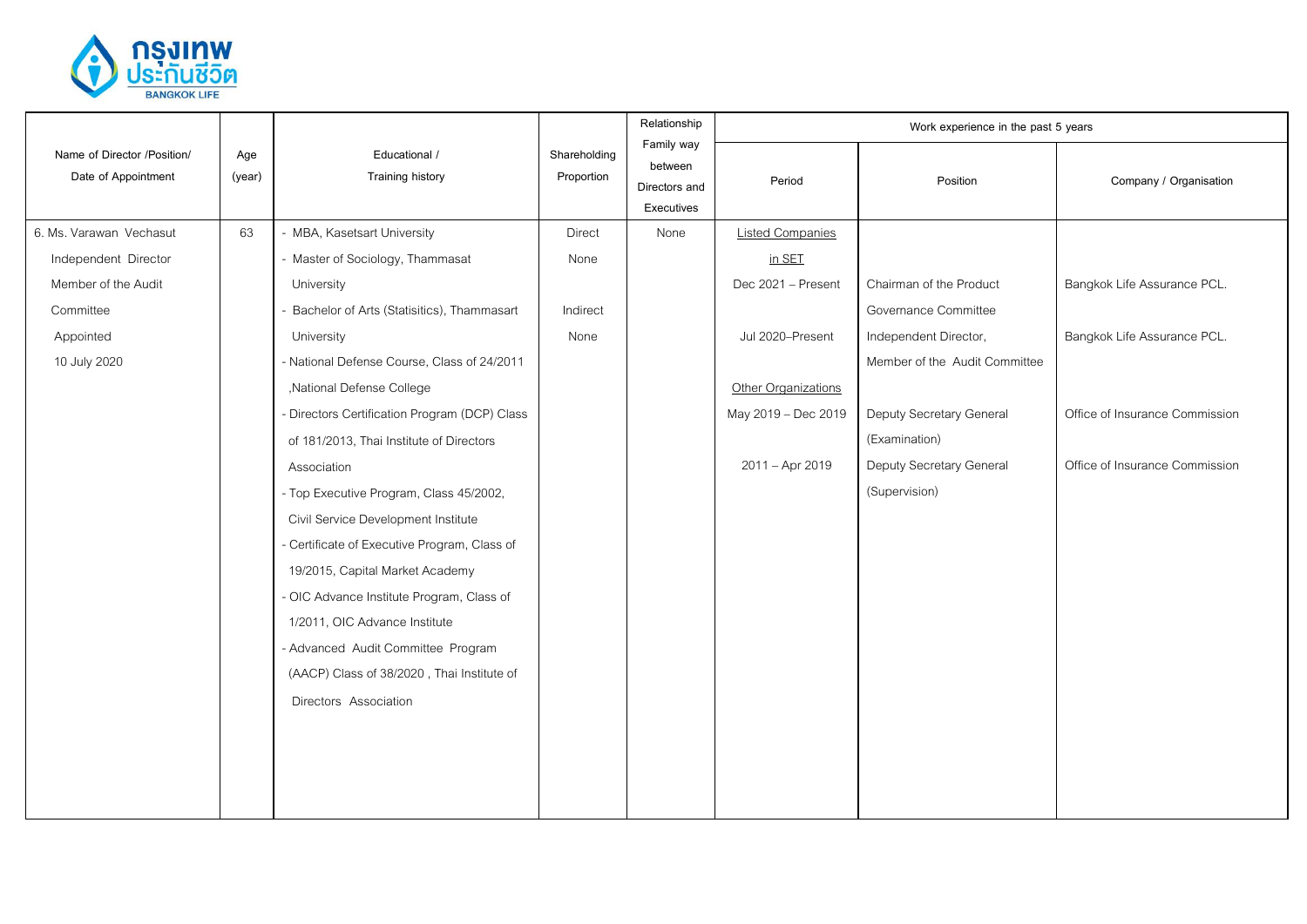

|                                                    |               | Educational /<br>Training history          | Shareholding<br>Proportion | Relationship                                         | Work experience in the past 5 years |                                 |                                           |  |
|----------------------------------------------------|---------------|--------------------------------------------|----------------------------|------------------------------------------------------|-------------------------------------|---------------------------------|-------------------------------------------|--|
| Name of Director /Position/<br>Date of Appointment | Age<br>(year) |                                            |                            | Family way<br>between<br>Directors and<br>Executives | Period                              | Position                        | Company / Organisation                    |  |
| 7. Mr. Chone Sophonpanich                          | 47            | - Master of Economics and International    | <b>Direct</b>              | 1. Is the                                            | <b>Listed Companies</b>             |                                 |                                           |  |
| Director                                           |               | Relations, Johns Hopkins University, USA   | 0.4918%                    | Grandson of                                          | in SET                              |                                 |                                           |  |
| Member of the Investment                           |               | Bachelor of Economics (Upper Second        |                            | Mr. Chai                                             | Aug 2021 - Present                  | President and Chief Executive   | Bangkok Life Assurance Pcl.               |  |
| Committee                                          |               | Class Honours), University College London, | Indirect                   | Sophon                                               |                                     | Officer (CEO)                   |                                           |  |
| Member of the Risk                                 |               | England                                    | None                       | panich                                               | Feb 2020 - Present                  | Member of the Risk Management   | Bangkok Life Assurance Pcl.               |  |
| Management Committee                               |               | - Thai Institute of Directors              |                            | 2. Is the                                            |                                     | Committee, Member of the        |                                           |  |
| President and Chief                                |               | • Directors Certification Program (DCP),   |                            | Cousin of                                            |                                     | Investment                      |                                           |  |
| Executive Officer (CEO)                            |               | Class 142/2011                             |                            | Mrs.Savitri                                          | Dec 2017 - Present                  | Director                        | Bangkok Life Assurance Pcl.               |  |
| Appointed                                          |               | • Advanced Audit Committee Program         |                            | Ramyarupa                                            | Dec 2017 - Aug 2021                 | Executive Vice Chairman         | Bangkok Life Assurance Pcl.               |  |
| 15 December 2017                                   |               | (AACP), Class 29/2018                      |                            | 3. Is the                                            | 2013 - July 2016                    | Member of the Investment        | Bangkok Life Assurance Pcl.               |  |
|                                                    |               | - Fellow, Life Management Institute, LOMA  |                            | Brother of                                           |                                     | Committee                       |                                           |  |
|                                                    |               |                                            |                            | Ms.                                                  | 2011 - July 2016                    | Director and Executive Director | Bangkok Life Assurance Pcl.               |  |
|                                                    |               |                                            |                            | Chollada                                             | 2011 - July 2016                    | President                       | Bangkok Life Assurance Pcl.               |  |
|                                                    |               |                                            |                            | Sophon                                               | Other Organizations                 |                                 |                                           |  |
|                                                    |               |                                            |                            | panich                                               | 2018 - Present                      | Director                        | Veyla Natai Residences (Villas) Co., Ltd. |  |
|                                                    |               |                                            |                            |                                                      | 2018 - Present                      | Director                        | BBL Asset Management Co., Ltd.            |  |
|                                                    |               |                                            |                            |                                                      | 2018 - Present                      | Director                        | June-July Co., Ltd.                       |  |
|                                                    |               |                                            |                            |                                                      | 2018 - Present                      | Director                        | Siridecha Co., Ltd.                       |  |
|                                                    |               |                                            |                            |                                                      | 2018 - Present                      | Director                        | Sriruamjai Nongprue Co., Ltd.             |  |
|                                                    |               |                                            |                            |                                                      | 2018 - Present                      | Director                        | Sripattana Pong Co., Ltd.                 |  |
|                                                    |               |                                            |                            |                                                      | 2017 - Present                      | Director                        | The Lineage Co., Ltd.                     |  |
|                                                    |               |                                            |                            |                                                      | 2017 - Present                      | Director and Member of Audit    | Thaisri Insurance Co., Ltd.               |  |
|                                                    |               |                                            |                            |                                                      |                                     | Committee                       |                                           |  |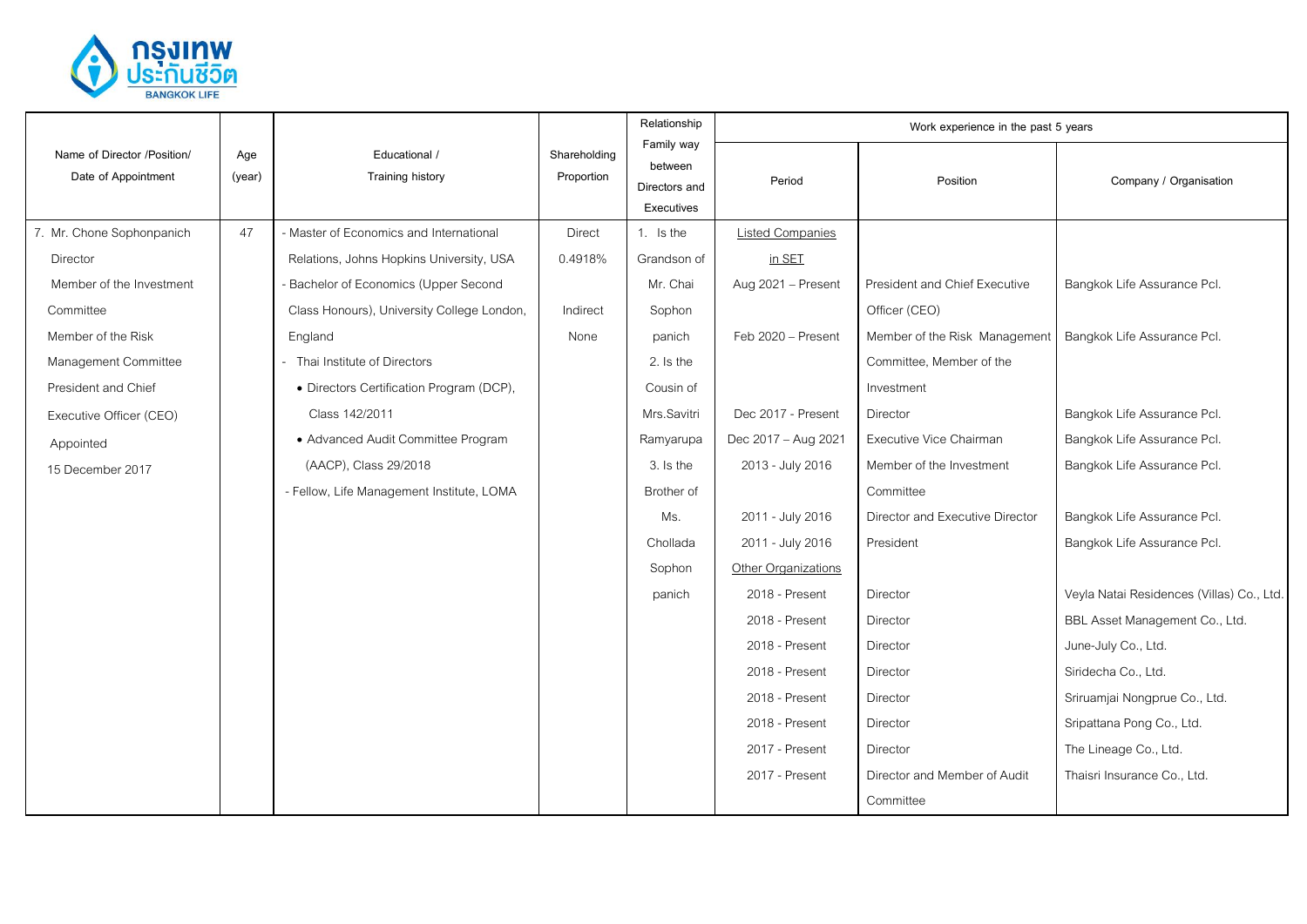

|                                                    |               |                                          |                            | Relationship                                         |                | Work experience in the past 5 years |                                      |
|----------------------------------------------------|---------------|------------------------------------------|----------------------------|------------------------------------------------------|----------------|-------------------------------------|--------------------------------------|
| Name of Director /Position/<br>Date of Appointment | Age<br>(year) | Educational /<br><b>Training history</b> | Shareholding<br>Proportion | Family way<br>between<br>Directors and<br>Executives | Period         | Position                            | Company / Organisation               |
|                                                    |               |                                          |                            |                                                      | 2017 - Present | Director                            | Bangkok BTMU Limited                 |
|                                                    |               |                                          |                            |                                                      | 2017 - Present | Director                            | Bangkok Mitsubishi UFJ Lease Co.,    |
|                                                    |               |                                          |                            |                                                      |                |                                     | Ltd.                                 |
|                                                    |               |                                          |                            |                                                      | 2017 - Present | Director                            | Yenjai Co., Ltd.                     |
|                                                    |               |                                          |                            |                                                      | 2013 - Present | Director                            | Veyla Cha-am Residences Co., Ltd.    |
|                                                    |               |                                          |                            |                                                      | 2008 - Present | Director                            | Ideas 1606 Co., Ltd.                 |
|                                                    |               |                                          |                            |                                                      | 2002 - Present | Director                            | Watana Choedchu Co., Ltd.            |
|                                                    |               |                                          |                            |                                                      | 1996 - Present | Director                            | Pleasure of Living Co., Ltd.         |
|                                                    |               |                                          |                            |                                                      | 2018 - 2020    | Chairman                            | Cambodia Life Insurance Company Plc. |
|                                                    |               |                                          |                            |                                                      | 2017 - 2018    | Innovative Finance Consultant       | <b>UNICEF</b>                        |
|                                                    |               |                                          |                            |                                                      | 2012 - 2016    | Director                            | Thai Financial Planners Association  |
|                                                    |               |                                          |                            |                                                      | $2012 - 2015$  | Director                            | Cambodia Life Insurance Company Plc. |
|                                                    |               |                                          |                            |                                                      | $2011 - 2016$  | Director and Executive Director     | The Thai Life Assurance Association  |
|                                                    |               |                                          |                            |                                                      | $2011 - 2016$  | Director                            | BBL Asset Management Co., Ltd.       |
|                                                    |               |                                          |                            |                                                      |                |                                     |                                      |
|                                                    |               |                                          |                            |                                                      |                |                                     |                                      |
|                                                    |               |                                          |                            |                                                      |                |                                     |                                      |
|                                                    |               |                                          |                            |                                                      |                |                                     |                                      |
|                                                    |               |                                          |                            |                                                      |                |                                     |                                      |
|                                                    |               |                                          |                            |                                                      |                |                                     |                                      |
|                                                    |               |                                          |                            |                                                      |                |                                     |                                      |
|                                                    |               |                                          |                            |                                                      |                |                                     |                                      |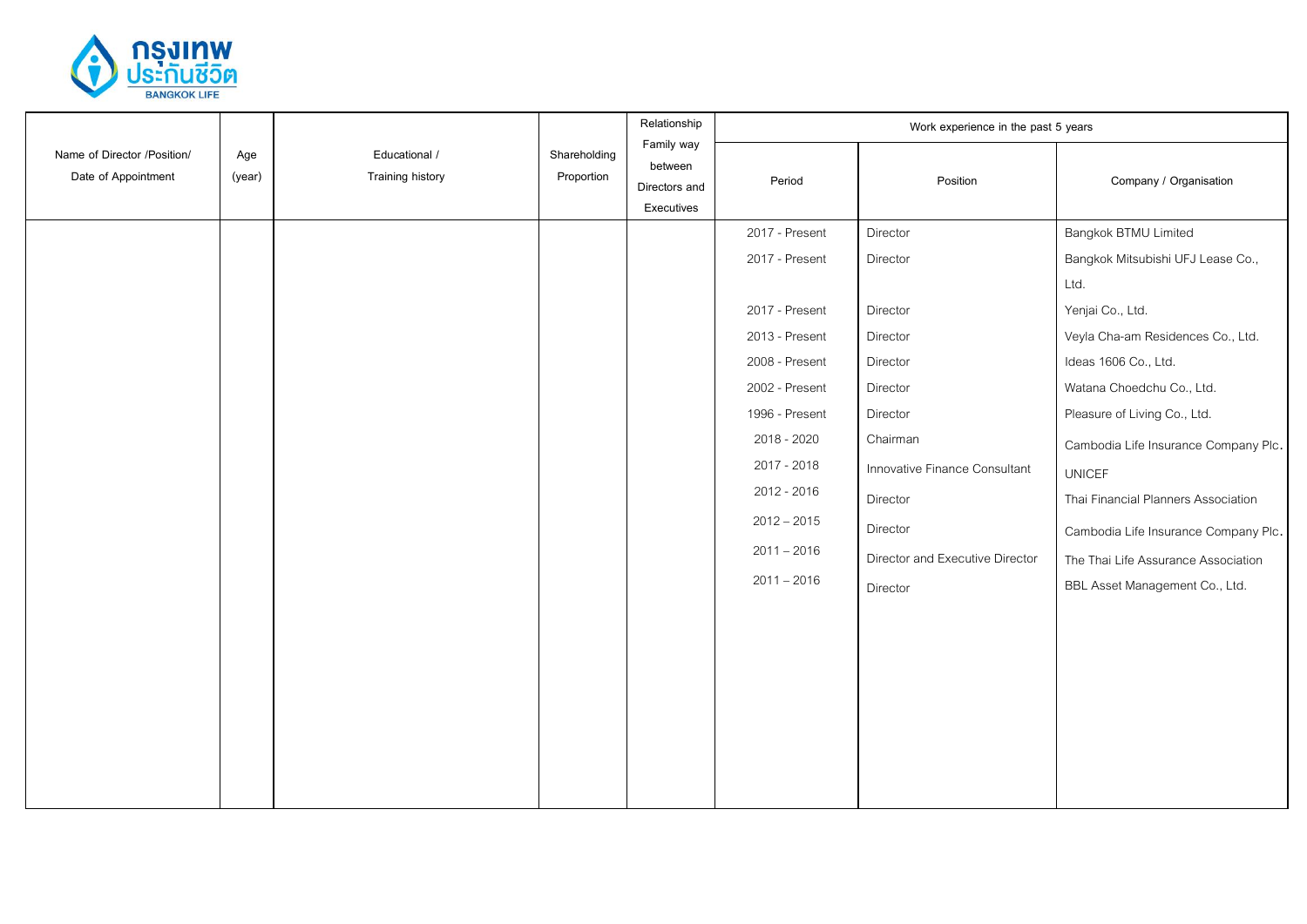

|                                                    |               | Educational /<br><b>Training history</b>      | Shareholding<br>Proportion | Relationship                                         |                         | Work experience in the past 5 years |                                   |
|----------------------------------------------------|---------------|-----------------------------------------------|----------------------------|------------------------------------------------------|-------------------------|-------------------------------------|-----------------------------------|
| Name of Director /Position/<br>Date of Appointment | Age<br>(year) |                                               |                            | Family way<br>between<br>Directors and<br>Executives | Period                  | Position                            | Company / Organisation            |
| 8. Mrs. Savitri Ramyarupa                          | 60            | - MBA in Finance, Sasin Graduate Institute    | <b>Direct</b>              | 1. Is the                                            | <b>Listed Companies</b> |                                     |                                   |
| Director                                           |               | of Business Administration                    | None                       | Grandson of                                          | in SET                  |                                     |                                   |
| <b>Executive Director</b>                          |               | Bachelor in Economics, Barnard College,       |                            | Mr. Chai                                             | May 2017 - Present      | Member of the Investment            | Bangkok Life Assurance Pcl.       |
| Member of the Investment                           |               | Columbia University, USA                      | Indirect                   | Sophon                                               |                         | Committee                           |                                   |
| Committee                                          |               | - The Top Executive Program, Capital          | 0.0066%                    | panich                                               | 1999 - Present          | Director                            | Bangkok Life Assurance Pcl.       |
| Appointed                                          |               | Market Academy, Batch 17/2013                 |                            | 2. Is the                                            | 2003 - Dec 2021         | <b>Executive Director</b>           | Bangkok Life Assurance Pcl.       |
| 29 April 2015                                      |               | Certificate of Directors Certification        |                            | Cousin of                                            | Other Organizations     |                                     |                                   |
|                                                    |               | Program (DCP), Class of 176/2013, Thai        |                            | Mr. Chone                                            | 2008 - Present          | Managing Director                   | Riverside Garden Marina Co., Ltd. |
|                                                    |               | Institute of Directors Association            |                            | Sophon                                               | 2009 - Present          | Director                            | City Realty Co., Ltd.             |
|                                                    |               | - Certificate of Ultra-Wealth, Association of |                            | panich                                               | 2009 - Present          | Director                            | Asia Industrial Park Co., Ltd.    |
|                                                    |               | Economics, CHULALONGKORN                      |                            | and                                                  | 1999 – Present          | <b>Director</b>                     | Asia Sermkij Co., Ltd.            |
|                                                    |               | <b>UNIVERSITY</b>                             |                            | Ms.                                                  |                         |                                     |                                   |
|                                                    |               | - Certificate of Tourism Management           |                            | Chollada                                             |                         |                                     |                                   |
|                                                    |               | Program for Executives (TME) Class of 2,      |                            | Sophon                                               |                         |                                     |                                   |
|                                                    |               | Tourism Authority of Thailand                 |                            | panich                                               |                         |                                     |                                   |
|                                                    |               | - Certificate of Health ambassador for        |                            |                                                      |                         |                                     |                                   |
|                                                    |               | academic year 2018-2019, Chulabhorn           |                            |                                                      |                         |                                     |                                   |
|                                                    |               | Royal College                                 |                            |                                                      |                         |                                     |                                   |
|                                                    |               | Certificate of Management Science             |                            |                                                      |                         |                                     |                                   |
|                                                    |               | Program for Executives, Class of 3,           |                            |                                                      |                         |                                     |                                   |
|                                                    |               | National Institute of Development             |                            |                                                      |                         |                                     |                                   |
|                                                    |               | Administration                                |                            |                                                      |                         |                                     |                                   |
|                                                    |               |                                               |                            |                                                      |                         |                                     |                                   |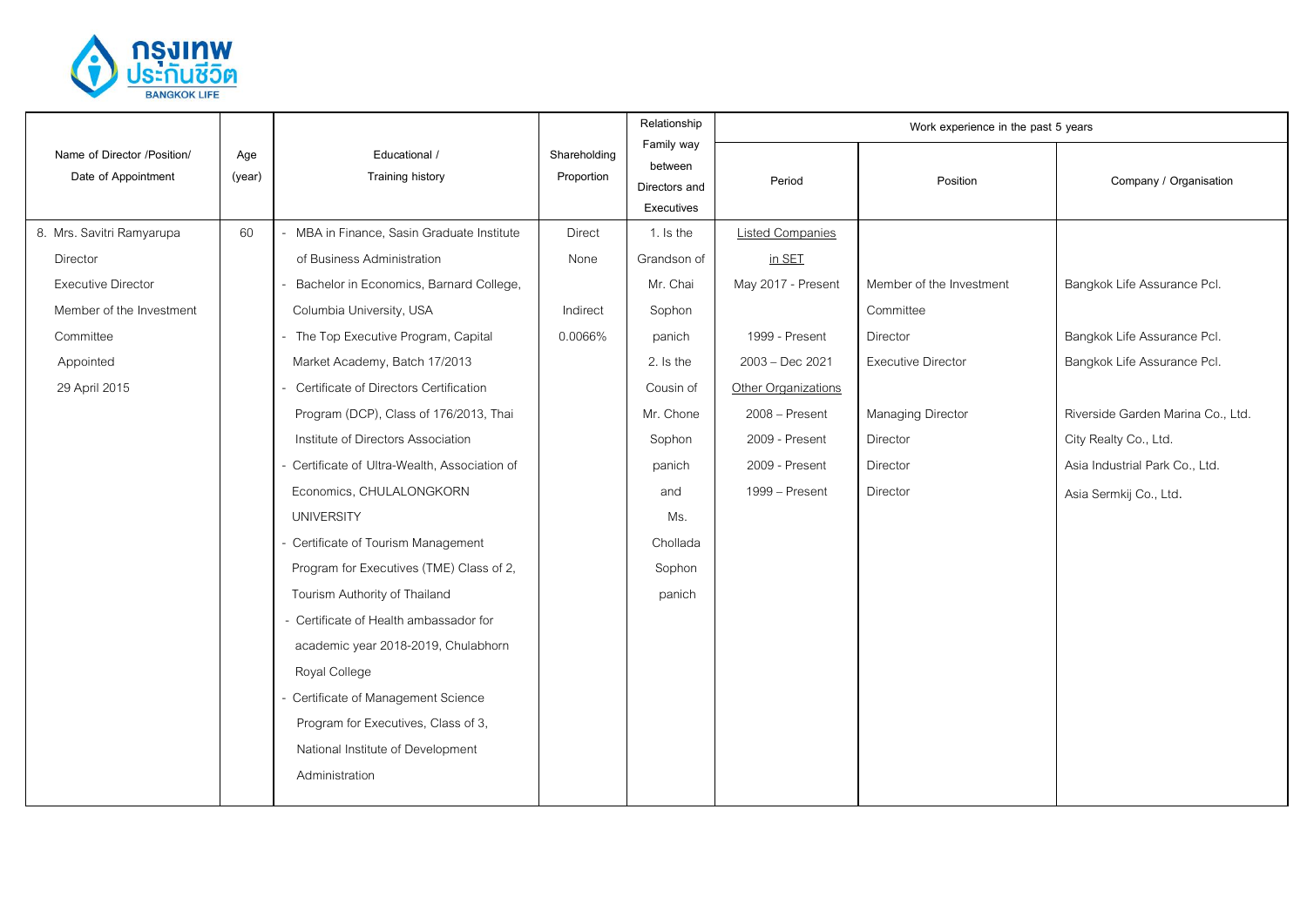

|                                                    |               | Educational /<br><b>Training history</b>    | Shareholding<br>Proportion | Relationship<br>Family way<br>between<br>Directors and<br>Executives | Work experience in the past 5 years |                           |                             |  |
|----------------------------------------------------|---------------|---------------------------------------------|----------------------------|----------------------------------------------------------------------|-------------------------------------|---------------------------|-----------------------------|--|
| Name of Director /Position/<br>Date of Appointment | Age<br>(year) |                                             |                            |                                                                      | Period                              | Position                  | Company / Organisation      |  |
| 9. Mrs. Prapaivan Limsong                          | 54            | - MBA, Sasin Graduate Institute of Business | Direct                     | None                                                                 | <b>Listed Companies</b>             |                           |                             |  |
| Director                                           |               | Administration                              | 1.8375%                    |                                                                      | in SET                              |                           |                             |  |
| Member of the Good                                 |               | - Bachelor of Commerce and Accountancy,     |                            |                                                                      | $2020$ – present                    | Good Corporate Governance | Bangkok Life Assurance Pcl. |  |
| Corporate Governance                               |               | Chulalongkorn University                    | indirect                   |                                                                      |                                     | Committee                 |                             |  |
| Committee                                          |               | - Certificate of Directors Certification    | 0.1171%                    |                                                                      | 2005 - present                      | Director                  | Bangkok Life Assurance Pcl. |  |
| Appointed                                          |               | Program (DCP), Class of 80/2006 Thai        |                            |                                                                      | Other Organizations                 |                           |                             |  |
| 30 April 2014                                      |               | Institute of Directors Association          |                            |                                                                      | $2018$ – present                    | Advanced Audit Committee  | Green Spot Co., Ltd.        |  |
|                                                    |               | - Certificate of Advanced Audit Committee   |                            |                                                                      | 2007 - present                      | Director                  | Green Spot Co., Ltd.        |  |
|                                                    |               | Program (AACP), Class of 32/2019 Thai       |                            |                                                                      | 2004 - present                      | Director                  | NL Asset Co., Ltd.          |  |
|                                                    |               | Institute of Directors Association          |                            |                                                                      | 1991 - present                      | Director                  | NL Residence Co., Ltd.      |  |
|                                                    |               |                                             |                            |                                                                      |                                     |                           |                             |  |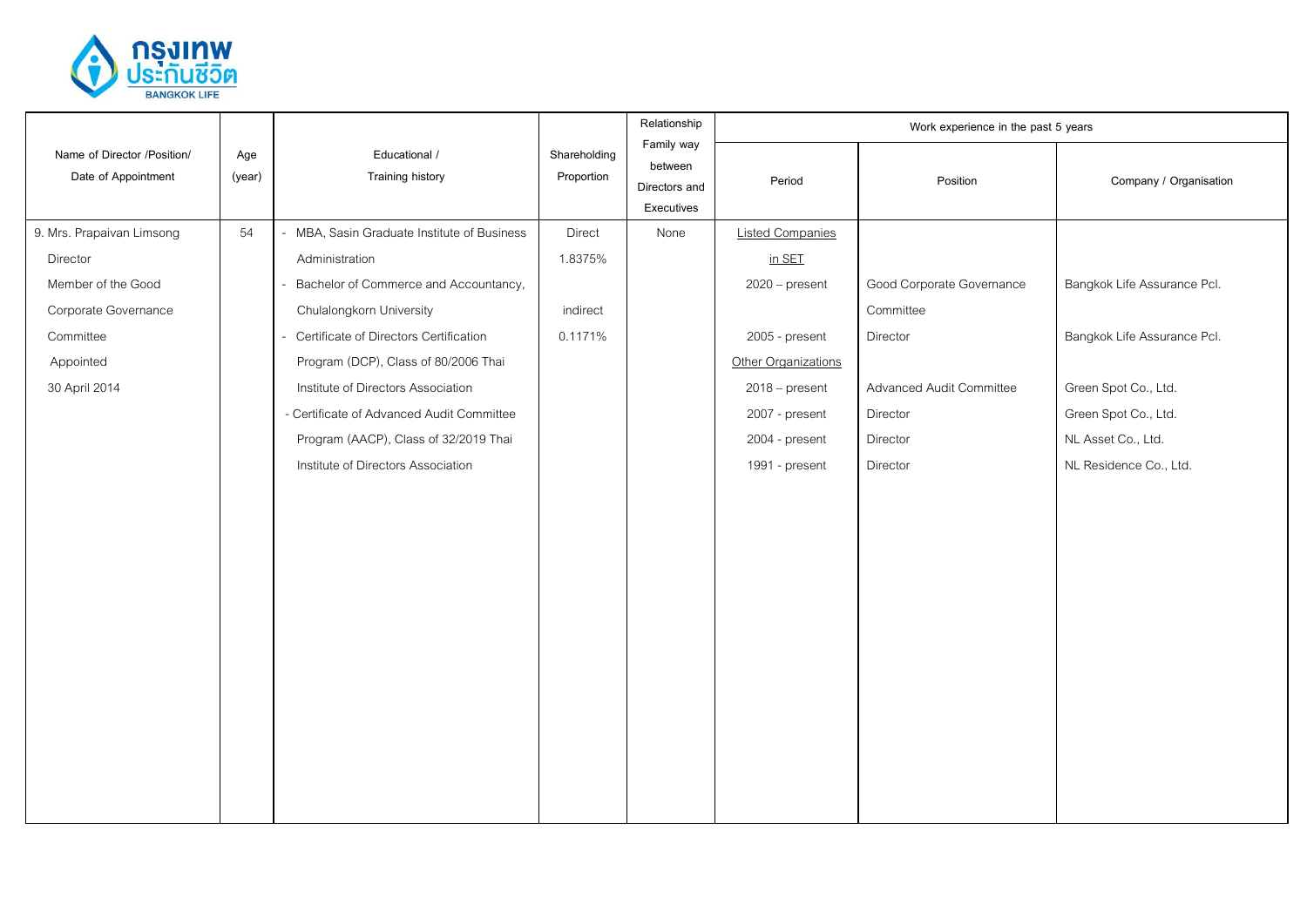

|                                                    |               | Educational /<br><b>Training history</b>      | Shareholding<br>Proportion | Relationship                                         | Work experience in the past 5 years |                                   |                             |  |
|----------------------------------------------------|---------------|-----------------------------------------------|----------------------------|------------------------------------------------------|-------------------------------------|-----------------------------------|-----------------------------|--|
| Name of Director /Position/<br>Date of Appointment | Age<br>(year) |                                               |                            | Family way<br>between<br>Directors and<br>Executives | Period                              | Position                          | Company / Organisation      |  |
| 10. Ms. Chollada Sophonpanich                      | 41            | - Master of Business Administration, Stanford | <b>Direct</b>              | 1. Is the                                            | <b>Listed Companies</b>             |                                   |                             |  |
| Director                                           |               | University, USA                               | 0.4043%                    | Grandson of                                          | in SET                              |                                   |                             |  |
| Member of Investment                               |               | - Bachelor of Economics, University of        |                            | Mr. Chai                                             | Feb 2020 - Present                  | Member of the Investment          | Bangkok Life Assurance Pcl. |  |
| committee                                          |               | Cambridge, England                            | Indirect                   | Sophon                                               |                                     | Committee                         |                             |  |
| Member of the Risk                                 |               | - Chartered Financial Analyst (CFA),          | None                       | panich                                               | May 2019 - Present                  | Member of the Risk Management     | Bangkok Life Assurance Pcl. |  |
| Management committee                               |               | Association of Investment Management          |                            | 2. Is the                                            |                                     | Committee                         |                             |  |
| Executive Vice President,                          |               | and Research, USA                             |                            | Cousin of                                            | Dec 2017 - Present                  | Director                          | Bangkok Life Assurance Pcl. |  |
| <b>Investment Division</b>                         |               | - Certification of Directors Certification    |                            | Mrs.Savitri                                          | Jun 2020 - Present                  | Executive Vice President,         | Bangkok Life Assurance Pcl. |  |
| Appointed                                          |               | Program (DCP) Class of 269/2019, Thai         |                            | Ramyarupa                                            |                                     | Investment Division               |                             |  |
| 15 December 2017                                   |               | Institute of Directors Association            |                            | 3. Is the                                            | Mar 2018 - May 2020                 | Executive Vice President,         | Bangkok Life Assurance Pcl. |  |
|                                                    |               |                                               |                            | Sister of                                            |                                     | Corporate Strategy & Planning     |                             |  |
|                                                    |               |                                               |                            | Mr. Chone                                            |                                     | Division and Acting               |                             |  |
|                                                    |               |                                               |                            | Sophon                                               | $2011 - Dec 2020$                   | Vice President, Equity Investment | Bangkok Life Assurance Pcl. |  |
|                                                    |               |                                               |                            | panich                                               |                                     | Department                        |                             |  |
|                                                    |               |                                               |                            |                                                      |                                     |                                   |                             |  |
|                                                    |               |                                               |                            |                                                      |                                     |                                   |                             |  |
|                                                    |               |                                               |                            |                                                      |                                     |                                   |                             |  |
|                                                    |               |                                               |                            |                                                      |                                     |                                   |                             |  |
|                                                    |               |                                               |                            |                                                      |                                     |                                   |                             |  |
|                                                    |               |                                               |                            |                                                      |                                     |                                   |                             |  |
|                                                    |               |                                               |                            |                                                      |                                     |                                   |                             |  |
|                                                    |               |                                               |                            |                                                      |                                     |                                   |                             |  |
|                                                    |               |                                               |                            |                                                      |                                     |                                   |                             |  |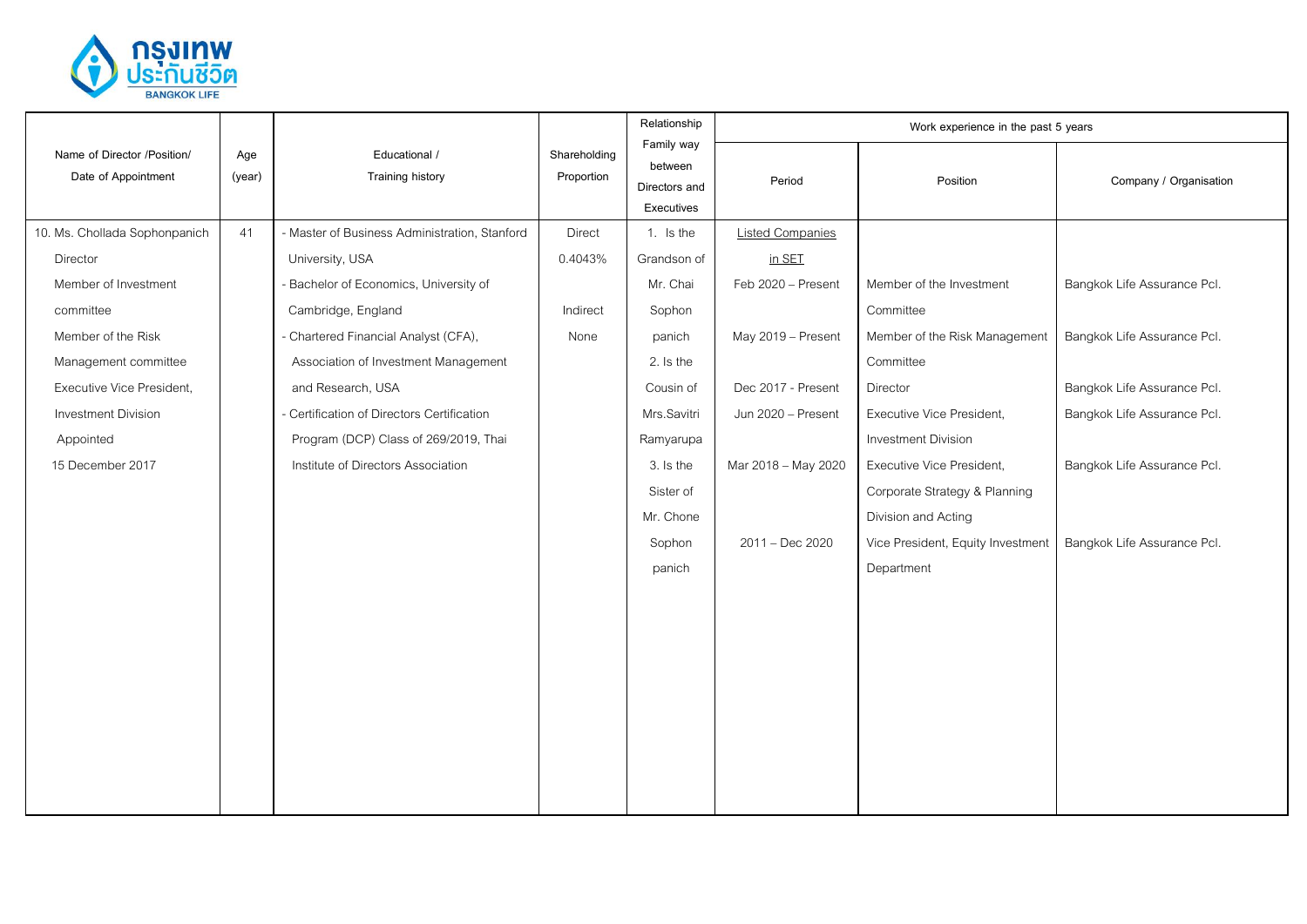

|                                                    |               | Educational /<br>Training history            | Shareholding<br>Proportion | Relationship<br>Family way<br>between<br>Directors and<br>Executives | Work experience in the past 5 years |                                   |                             |  |
|----------------------------------------------------|---------------|----------------------------------------------|----------------------------|----------------------------------------------------------------------|-------------------------------------|-----------------------------------|-----------------------------|--|
| Name of Director /Position/<br>Date of Appointment | Age<br>(year) |                                              |                            |                                                                      | Period                              | Position                          | Company / Organisation      |  |
| 11. Mr. Vetit Assawamangcla                        | 52            | - Master degree in Banking, Corporate and    | Direct                     | None                                                                 | <b>Listed Companies</b>             |                                   |                             |  |
| Director                                           |               | Finance Law, Fordham University, USA         | None                       |                                                                      | in SET                              |                                   |                             |  |
| <b>Executive Director</b>                          |               | - Bachelor of Laws, Thammasat University     |                            |                                                                      | Apr 2018 - Present                  | Director                          | Bangkok Life Assurance Pcl. |  |
| Appointed                                          |               | - Barrister-at-Law                           | Indirect                   |                                                                      | $2011 -$ Present                    | Executive Vice President,         | Bangkok Bank Pcl.           |  |
| 27 April 2018                                      |               | - Advanced Management Program, Harvard       | None                       |                                                                      |                                     | Manager, Human Resources          |                             |  |
|                                                    |               | Business School, Boston, USA (2016)          |                            |                                                                      |                                     | department                        |                             |  |
|                                                    |               | - The Asian Financial Leaders Program        |                            |                                                                      |                                     | Senior Vice President, Human      |                             |  |
|                                                    |               | (AFLP), Singapore Management University      |                            |                                                                      |                                     | Resources department              |                             |  |
|                                                    |               | - Leading Disruptive Innovation with Design  |                            |                                                                      |                                     | Senior Vice President, Employee   |                             |  |
|                                                    |               | Thinking, Stamford University                |                            |                                                                      |                                     | Relationships, Human              |                             |  |
|                                                    |               | - Director Certification Program (DCP) Class |                            |                                                                      |                                     | Resources department              |                             |  |
|                                                    |               | 90/2007 Thai Institute of Directors          |                            |                                                                      |                                     | Senior Vice President, Operation, |                             |  |
|                                                    |               | Association                                  |                            |                                                                      |                                     | Human Resources department        |                             |  |
|                                                    |               |                                              |                            |                                                                      | Apr 2021 - Dec 2021                 | Executive Director                | Bangkok Life Assurance Pcl. |  |
|                                                    |               |                                              |                            |                                                                      |                                     |                                   |                             |  |
|                                                    |               |                                              |                            |                                                                      |                                     |                                   |                             |  |
|                                                    |               |                                              |                            |                                                                      |                                     |                                   |                             |  |
|                                                    |               |                                              |                            |                                                                      |                                     |                                   |                             |  |
|                                                    |               |                                              |                            |                                                                      |                                     |                                   |                             |  |
|                                                    |               |                                              |                            |                                                                      |                                     |                                   |                             |  |
|                                                    |               |                                              |                            |                                                                      |                                     |                                   |                             |  |
|                                                    |               |                                              |                            |                                                                      |                                     |                                   |                             |  |
|                                                    |               |                                              |                            |                                                                      |                                     |                                   |                             |  |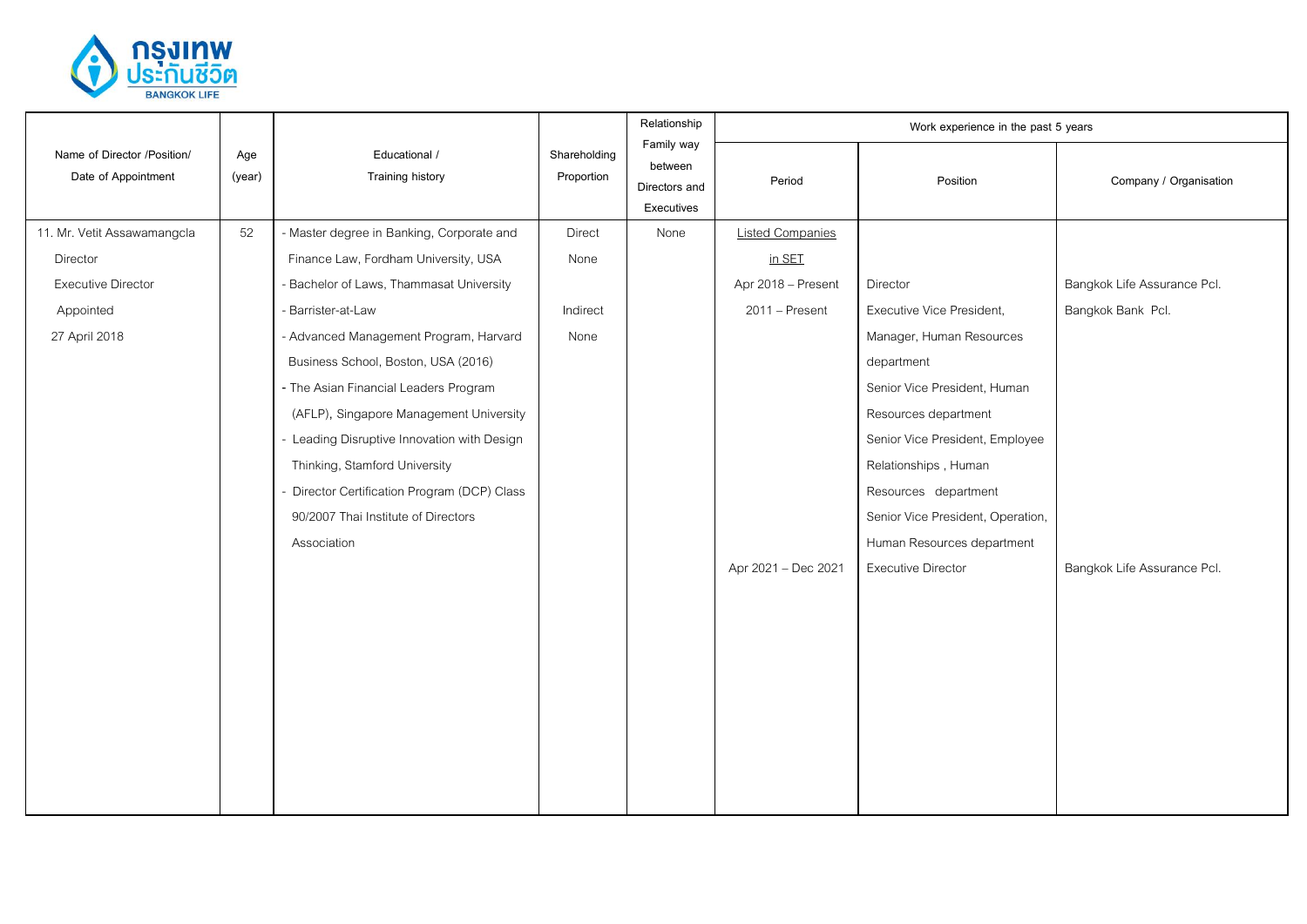

|                                                    |               | Educational /<br>Training history            | Shareholding<br>Proportion | Relationship<br>Family way<br>between<br>Directors and<br>Executives | Work experience in the past 5 years |                               |                                        |  |
|----------------------------------------------------|---------------|----------------------------------------------|----------------------------|----------------------------------------------------------------------|-------------------------------------|-------------------------------|----------------------------------------|--|
| Name of Director /Position/<br>Date of Appointment | Age<br>(year) |                                              |                            |                                                                      | Period                              | Position                      | Company / Organisation                 |  |
| 12. Mr. Kazuyuki SAIGO                             | 57            | - Bachelor of Law, University of Tokyo Japan | Direct                     | None                                                                 | <b>Listed Companies</b>             |                               |                                        |  |
| Director                                           |               | - LL.M., University of Michigan Law School   | None                       |                                                                      | in SET                              |                               |                                        |  |
| Member of the Nominating                           |               |                                              |                            |                                                                      | May 2020- Present                   | Director                      | Bangkok Life Assurance PCL.            |  |
| and Remuneration                                   |               |                                              | Indirect                   |                                                                      |                                     | Member of the Nominating and  |                                        |  |
| Committee                                          |               |                                              | None                       |                                                                      |                                     | <b>Remuneration Committee</b> |                                        |  |
| Appointed                                          |               |                                              |                            |                                                                      | Other Organizations                 |                               |                                        |  |
| 13 May 2020                                        |               |                                              |                            |                                                                      | 2020 - Present                      | Managing Executive Officer    | Nippon Life Insurance Company          |  |
|                                                    |               |                                              |                            |                                                                      |                                     | Regional CEO for Asia Pacific | Nippon Life Insurance Company          |  |
|                                                    |               |                                              |                            |                                                                      |                                     | Head of India                 | Nippon Life Insurance Company          |  |
|                                                    |               |                                              |                            |                                                                      |                                     | Chairman                      | Nippon Life Asia Pacific (Regional HQ) |  |
|                                                    |               |                                              |                            |                                                                      |                                     |                               | Pte. Ltd.                              |  |
|                                                    |               |                                              |                            |                                                                      |                                     | Director and Chairman         | Nippon Life Asia Pacific (Regional HQ) |  |
|                                                    |               |                                              |                            |                                                                      |                                     |                               | Pte. Ltd.                              |  |
|                                                    |               |                                              |                            |                                                                      |                                     | Director                      | Nippon Life Global Investors           |  |
|                                                    |               |                                              |                            |                                                                      |                                     |                               | Singapore Limited.                     |  |
|                                                    |               |                                              |                            |                                                                      |                                     | Director                      | Reliance Nippon Life Insurance         |  |
|                                                    |               |                                              |                            |                                                                      |                                     |                               | Company Limited.                       |  |
|                                                    |               |                                              |                            |                                                                      |                                     | Director                      | Nippon Life India Asset Management     |  |
|                                                    |               |                                              |                            |                                                                      |                                     |                               | Limited.                               |  |
|                                                    |               |                                              |                            |                                                                      |                                     | Director                      | Grand Guardian Nippon Life Insurance   |  |
|                                                    |               |                                              |                            |                                                                      |                                     |                               | Company Limited.                       |  |
|                                                    |               |                                              |                            |                                                                      |                                     | Commissioner                  | PT Asuransi Jiwa Sequis Life.          |  |
|                                                    |               |                                              |                            |                                                                      | $2018 - 2020$                       | Executive Officer, General    | Nippon Life Insurance Company          |  |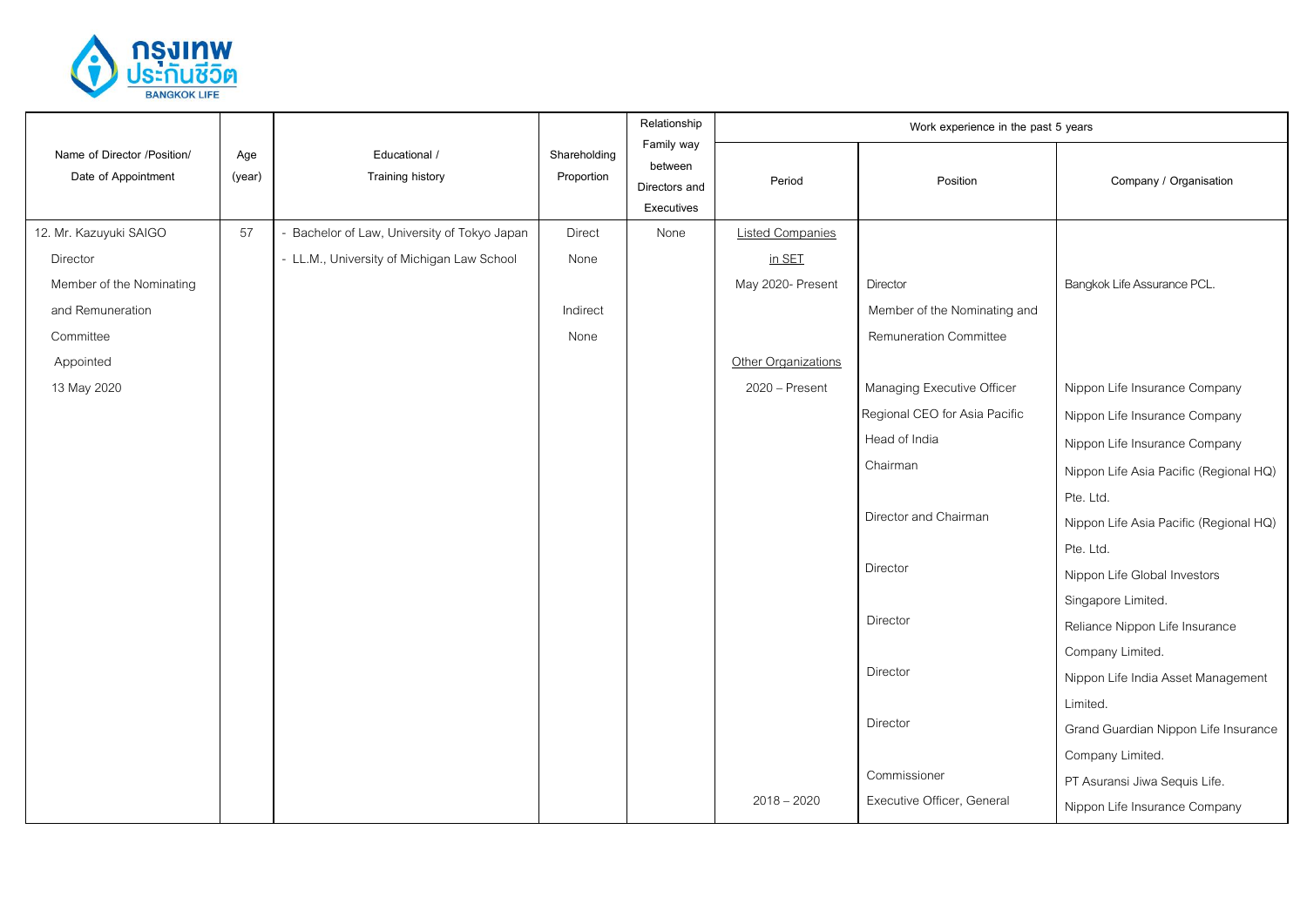

|                                                    |               |                                   |                            | Relationship                                         | Work experience in the past 5 years |                                                   |                        |  |
|----------------------------------------------------|---------------|-----------------------------------|----------------------------|------------------------------------------------------|-------------------------------------|---------------------------------------------------|------------------------|--|
| Name of Director /Position/<br>Date of Appointment | Age<br>(year) | Educational /<br>Training history | Shareholding<br>Proportion | Family way<br>between<br>Directors and<br>Executives | Period                              | Position                                          | Company / Organisation |  |
|                                                    |               |                                   |                            |                                                      |                                     | Manager - Global Business<br><b>Planning Dept</b> |                        |  |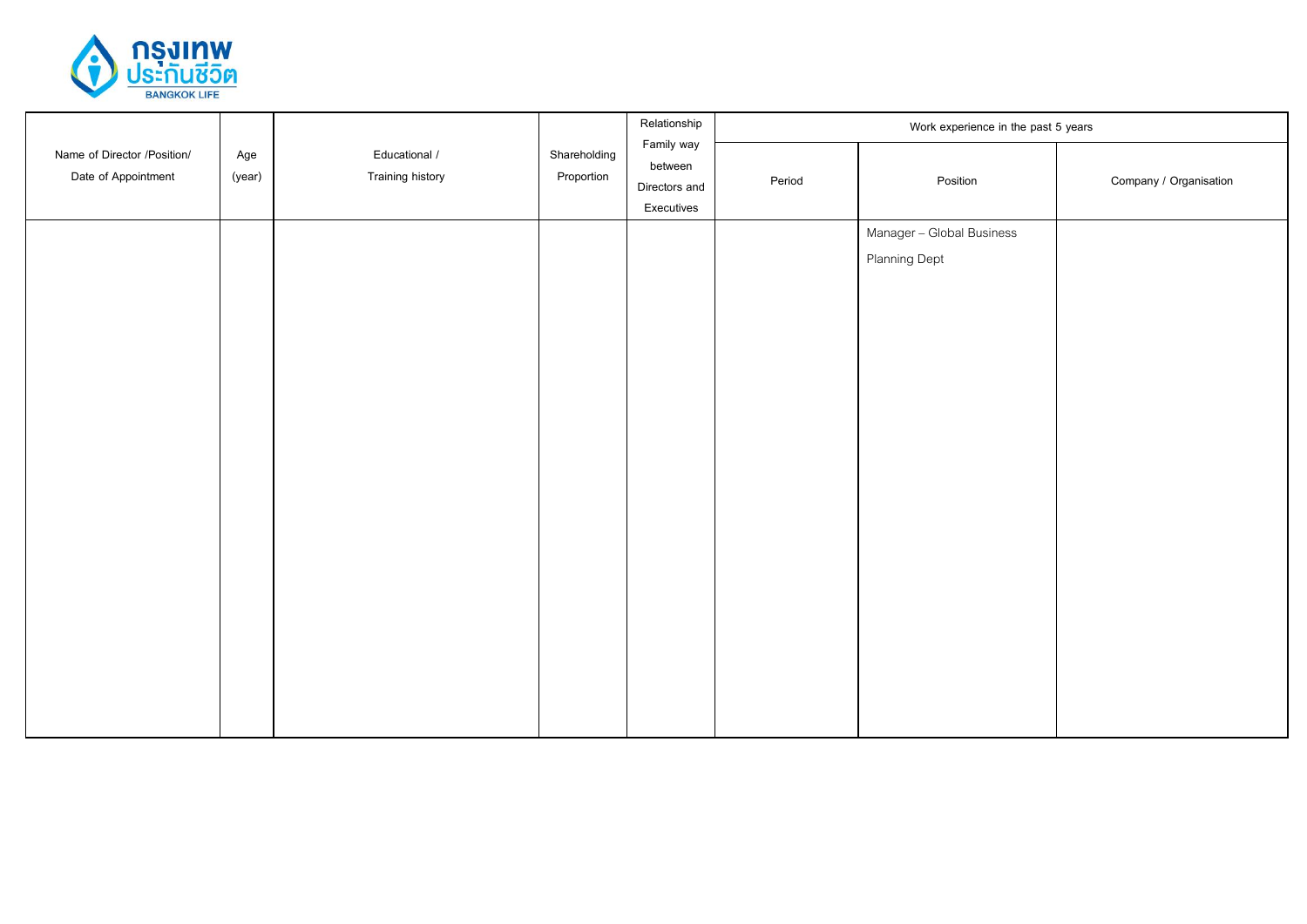

|                                                    |               | Educational /<br>Training history         | Shareholding<br>Proportion | Relationship                                         | Work experience in the past 5 years |                                   |                                        |  |
|----------------------------------------------------|---------------|-------------------------------------------|----------------------------|------------------------------------------------------|-------------------------------------|-----------------------------------|----------------------------------------|--|
| Name of Director /Position/<br>Date of Appointment | Age<br>(year) |                                           |                            | Family way<br>between<br>Directors and<br>Executives | Period                              | Position                          | Company / Organisation                 |  |
| 13. Mr. Koji Ichiba                                | 51            | - B.A. in Law, Doshisha University, Japan | Direct                     | None                                                 | <b>Listed Companies</b>             |                                   |                                        |  |
| Director                                           |               |                                           | None                       |                                                      | in SET                              |                                   |                                        |  |
| Appointed                                          |               |                                           |                            |                                                      | Apr 2018 - present                  | Director                          | Bangkok Life Assurance PCL.            |  |
| 27 April 2018                                      |               |                                           | Indirect                   |                                                      | Other Organizations                 |                                   |                                        |  |
|                                                    |               |                                           | None                       |                                                      | 2021 - Present                      | Director                          | Grand Guardian Nippon Life Insurance   |  |
|                                                    |               |                                           |                            |                                                      |                                     |                                   | Company Ltd (Myanmar)                  |  |
|                                                    |               |                                           |                            |                                                      | $2019 - 2021$                       | Alternate Director                | Grand Guardian Nippon Life Insurance   |  |
|                                                    |               |                                           |                            |                                                      |                                     |                                   | Company Ltd (Myanmar)                  |  |
|                                                    |               |                                           |                            |                                                      | 2019- Present                       | Director and Chief Executive      | Nippon Life Asia Pacific (Regional HQ) |  |
|                                                    |               |                                           |                            |                                                      |                                     | Officer                           | Pte. Ltd. (Singapore)                  |  |
|                                                    |               |                                           |                            |                                                      | $2015 -$ Present                    | Commissioner                      | PT Sequis (Indonesia)                  |  |
|                                                    |               |                                           |                            |                                                      | $2018 - 2019$                       | General Manager, Global Insurance | Nippon Life Insurance Company          |  |
|                                                    |               |                                           |                            |                                                      |                                     | <b>Business</b>                   |                                        |  |
|                                                    |               |                                           |                            |                                                      | $2015 - 2018$                       | General Manager International     | Nippon Life Insurance Company          |  |
|                                                    |               |                                           |                            |                                                      |                                     | Planning & Operation              |                                        |  |
|                                                    |               |                                           |                            |                                                      |                                     |                                   |                                        |  |
|                                                    |               |                                           |                            |                                                      |                                     |                                   |                                        |  |
|                                                    |               |                                           |                            |                                                      |                                     |                                   |                                        |  |
|                                                    |               |                                           |                            |                                                      |                                     |                                   |                                        |  |
|                                                    |               |                                           |                            |                                                      |                                     |                                   |                                        |  |
|                                                    |               |                                           |                            |                                                      |                                     |                                   |                                        |  |
|                                                    |               |                                           |                            |                                                      |                                     |                                   |                                        |  |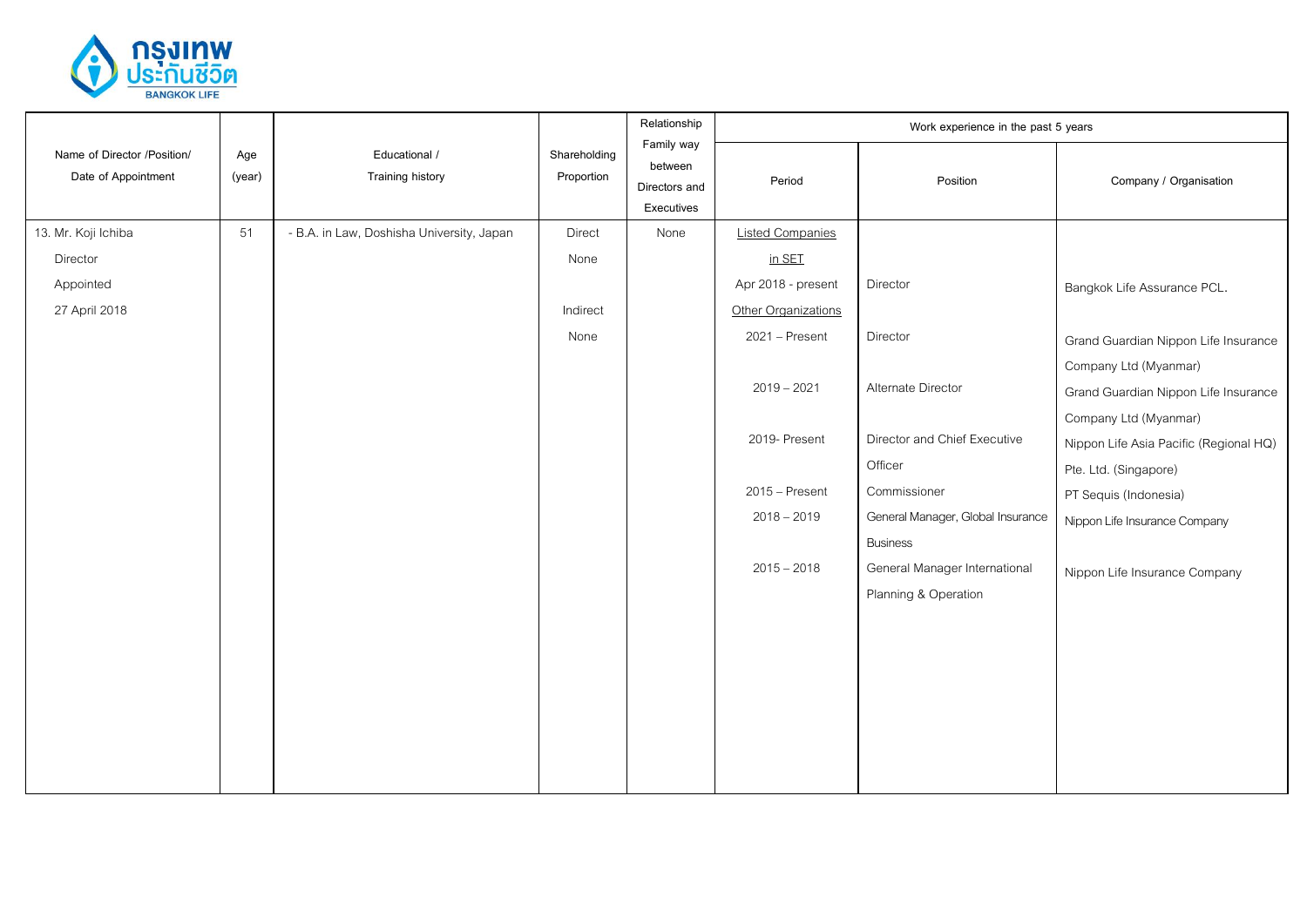

|                                                    |               | Educational /<br>Training history        | Shareholding<br>Proportion | Relationship                                         | Work experience in the past 5 years |                               |                                        |  |
|----------------------------------------------------|---------------|------------------------------------------|----------------------------|------------------------------------------------------|-------------------------------------|-------------------------------|----------------------------------------|--|
| Name of Director /Position/<br>Date of Appointment | Age<br>(year) |                                          |                            | Family way<br>between<br>Directors and<br>Executives | Period                              | Position                      | Company / Organisation                 |  |
| 14. Mr. Yuichi Honda                               | 50            | - B.A. in Commerce, Doshisha University, | Direct                     | None                                                 | <b>Listed Companies</b>             |                               |                                        |  |
| Director                                           |               | Japan                                    | None                       |                                                      | in SET                              |                               |                                        |  |
| <b>Executive Director</b>                          |               |                                          |                            |                                                      | $2016$ – present                    | Member of Risk Management     | Bangkok Life Assurance Pcl.            |  |
| Member of the Risk                                 |               |                                          | Indirect                   |                                                      |                                     | Committee and Member of Good  |                                        |  |
| Management Committee                               |               |                                          | None                       |                                                      |                                     | Corporate Governance          |                                        |  |
| Member of the Good                                 |               |                                          |                            |                                                      |                                     | Committee                     |                                        |  |
| Corporate Governance                               |               |                                          |                            |                                                      | $2015$ – present                    | Director                      | Bangkok Life Assurance Pcl.            |  |
| Committee                                          |               |                                          |                            |                                                      | 2016 - Dec 2021                     | <b>Executive Director</b>     | Bangkok Life Assurance Pcl.            |  |
| Appointed                                          |               |                                          |                            |                                                      | 2016 - May 2018                     | Member of the Nominating and  | Bangkok Life Assurance Pcl.            |  |
| 29 April 2015                                      |               |                                          |                            |                                                      |                                     | Remuneration Committee        |                                        |  |
|                                                    |               |                                          |                            |                                                      | Other Organizations                 |                               |                                        |  |
|                                                    |               |                                          |                            |                                                      | $2015 - 2016$                       | Director and CEO              | Nippon Life Asia Pacific (Regional HQ) |  |
|                                                    |               |                                          |                            |                                                      |                                     |                               | Pte. Ltd.                              |  |
|                                                    |               |                                          |                            |                                                      | 2009 - 2015                         | Chief Portfolio Advisor,      | Nissay Asset Management Corporation    |  |
|                                                    |               |                                          |                            |                                                      |                                     | <b>International Business</b> |                                        |  |
|                                                    |               |                                          |                            |                                                      |                                     |                               |                                        |  |
|                                                    |               |                                          |                            |                                                      |                                     |                               |                                        |  |
|                                                    |               |                                          |                            |                                                      |                                     |                               |                                        |  |
|                                                    |               |                                          |                            |                                                      |                                     |                               |                                        |  |
|                                                    |               |                                          |                            |                                                      |                                     |                               |                                        |  |
|                                                    |               |                                          |                            |                                                      |                                     |                               |                                        |  |
|                                                    |               |                                          |                            |                                                      |                                     |                               |                                        |  |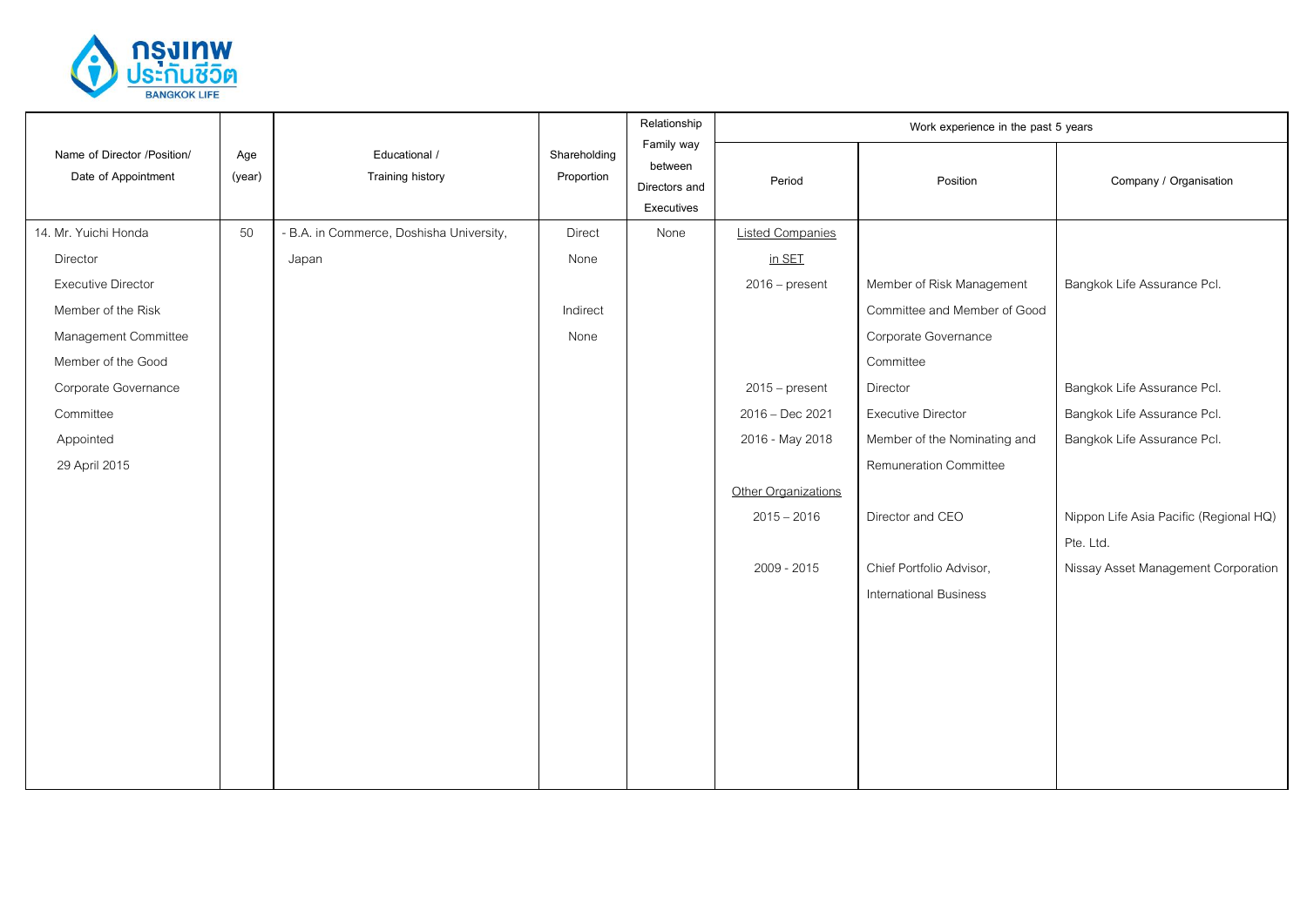

|                                                    |               |                                                |                            | Relationship                                         |                         | Work experience in the past 5 years |                             |
|----------------------------------------------------|---------------|------------------------------------------------|----------------------------|------------------------------------------------------|-------------------------|-------------------------------------|-----------------------------|
| Name of Director /Position/<br>Date of Appointment | Age<br>(year) | Educational /<br>Training history              | Shareholding<br>Proportion | Family way<br>between<br>Directors and<br>Executives | Period                  | Position                            | Company / Organisation      |
| 15. Mr. Sanor Thampipattanakul                     | 59            | - Master of Economics, Western Michigan        | <b>Direct</b>              | None                                                 | <b>Listed Companies</b> |                                     |                             |
| Company secretary of the                           |               | University, USA                                | 0.0059%                    |                                                      | in SET                  |                                     |                             |
| Board                                              |               | Bachelor of Science, Kasetsart University      |                            |                                                      | Jan 2021 - Present      | Member of the Investment            | Bangkok Life Assurance Pcl. |
| Appointed                                          |               | - Chartered Financial Analyst (CFA),           |                            |                                                      |                         | Committee, Company secretary        |                             |
| 1 June 2018                                        |               | Association of Investment Management           | Indirect                   |                                                      |                         | of the Board, Board secretary,      |                             |
|                                                    |               | and Research, USA                              | 0.0008%                    |                                                      |                         | Secretary of the Nominating         |                             |
|                                                    |               | - Certified Financial Planner (CFP), Financial |                            |                                                      |                         | and Remuneration Committee,         |                             |
|                                                    |               | Planning Standard Board, USA                   |                            |                                                      |                         | Secretary of the Performance        |                             |
|                                                    |               | - Fellow, Life Management Institute (FLMI),    |                            |                                                      |                         | Assessment and Evaluation           |                             |
|                                                    |               | Life Office Management Association, USA        |                            |                                                      |                         | Committee                           |                             |
|                                                    |               | - Thai Institute of Directors Association      |                            |                                                      | June 2018 - Dec 2020    | Senior Executive Vice President,    | Bangkok Life Assurance Pcl. |
|                                                    |               | • Certificate of Directors Certification       |                            |                                                      |                         | Chief Financial Officer             |                             |
|                                                    |               | Program (DCP), Class of 198/2014               |                            |                                                      | 2013 - May 2018         | Senior Executive Vice President,    | Bangkok Life Assurance Pcl. |
|                                                    |               | • Certificate of Audit Committee Program       |                            |                                                      |                         | Investment Division                 |                             |
|                                                    |               | (ACP), Class of 19/2006                        |                            |                                                      |                         |                                     |                             |
|                                                    |               | • Certificate of Directors Accreditation       |                            |                                                      |                         |                                     |                             |
|                                                    |               | Program (DCP), Class of 64/2006                |                            |                                                      |                         |                                     |                             |
|                                                    |               | • Certificate of Effective Minutes Taking      |                            |                                                      |                         |                                     |                             |
|                                                    |               | Program (EMT), Class of 4/2005                 |                            |                                                      |                         |                                     |                             |
|                                                    |               | • Certificate Company Secretary Program        |                            |                                                      |                         |                                     |                             |
|                                                    |               | (CSP), Class of 2/2002                         |                            |                                                      |                         |                                     |                             |
|                                                    |               | • Certificate Board Nomination and             |                            |                                                      |                         |                                     |                             |
|                                                    |               | Compensation Program (BNCP) Class of           |                            |                                                      |                         |                                     |                             |
|                                                    |               | 12/2564                                        |                            |                                                      |                         |                                     |                             |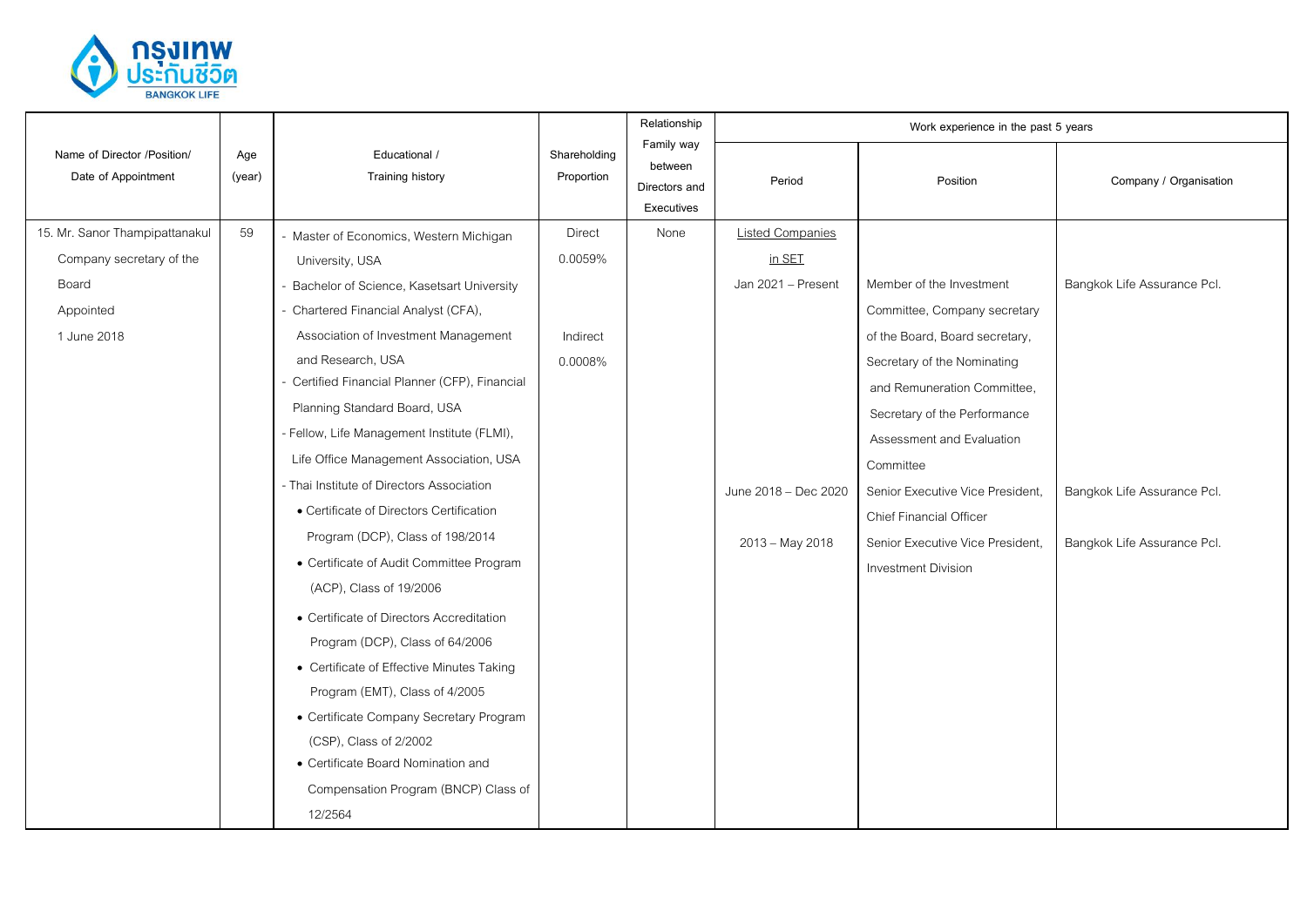

|                                                    |               | Educational /<br>Training history              |                            | Relationship                                         | Work experience in the past 5 years |                              |                                         |  |
|----------------------------------------------------|---------------|------------------------------------------------|----------------------------|------------------------------------------------------|-------------------------------------|------------------------------|-----------------------------------------|--|
| Name of Director /Position/<br>Date of Appointment | Age<br>(year) |                                                | Shareholding<br>Proportion | Family way<br>between<br>Directors and<br>Executives | Period                              | Position                     | Company / Organisation                  |  |
| 16. Mr. Anucha Pingkarawat                         | 59            | - Executive Master of Business Administration, | Direct                     | None                                                 | <b>Listed Companies</b>             |                              |                                         |  |
| Executive Vice President,                          |               | Sasin Graduate Institute of Business           | None                       |                                                      | in SET                              |                              |                                         |  |
| <b>Agency Division</b>                             |               | Administration of Chulalongkorn University     |                            |                                                      | Nov 2018 - Present                  | Executive Vice President,    | Bangkok Life Assurance Pcl              |  |
| Member of the Good                                 |               | - Bachelor of Science, Michigan State          | Indirect                   |                                                      |                                     | <b>Agency Division</b>       |                                         |  |
| Corporate Governance                               |               | University                                     | None                       |                                                      | Aug 2019 - Present                  | Member of the Good Corporate | Bangkok Life Assurance Pcl              |  |
| Committee                                          |               | - ALMI : Associate, Life Management            |                            |                                                      |                                     | Governance Committee         |                                         |  |
| Appointed                                          |               | Institute                                      |                            |                                                      | Other Organizations                 |                              |                                         |  |
| 15 November 2018                                   |               |                                                |                            |                                                      | 2019 - Present                      | Chairman                     | <b>BLA Insurance Broker Company</b>     |  |
|                                                    |               |                                                |                            |                                                      |                                     |                              | Limited                                 |  |
|                                                    |               |                                                |                            |                                                      | 2009 - Present                      | Franchisee/Owner             | Subway Unlink Co., Ltd. Bangkok         |  |
|                                                    |               |                                                |                            |                                                      |                                     |                              | Thailand                                |  |
|                                                    |               |                                                |                            |                                                      | $2015 - 2016$                       | Chief Agency & Brokerage     | Allianz C.P General Insurance Co., Ltd. |  |
|                                                    |               |                                                |                            |                                                      |                                     | Officer                      |                                         |  |
|                                                    |               |                                                |                            |                                                      | 2014-2015                           | Chief Business Development   | Wynn International Broker Co., Ltd.     |  |
|                                                    |               |                                                |                            |                                                      |                                     | Officer                      |                                         |  |
|                                                    |               |                                                |                            |                                                      |                                     |                              |                                         |  |
|                                                    |               |                                                |                            |                                                      |                                     |                              |                                         |  |
|                                                    |               |                                                |                            |                                                      |                                     |                              |                                         |  |
|                                                    |               |                                                |                            |                                                      |                                     |                              |                                         |  |
|                                                    |               |                                                |                            |                                                      |                                     |                              |                                         |  |
|                                                    |               |                                                |                            |                                                      |                                     |                              |                                         |  |
|                                                    |               |                                                |                            |                                                      |                                     |                              |                                         |  |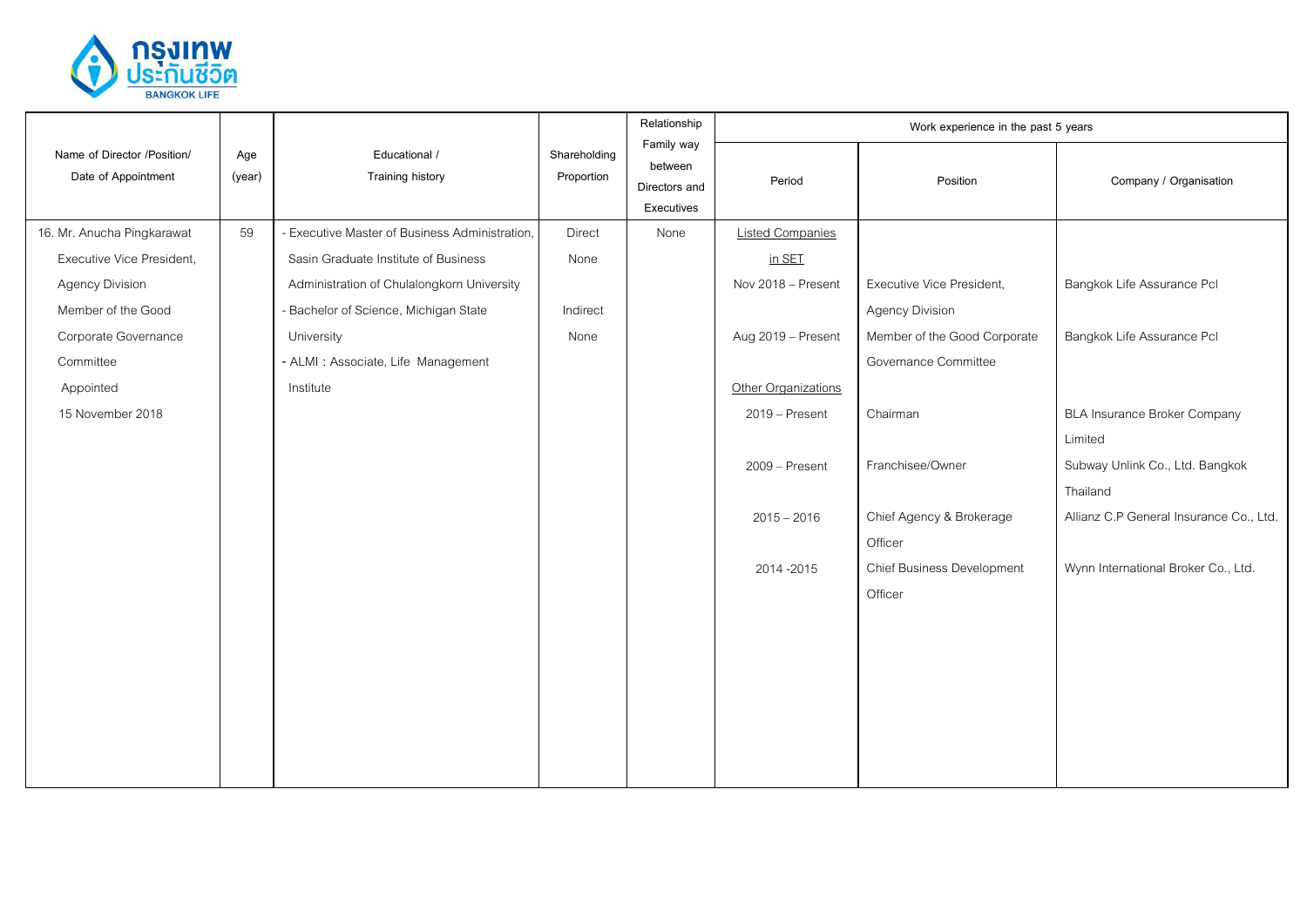

|                                                                                                             |               |                                                                                                                                                                                                                                                                                                                              |                            | Relationship                                         |                         | Work experience in the past 5 years |                                    |
|-------------------------------------------------------------------------------------------------------------|---------------|------------------------------------------------------------------------------------------------------------------------------------------------------------------------------------------------------------------------------------------------------------------------------------------------------------------------------|----------------------------|------------------------------------------------------|-------------------------|-------------------------------------|------------------------------------|
| Name of Director /Position/<br>Date of Appointment                                                          | Age<br>(year) | Educational /<br><b>Training history</b>                                                                                                                                                                                                                                                                                     | Shareholding<br>Proportion | Family way<br>between<br>Directors and<br>Executives | Period                  | Position                            | Company / Organisation             |
| 17. Ms. Jaruwan                                                                                             | 42            | Master of Business Administration,                                                                                                                                                                                                                                                                                           | <b>Direct</b>              | None                                                 | <b>Listed Companies</b> |                                     |                                    |
| Limkhunthammo                                                                                               |               | Thammasat University                                                                                                                                                                                                                                                                                                         | None                       |                                                      | in SET                  |                                     |                                    |
| Executive Vice President,                                                                                   |               | <b>Bachelor of Accounting</b>                                                                                                                                                                                                                                                                                                |                            |                                                      | 1 Jan 2019 - Present    | Executive Vice President,           | Bangkok Life Assurance Public Co., |
| Accounting and Finance                                                                                      |               | (First Class Honors), Thammasat University                                                                                                                                                                                                                                                                                   | Indirect                   |                                                      |                         | Accounting and Finance Division     | Ltd.                               |
| Division                                                                                                    |               | Bachelor of Economics, Ramkhamhaeng                                                                                                                                                                                                                                                                                          | None                       |                                                      | 2014-Present            | Member of the Risk Management       | Bangkok Life Assurance Public Co., |
| Member of the Risk                                                                                          |               | University                                                                                                                                                                                                                                                                                                                   |                            |                                                      |                         | Committee                           | Ltd.                               |
| Management Committee                                                                                        |               | Certified Public Accountant                                                                                                                                                                                                                                                                                                  |                            |                                                      | 2012 - 31 Dec 2018      | Senior Vice President,              | Bangkok Life Assurance Public Co., |
| Appointed<br>21 December 2018                                                                               |               | Fellow, Life Management Institute (FLMI),                                                                                                                                                                                                                                                                                    |                            |                                                      | Other Organizations     | Accounting and Finance Division     | Ltd.                               |
| The person taking the<br>highest responsibility in<br>finance and accounting<br>Appointed<br>1 January 2021 |               | Life Office Management Association, USA<br>- Associate Financial Planning (Thailand),<br>$A$ FPT $^{TM}$<br>- OIC Advance Insurance Program, Class of<br>4/2014, OIC Advanced Insurance Institute<br>Certificate of Company Secretary Program<br>(CSP), Class of 123/2021, Thai Institute of<br><b>Directors Association</b> |                            |                                                      | 2012 - Present          | Director                            | BLA Insurance Broker Co., Ltd.     |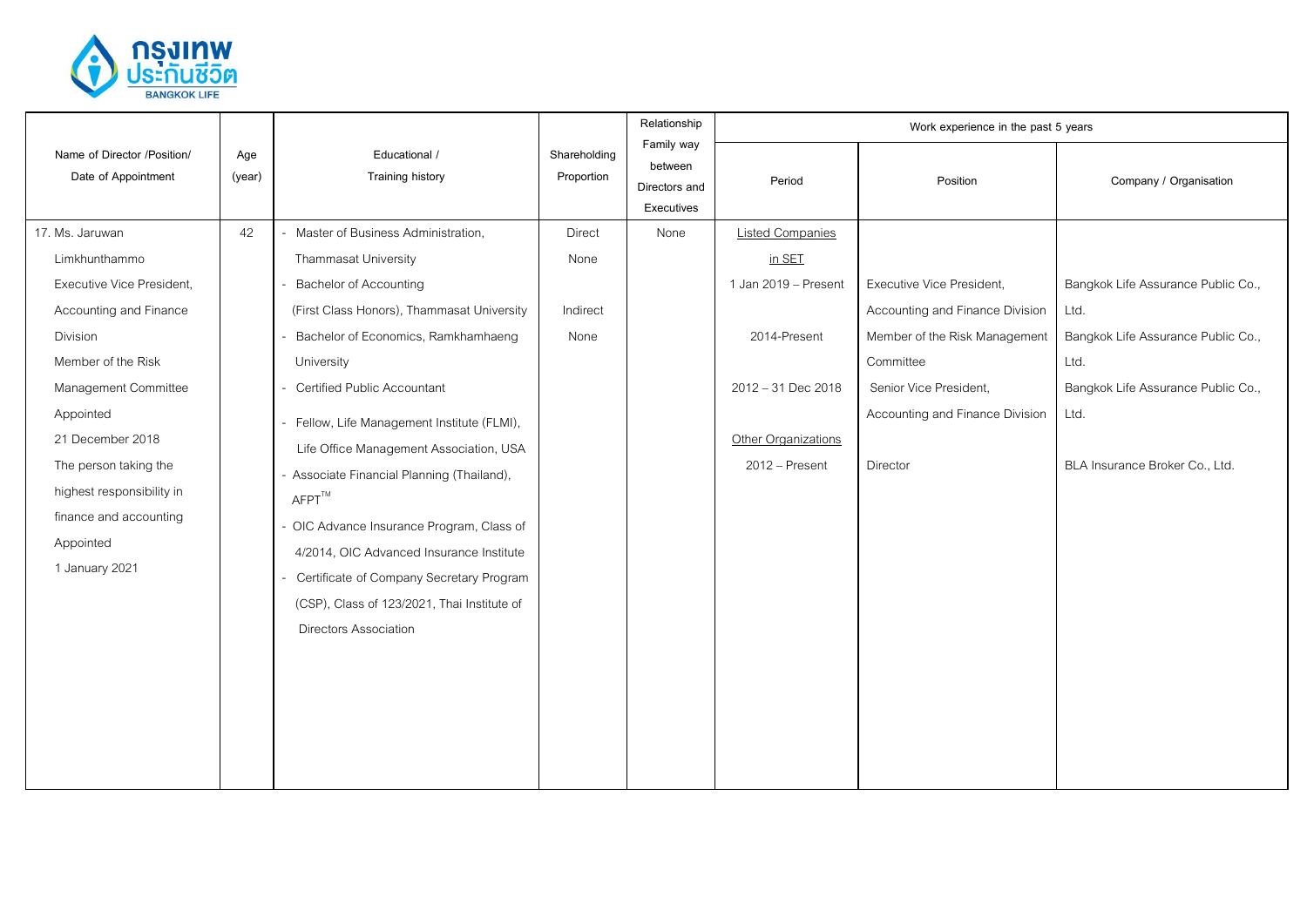

|                                                    | Age<br>(year) | Educational /<br><b>Training history</b>          | Shareholding<br>Proportion | Relationship                                         | Work experience in the past 5 years |                                |                                |  |
|----------------------------------------------------|---------------|---------------------------------------------------|----------------------------|------------------------------------------------------|-------------------------------------|--------------------------------|--------------------------------|--|
| Name of Director /Position/<br>Date of Appointment |               |                                                   |                            | Family way<br>between<br>Directors and<br>Executives | Period                              | Position                       | Company / Organisation         |  |
| 18. Mrs. Oranuch Sumranrit                         | 56            | - Master of Business Administration,              | <b>Direct</b>              | None                                                 | <b>Listed Companies</b>             |                                |                                |  |
| Executive Vice President,                          |               | Ramkhamhaeng University                           | None                       |                                                      | in SET                              |                                |                                |  |
| Life Operation Division                            |               | Bachelor of Business Administration,              |                            |                                                      | 2020 - Present                      | Executive Vice President, Life | Bangkok Life Assurance Pcl.    |  |
| Member of the Risk                                 |               | Public Relation, Ramkhamhaeng University          | Indirect                   |                                                      |                                     | Operation Division             |                                |  |
| Management Committee                               |               | - Fellow, Life Management Institute (FLMI),       | None                       |                                                      | May 2019 - Present                  | Member of the Risk Management  | Bangkok Life Assurance Pcl.    |  |
| Appointed                                          |               | Life Office Management Association, USA           |                            |                                                      |                                     | Committee                      |                                |  |
| 1 January 2014                                     |               | - Certificate of Course Underwriting Life and     |                            |                                                      | $2016 - 2019$                       | Senior Vice President, Life    | Bangkok Life Assurance Pcl.    |  |
|                                                    |               | Health Insurance, LOMA                            |                            |                                                      |                                     | Operation Division             |                                |  |
|                                                    |               | - Associate, Customer Service, LOMA               |                            |                                                      | Other Organizations                 |                                |                                |  |
|                                                    |               | - Associate Financial Planning (Thailand),        |                            |                                                      | 2012 - Present                      | Director                       | BLA Insurance Broker Co., Ltd. |  |
|                                                    |               | $A$ FPT $^{TM}$                                   |                            |                                                      |                                     |                                |                                |  |
|                                                    |               | - Observational Study in Operation and Life Plaza |                            |                                                      |                                     |                                |                                |  |
|                                                    |               | field at Nippon Life Insurance Company, Japan     |                            |                                                      |                                     |                                |                                |  |
|                                                    |               |                                                   |                            |                                                      |                                     |                                |                                |  |
|                                                    |               |                                                   |                            |                                                      |                                     |                                |                                |  |
|                                                    |               |                                                   |                            |                                                      |                                     |                                |                                |  |
|                                                    |               |                                                   |                            |                                                      |                                     |                                |                                |  |
|                                                    |               |                                                   |                            |                                                      |                                     |                                |                                |  |
|                                                    |               |                                                   |                            |                                                      |                                     |                                |                                |  |
|                                                    |               |                                                   |                            |                                                      |                                     |                                |                                |  |
|                                                    |               |                                                   |                            |                                                      |                                     |                                |                                |  |
|                                                    |               |                                                   |                            |                                                      |                                     |                                |                                |  |
|                                                    |               |                                                   |                            |                                                      |                                     |                                |                                |  |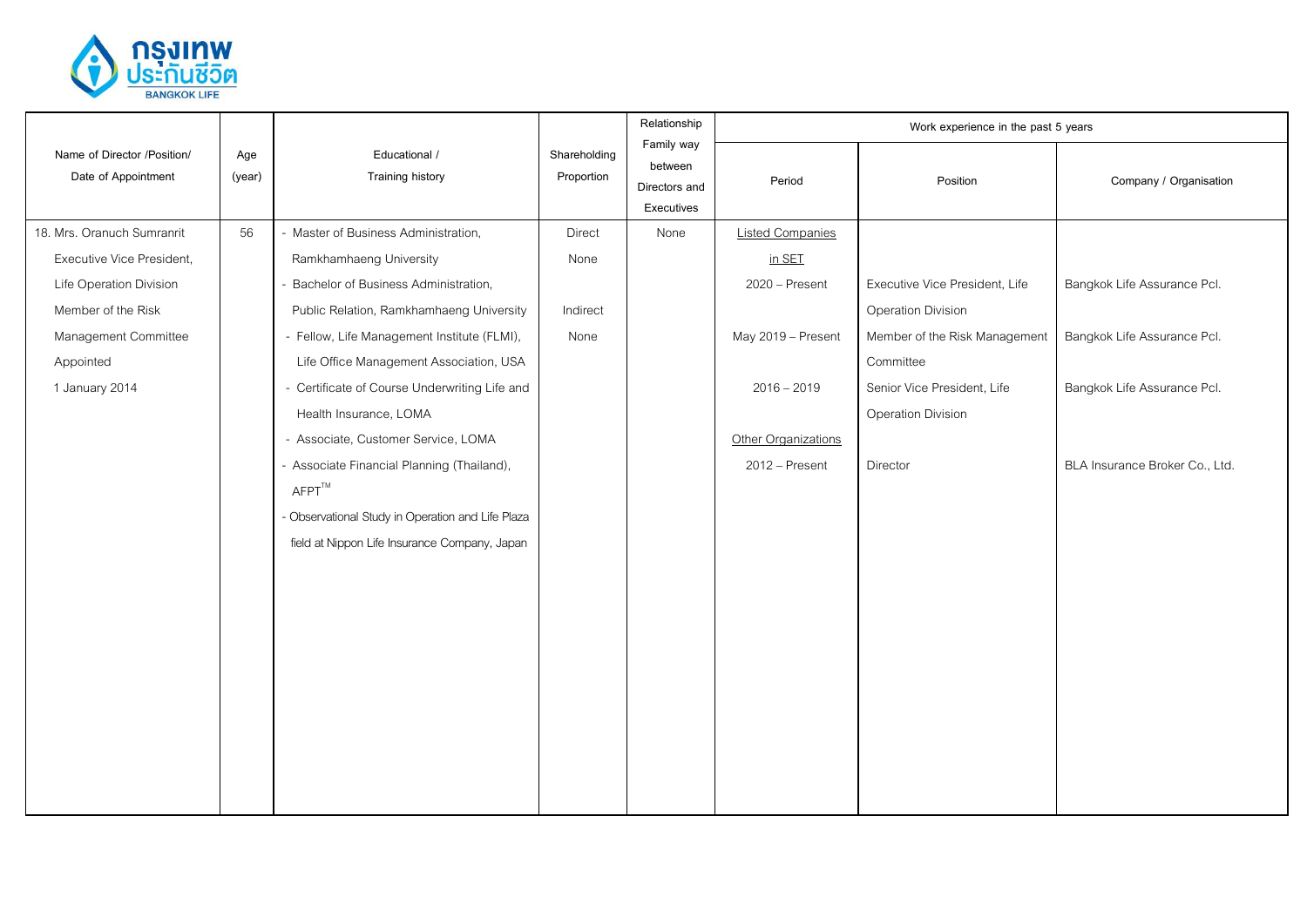

|                                                    | Age<br>(year) | Educational /<br>Training history       | Shareholding<br>Proportion | Relationship                                         | Work experience in the past 5 years |                                     |                                     |
|----------------------------------------------------|---------------|-----------------------------------------|----------------------------|------------------------------------------------------|-------------------------------------|-------------------------------------|-------------------------------------|
| Name of Director /Position/<br>Date of Appointment |               |                                         |                            | Family way<br>between<br>Directors and<br>Executives | Period                              | Position                            | Company / Organisation              |
| 19. Mrs.Laddawan                                   | 54            | - Master Degree in Management Mahidol   | Direct                     | None                                                 | <b>Listed Companies</b>             |                                     |                                     |
| Sitthiworranant                                    |               | University, Bangkok.                    | None                       |                                                      | in SET                              |                                     |                                     |
| Executive Vice President,                          |               | - Bachelor Degree in Mass Communication |                            |                                                      | Oct 2021 - Present                  | Executive Vice President,           | Bangkok Life Assurance Pcl.         |
| Bancassurance and                                  |               | Sukhothaitammatirat University, Bangkok | Indirect                   |                                                      |                                     | Bancassurance and Alternative       |                                     |
| Alternative Division                               |               | - Bachelor of Arts Degree in English    | None                       |                                                      |                                     | Division                            |                                     |
| Appointed                                          |               | Khon Kean University                    |                            |                                                      | Jun 2020 - Sep 2021                 | Executive Vice President,           | Bangkok Life Assurance Pcl.         |
| 9 March 2020                                       |               |                                         |                            |                                                      | <b>Bancassurance Division</b>       |                                     |                                     |
|                                                    |               |                                         |                            |                                                      | Mar 2020 - May 2020                 | Senior Vice President, Partnership  | Bangkok Life Assurance Pcl.         |
|                                                    |               |                                         |                            |                                                      |                                     | & Alternative Distribution Division |                                     |
|                                                    |               |                                         |                            |                                                      | Other Organizations                 |                                     |                                     |
|                                                    |               |                                         |                            |                                                      | 2014 - Feb 2020                     | Chief Partnership Distribution      | CHUBB Life Assurance Public Company |
|                                                    |               |                                         |                            |                                                      |                                     | Officer                             | Limited                             |
|                                                    |               |                                         |                            |                                                      |                                     |                                     |                                     |
|                                                    |               |                                         |                            |                                                      |                                     |                                     |                                     |
|                                                    |               |                                         |                            |                                                      |                                     |                                     |                                     |
|                                                    |               |                                         |                            |                                                      |                                     |                                     |                                     |
|                                                    |               |                                         |                            |                                                      |                                     |                                     |                                     |
|                                                    |               |                                         |                            |                                                      |                                     |                                     |                                     |
|                                                    |               |                                         |                            |                                                      |                                     |                                     |                                     |
|                                                    |               |                                         |                            |                                                      |                                     |                                     |                                     |
|                                                    |               |                                         |                            |                                                      |                                     |                                     |                                     |
|                                                    |               |                                         |                            |                                                      |                                     |                                     |                                     |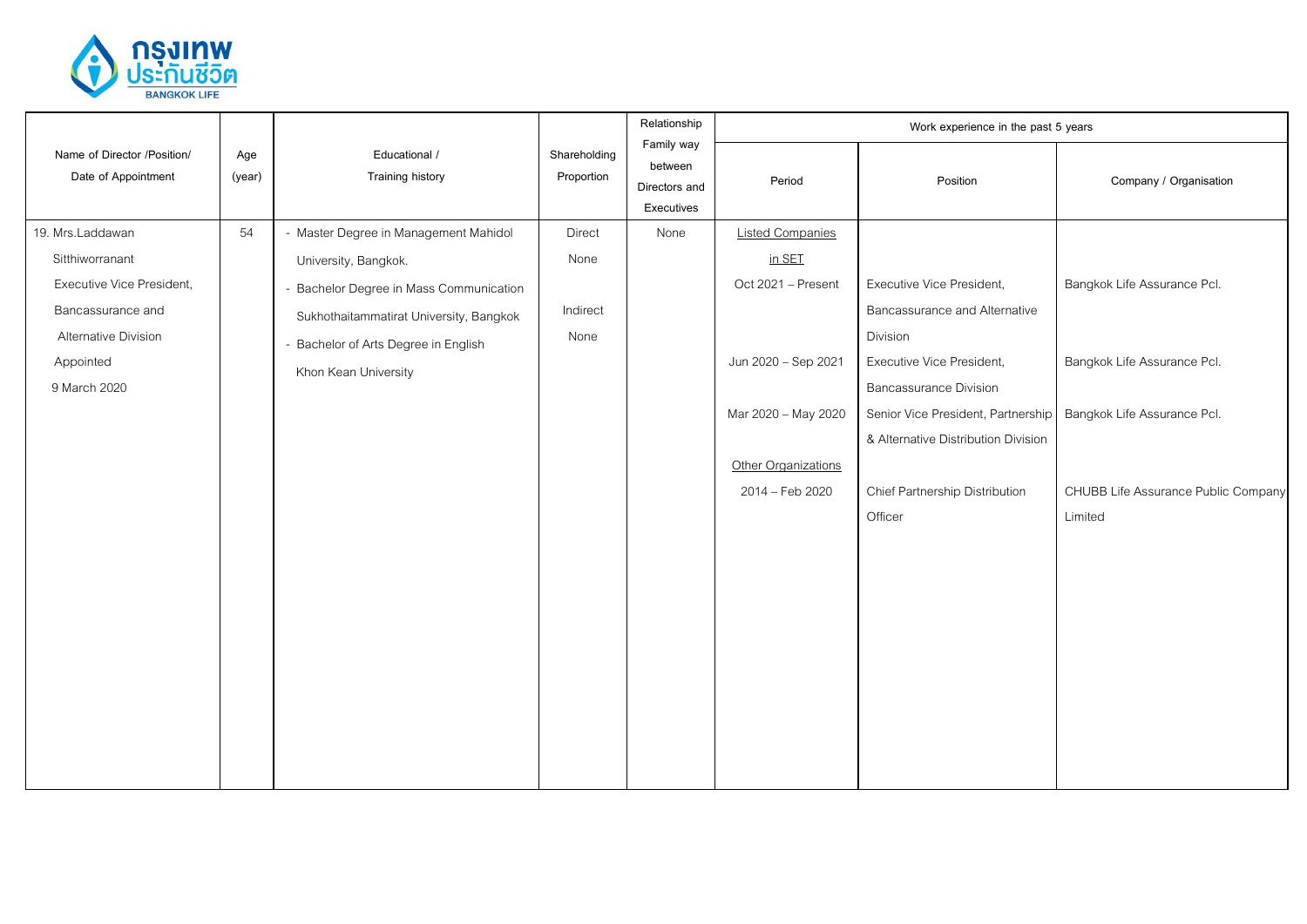

| Educational /<br>Name of Director /Position/<br>Shareholding<br>Age<br>between<br>Date of Appointment<br><b>Training history</b><br>(year)<br>Proportion<br>Period<br>Company / Organisation<br>Position<br>Directors and<br>Executives<br>20. Ms. Sirinart<br>53<br>- Bachelor of Science, Actuarial Science,<br>Direct<br>None<br><b>Listed Companies</b><br>Thammasat University<br>in SET<br>Wongjaroensathit<br>None<br>- Observational Study in Operation and Life<br>Senior Vice President,<br>2019 - Present<br>Senior Vice President, Information<br>Bangkok Life Assurance Pcl.<br>Information Technology<br>Plaza field at Nippon Life Insurance Company,<br>Technology Division and Acting<br>Indirect<br>Head Of Software Architecture &<br>Division<br>None<br>Japan<br>Development Department 1 and 2<br>Appointed<br>1 January 2019<br>2018-2019<br>Senior Vice President, Software<br>Bangkok Life Assurance Pcl.<br>Architecture & Development<br>Department 2<br>2014-2018<br>Vice President, Software<br>Bangkok Life Assurance Pcl.<br>Architecture & Development |  |  | Relationship | Work experience in the past 5 years |  |
|----------------------------------------------------------------------------------------------------------------------------------------------------------------------------------------------------------------------------------------------------------------------------------------------------------------------------------------------------------------------------------------------------------------------------------------------------------------------------------------------------------------------------------------------------------------------------------------------------------------------------------------------------------------------------------------------------------------------------------------------------------------------------------------------------------------------------------------------------------------------------------------------------------------------------------------------------------------------------------------------------------------------------------------------------------------------------------------|--|--|--------------|-------------------------------------|--|
|                                                                                                                                                                                                                                                                                                                                                                                                                                                                                                                                                                                                                                                                                                                                                                                                                                                                                                                                                                                                                                                                                        |  |  | Family way   |                                     |  |
|                                                                                                                                                                                                                                                                                                                                                                                                                                                                                                                                                                                                                                                                                                                                                                                                                                                                                                                                                                                                                                                                                        |  |  |              |                                     |  |
|                                                                                                                                                                                                                                                                                                                                                                                                                                                                                                                                                                                                                                                                                                                                                                                                                                                                                                                                                                                                                                                                                        |  |  |              |                                     |  |
|                                                                                                                                                                                                                                                                                                                                                                                                                                                                                                                                                                                                                                                                                                                                                                                                                                                                                                                                                                                                                                                                                        |  |  |              |                                     |  |
|                                                                                                                                                                                                                                                                                                                                                                                                                                                                                                                                                                                                                                                                                                                                                                                                                                                                                                                                                                                                                                                                                        |  |  |              |                                     |  |
|                                                                                                                                                                                                                                                                                                                                                                                                                                                                                                                                                                                                                                                                                                                                                                                                                                                                                                                                                                                                                                                                                        |  |  |              |                                     |  |
|                                                                                                                                                                                                                                                                                                                                                                                                                                                                                                                                                                                                                                                                                                                                                                                                                                                                                                                                                                                                                                                                                        |  |  |              |                                     |  |
|                                                                                                                                                                                                                                                                                                                                                                                                                                                                                                                                                                                                                                                                                                                                                                                                                                                                                                                                                                                                                                                                                        |  |  |              |                                     |  |
|                                                                                                                                                                                                                                                                                                                                                                                                                                                                                                                                                                                                                                                                                                                                                                                                                                                                                                                                                                                                                                                                                        |  |  |              |                                     |  |
|                                                                                                                                                                                                                                                                                                                                                                                                                                                                                                                                                                                                                                                                                                                                                                                                                                                                                                                                                                                                                                                                                        |  |  |              |                                     |  |
|                                                                                                                                                                                                                                                                                                                                                                                                                                                                                                                                                                                                                                                                                                                                                                                                                                                                                                                                                                                                                                                                                        |  |  |              |                                     |  |
|                                                                                                                                                                                                                                                                                                                                                                                                                                                                                                                                                                                                                                                                                                                                                                                                                                                                                                                                                                                                                                                                                        |  |  |              |                                     |  |
| Department 2                                                                                                                                                                                                                                                                                                                                                                                                                                                                                                                                                                                                                                                                                                                                                                                                                                                                                                                                                                                                                                                                           |  |  |              |                                     |  |
|                                                                                                                                                                                                                                                                                                                                                                                                                                                                                                                                                                                                                                                                                                                                                                                                                                                                                                                                                                                                                                                                                        |  |  |              |                                     |  |
|                                                                                                                                                                                                                                                                                                                                                                                                                                                                                                                                                                                                                                                                                                                                                                                                                                                                                                                                                                                                                                                                                        |  |  |              |                                     |  |
|                                                                                                                                                                                                                                                                                                                                                                                                                                                                                                                                                                                                                                                                                                                                                                                                                                                                                                                                                                                                                                                                                        |  |  |              |                                     |  |
|                                                                                                                                                                                                                                                                                                                                                                                                                                                                                                                                                                                                                                                                                                                                                                                                                                                                                                                                                                                                                                                                                        |  |  |              |                                     |  |
|                                                                                                                                                                                                                                                                                                                                                                                                                                                                                                                                                                                                                                                                                                                                                                                                                                                                                                                                                                                                                                                                                        |  |  |              |                                     |  |
|                                                                                                                                                                                                                                                                                                                                                                                                                                                                                                                                                                                                                                                                                                                                                                                                                                                                                                                                                                                                                                                                                        |  |  |              |                                     |  |
|                                                                                                                                                                                                                                                                                                                                                                                                                                                                                                                                                                                                                                                                                                                                                                                                                                                                                                                                                                                                                                                                                        |  |  |              |                                     |  |
|                                                                                                                                                                                                                                                                                                                                                                                                                                                                                                                                                                                                                                                                                                                                                                                                                                                                                                                                                                                                                                                                                        |  |  |              |                                     |  |
|                                                                                                                                                                                                                                                                                                                                                                                                                                                                                                                                                                                                                                                                                                                                                                                                                                                                                                                                                                                                                                                                                        |  |  |              |                                     |  |
|                                                                                                                                                                                                                                                                                                                                                                                                                                                                                                                                                                                                                                                                                                                                                                                                                                                                                                                                                                                                                                                                                        |  |  |              |                                     |  |
|                                                                                                                                                                                                                                                                                                                                                                                                                                                                                                                                                                                                                                                                                                                                                                                                                                                                                                                                                                                                                                                                                        |  |  |              |                                     |  |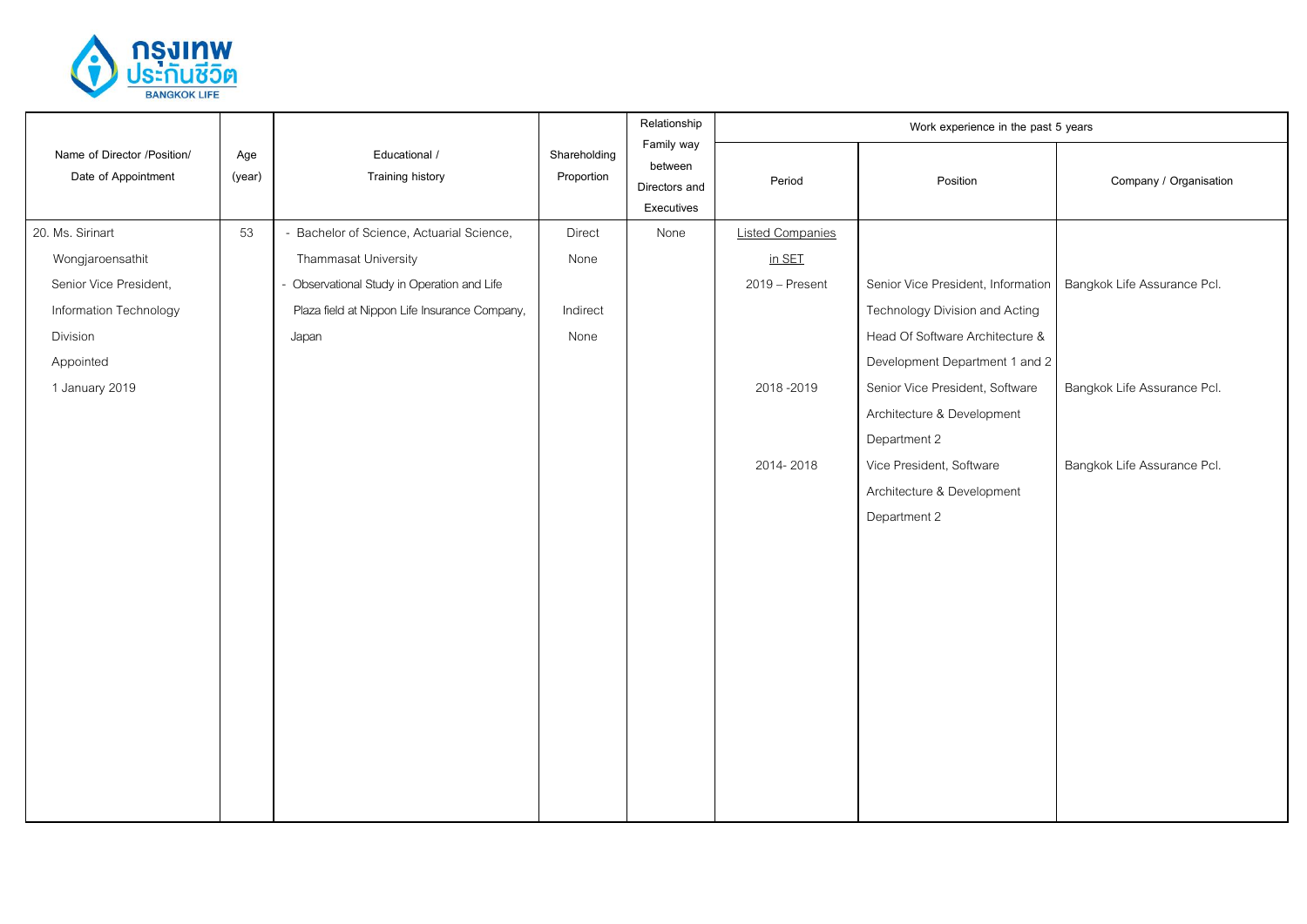

|                                                    |               |                                              |                            | Relationship                                         |                         | Work experience in the past 5 years |                            |
|----------------------------------------------------|---------------|----------------------------------------------|----------------------------|------------------------------------------------------|-------------------------|-------------------------------------|----------------------------|
| Name of Director /Position/<br>Date of Appointment | Age<br>(year) | Educational /<br>Training history            | Shareholding<br>Proportion | Family way<br>between<br>Directors and<br>Executives | Period                  | Position                            | Company / Organisation     |
| 21. Mr. Chaiyapol Inthuprapha                      | 36            | Master of Business Administration, Cornell   | Direct                     | None                                                 | <b>Listed Companies</b> |                                     |                            |
| Senior Vice President,                             |               | University, USA                              | None                       |                                                      | in SET                  |                                     |                            |
| Corporate Strategy &                               |               | Bachelor of Accounting (First Class Honors), |                            |                                                      | 1 Oct 2021 - Present    | Senior Vice President, Corporate    | Bangkok Life Assurance Pcl |
| Planning Division                                  |               | Chulalongkorn University                     | Indirect                   |                                                      |                         | Strategy & Planning Division        |                            |
| Appointed                                          |               | Chartered Financial Analyst (CFA),           | None                       |                                                      | 1 Feb 2020-Sep 2021     | Director of Business Planning       | Bangkok Life Assurance Pcl |
| 1 October 2021                                     |               | Association of Investment Managemant         |                            |                                                      | 1 Aug 2018 - Jan 2020   | <b>Assistant Director Business</b>  | Bangkok Life Assurance Pcl |
|                                                    |               | and Research, USA                            |                            |                                                      |                         | Planning                            |                            |
|                                                    |               | Certified Public Accountant                  |                            |                                                      | 1 Mar 2018 - Jul 2018   | Senior Manager Investment           | Bangkok Life Assurance Pcl |
|                                                    |               | Fellow, Life Managament Institute            |                            |                                                      |                         | Planning and Risk Management        |                            |
|                                                    |               | (FLMI), Life Office Management               |                            |                                                      |                         | Division                            |                            |
|                                                    |               | Association, USA                             |                            |                                                      | 1 May 2017- Feb 2018    | Manager, Investment Planning        | Bangkok Life Assurance Pcl |
|                                                    |               |                                              |                            |                                                      |                         | and Risk Management Division        |                            |
|                                                    |               |                                              |                            |                                                      | 14 Jul 2014 - Apr 2017  | Analyst Investment Research and     | Bangkok Life Assurance Pcl |
|                                                    |               |                                              |                            |                                                      |                         | Risk Management Department          |                            |
|                                                    |               |                                              |                            |                                                      |                         |                                     |                            |
|                                                    |               |                                              |                            |                                                      |                         |                                     |                            |
|                                                    |               |                                              |                            |                                                      |                         |                                     |                            |
|                                                    |               |                                              |                            |                                                      |                         |                                     |                            |
|                                                    |               |                                              |                            |                                                      |                         |                                     |                            |
|                                                    |               |                                              |                            |                                                      |                         |                                     |                            |
|                                                    |               |                                              |                            |                                                      |                         |                                     |                            |
|                                                    |               |                                              |                            |                                                      |                         |                                     |                            |
|                                                    |               |                                              |                            |                                                      |                         |                                     |                            |
|                                                    |               |                                              |                            |                                                      |                         |                                     |                            |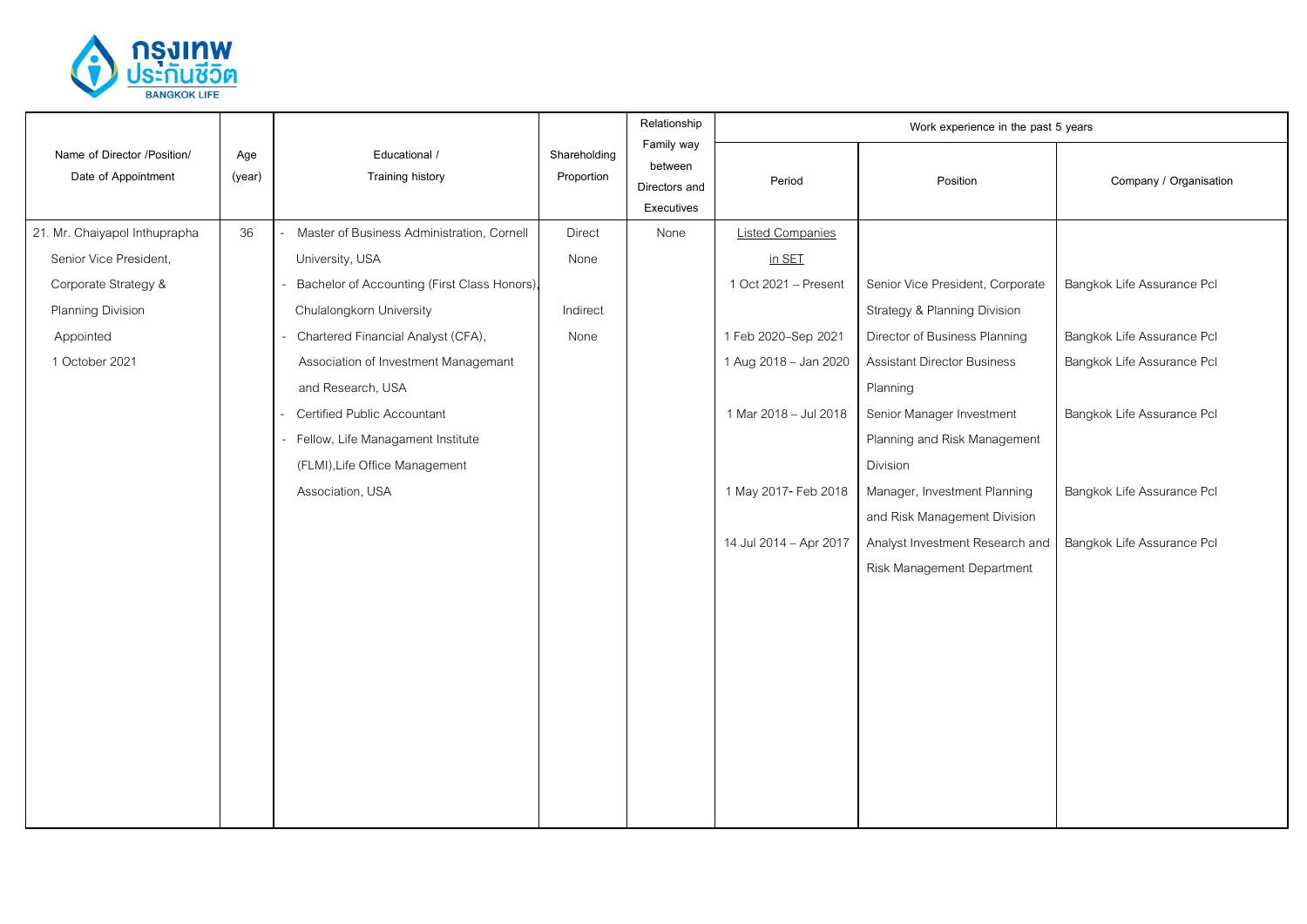

|               |                                            |                            | Relationship                           |                         |                                   |                                     |
|---------------|--------------------------------------------|----------------------------|----------------------------------------|-------------------------|-----------------------------------|-------------------------------------|
| Age<br>(year) | Educational /<br>Training history          | Shareholding<br>Proportion | between<br>Directors and<br>Executives | Period                  | Position                          | Company / Organisation              |
| 35            | - Master of Science in Insurance,          | Direct                     | None                                   | <b>Listed Companies</b> |                                   |                                     |
|               | Chulalongkorn University                   | None                       |                                        | in SET                  |                                   |                                     |
|               | - Bachelor of Engineering, Chulalongkorn   |                            |                                        | 1 Oct 2021 - Present    | Senior Vice President, Actuarial  | Bangkok Life Assurance Pcl          |
|               | University                                 | Indirect                   |                                        |                         | Division                          |                                     |
|               | - ASA Exam: Probability, Financial         | None                       |                                        | 1 Feb 2020-Sep 2021     | Vice President, Product           | Bangkok Life Assurance Pcl          |
|               | Mathematics, Life Contingencies, Financial |                            |                                        |                         | Development Department            |                                     |
|               | Economics, Fundamentals of Actuarial       |                            |                                        | 1 May 2017-Jan 2020     | Assistant Vice President, Pricing | Bangkok Life Assurance Pcl          |
|               | Practice Exam 1                            |                            |                                        |                         | Section                           |                                     |
|               | - FSA Module: Financial Economics,         |                            |                                        | 1 Mar 2016 - Apr 2017   | Senior Manager, Pricing Section   | Bangkok Life Assurance Pcl          |
|               | Regulation and Taxation, Enterprise Risk   |                            |                                        |                         |                                   |                                     |
|               | Management                                 |                            |                                        |                         |                                   |                                     |
|               |                                            |                            |                                        |                         |                                   |                                     |
|               |                                            |                            |                                        |                         |                                   |                                     |
|               |                                            |                            |                                        |                         |                                   |                                     |
|               |                                            |                            |                                        |                         |                                   |                                     |
|               |                                            |                            |                                        |                         |                                   |                                     |
|               |                                            |                            |                                        |                         |                                   |                                     |
|               |                                            |                            |                                        |                         |                                   |                                     |
|               |                                            |                            |                                        |                         |                                   |                                     |
|               |                                            |                            |                                        |                         |                                   |                                     |
|               |                                            |                            |                                        |                         |                                   |                                     |
|               |                                            |                            |                                        |                         |                                   |                                     |
|               |                                            |                            |                                        | Family way              |                                   | Work experience in the past 5 years |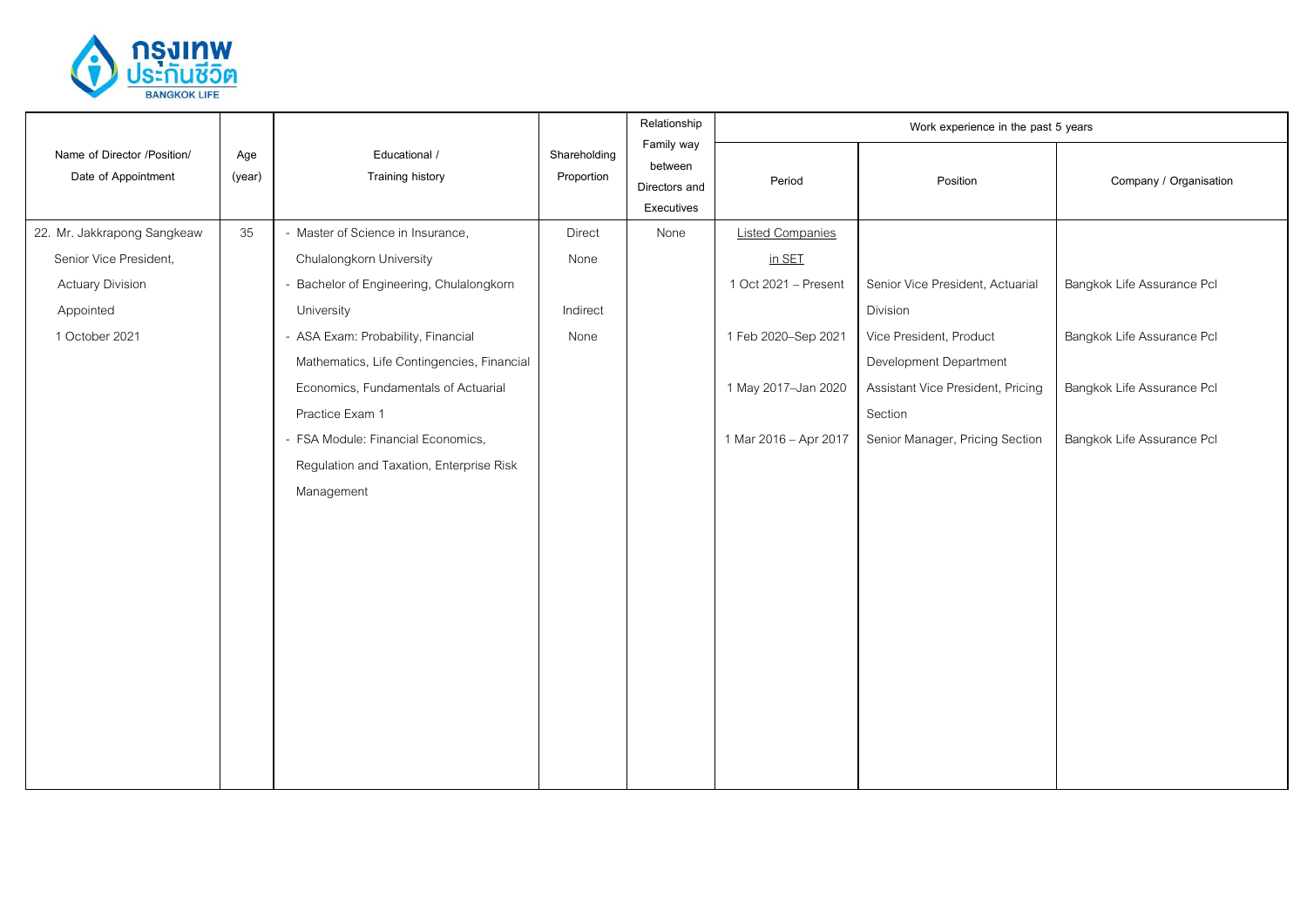

#### **Appendix 2 Details about the directors of the subsidiary**

| List of Subsidiary<br><b>List of Excutives</b> | <b>BLA Insurance Broker Company Limited</b> |
|------------------------------------------------|---------------------------------------------|
| 1. Mr. Anucha Pingkarawat                      | х                                           |
| 2. Mrs. Oranuch Samranrit                      |                                             |
| 3. Ms. Jaruwan Limkhunthammo                   |                                             |

#### **Remark:**

- 1.  $/ =$  Director  $X =$  Chairman
- 2. Subsudiary means Significant subsidiaries, for example, having income more than 10 percent of total revenue according to Consolidated income statement for the latest fiscal year.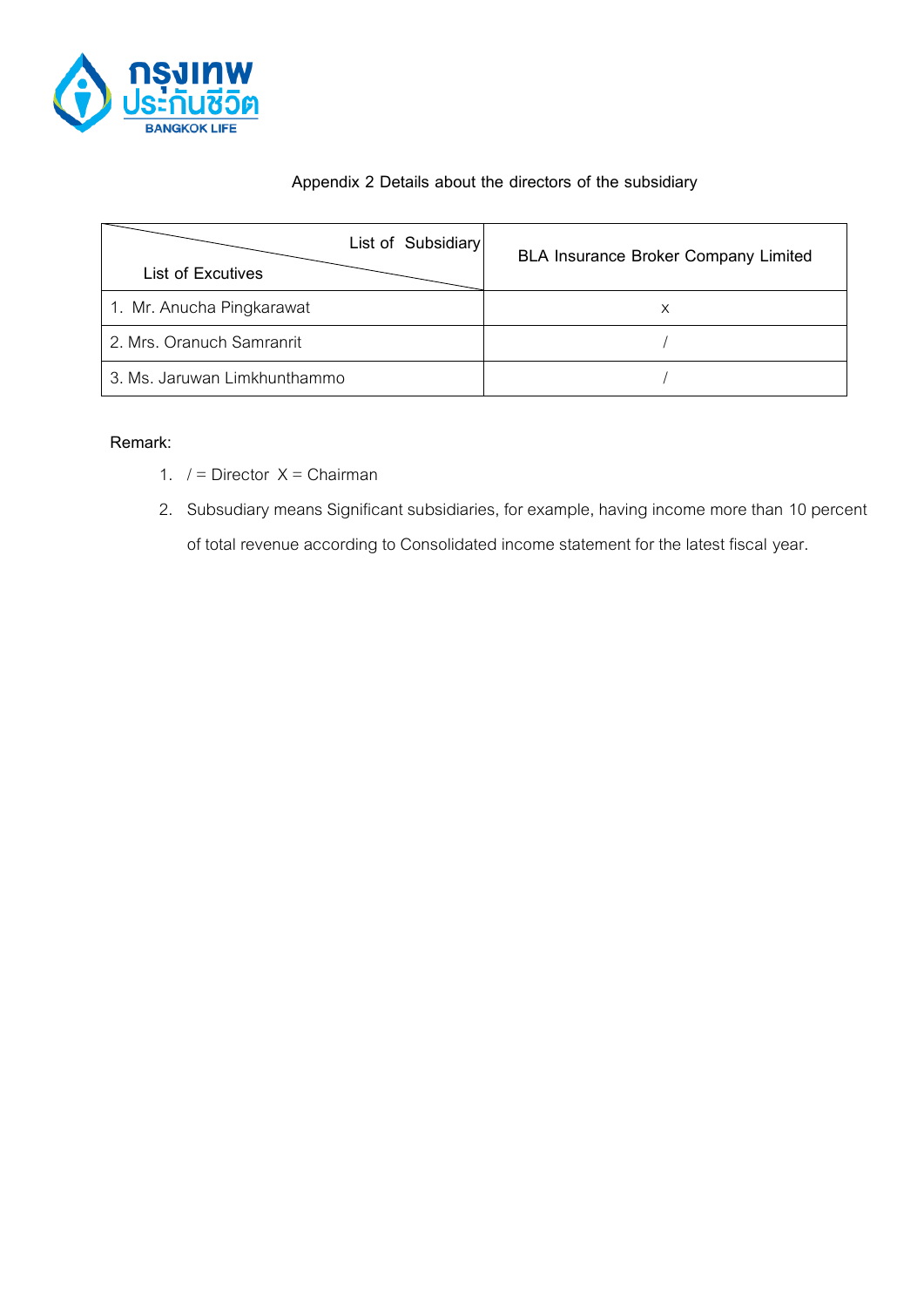

# **Attachment 3 Detail of Head of the Office of Corporate Audit and Head of the Good Corporate Governance (Compliance)**

#### **Detail of Head of the Office of Corporate Audit**

| Name                   | Miss Supaporn Tipfun                                                         |
|------------------------|------------------------------------------------------------------------------|
| Age                    | 48 years old                                                                 |
| Education              | Master of Finance and Accounting, Hoftstra University, USA                   |
|                        | Bachelor of Finance and Internal Business, Florida Atlandtic University, USA |
| Training               | Anti-money Laundering and Counter Terrorism Financing and Proliferation of   |
|                        | Weapon of Mass Destruction                                                   |
|                        | Informaiton Technology Security and Cybersecurity                            |
|                        | Comliance Risk Management                                                    |
|                        | Corporate Governance for Executives                                          |
|                        | Market Conduct Supervision for Fianncial Institutions                        |
|                        | Data Privacy & Roles of Data Protection Officer                              |
|                        | Leadership program                                                           |
| <b>Work Experience</b> |                                                                              |
| 2564 - Present         | Head of Internal Audit                                                       |
|                        | Bangkok Life Assurance Public Company Limited                                |
| $2557 - 2563$          | Head of Compliance Office                                                    |
|                        | Bangkok Life Assurance Public Company Limited                                |
| $2555 - 2557$          | Indepenent Audiotr                                                           |
|                        | KPMG Phoomchai Audit Ltd (Thailand)                                          |
| $2543 - 2555$          | Independent Auditor                                                          |
|                        | PricewaterhouseCoopers ABAS Ltd (USA & Thailand)                             |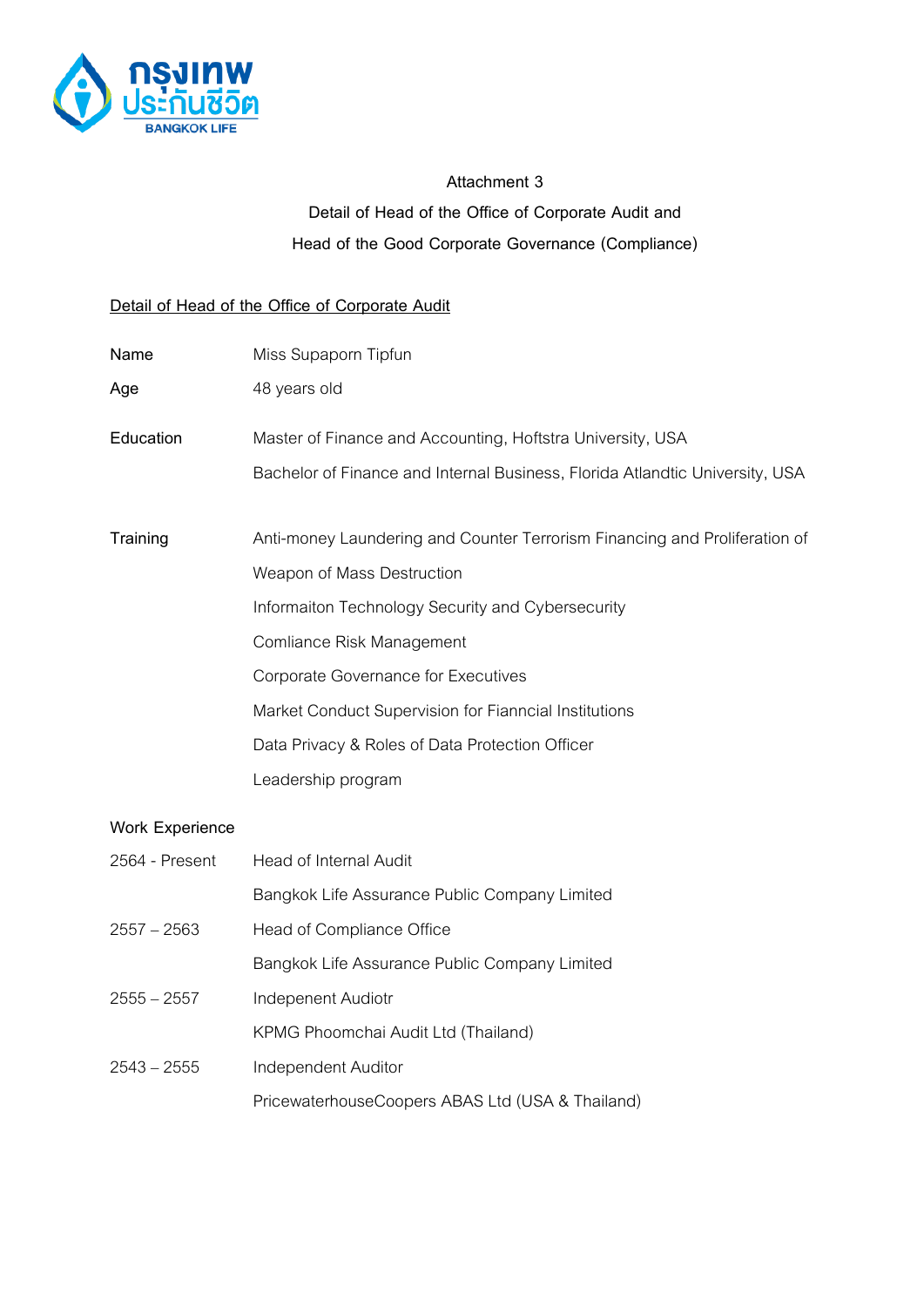

## **Detail of Head of the Good Corporate Governance (Compliance)**

| Name      | Ms. Suchada Rermyindee                                              |
|-----------|---------------------------------------------------------------------|
| Age       | 56 years                                                            |
| Education | Master of science (Managerial Accounting), Chulalongkorn University |
|           | Bachelor degree of Law, Thammsart University                        |
|           | Bachelor of science (Accounting), Kasetsart University              |
|           |                                                                     |
| Training  | Anti-Corruption: The Practical Guide                                |
|           | AML/CFT guideline for Insurance business                            |
|           | Insurance and Financial institution regulations and Risk Management |
|           | Foreign Account Compliance Act (FATCA)                              |
|           | Personal Data Protection Act.                                       |
|           | Head of Compliance course by AIMC                                   |
|           | Fellow, Life Management Institution (FLMI)                          |
|           | Associate, Insurance Regulatory Compliance (AIRC)                   |
|           |                                                                     |

#### **Work Experience**

| 2021 - Present | Senior Vice President – Head of Compliance,                                      |
|----------------|----------------------------------------------------------------------------------|
|                | Bangkoklife Assurance Public Company Limited                                     |
| 2019 - 2021    | Senior Vice President – Head of Compliance, Prudential Life Assurance (Thailand) |
|                | <b>Publice Company Limited</b>                                                   |
| 2000 - 2019    | Senior Associate Director - Compliance, AIA Thailand Company Limited             |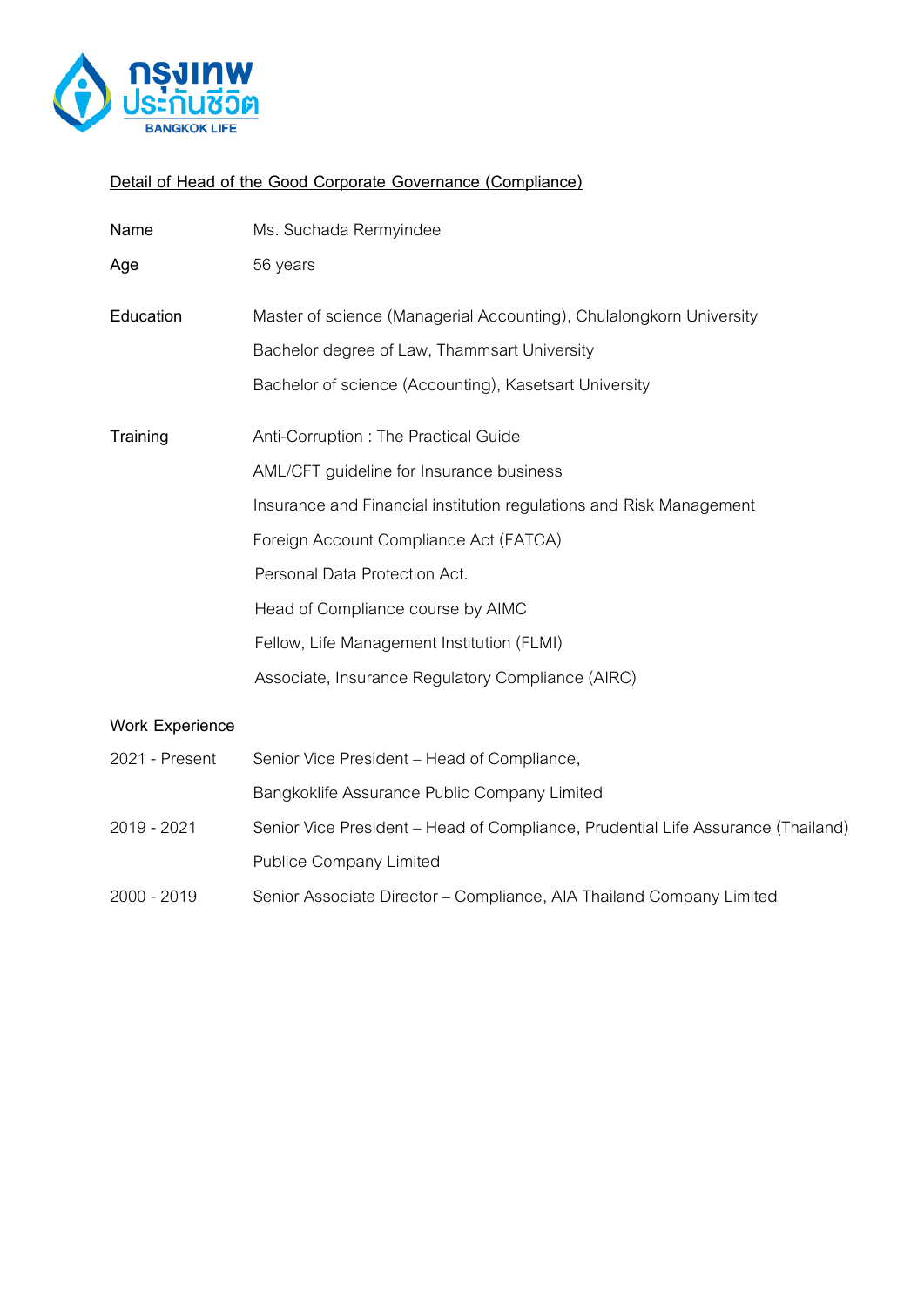

**Attachment 4**

**Business Assets and Details on Asset Valuation**

- None -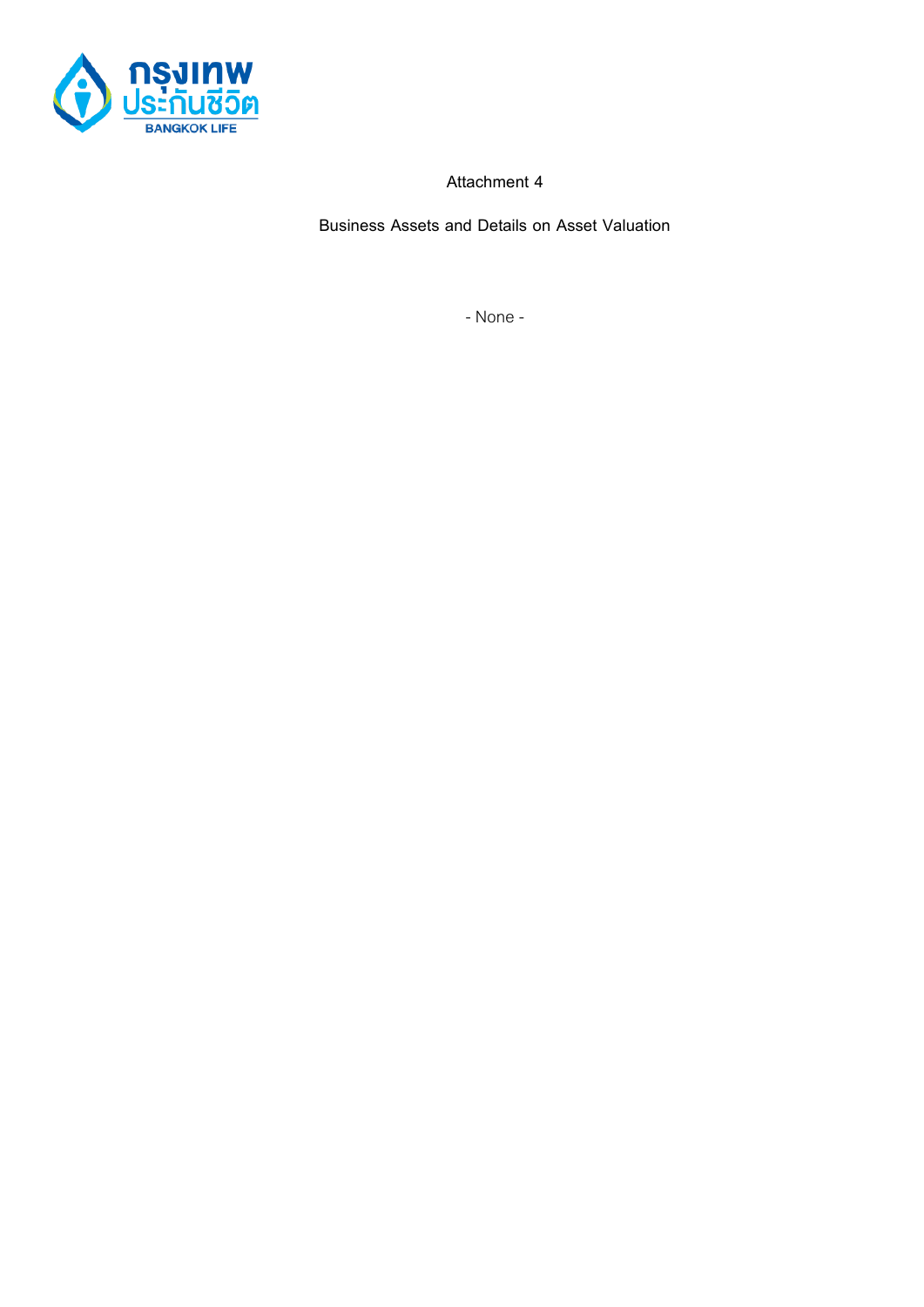

**Attachement 5**

**Good Corporate Governanance Policy and Code of Conduct**

For more information, please visit

<https://www.bangkoklife.com/en/about/Child/44>